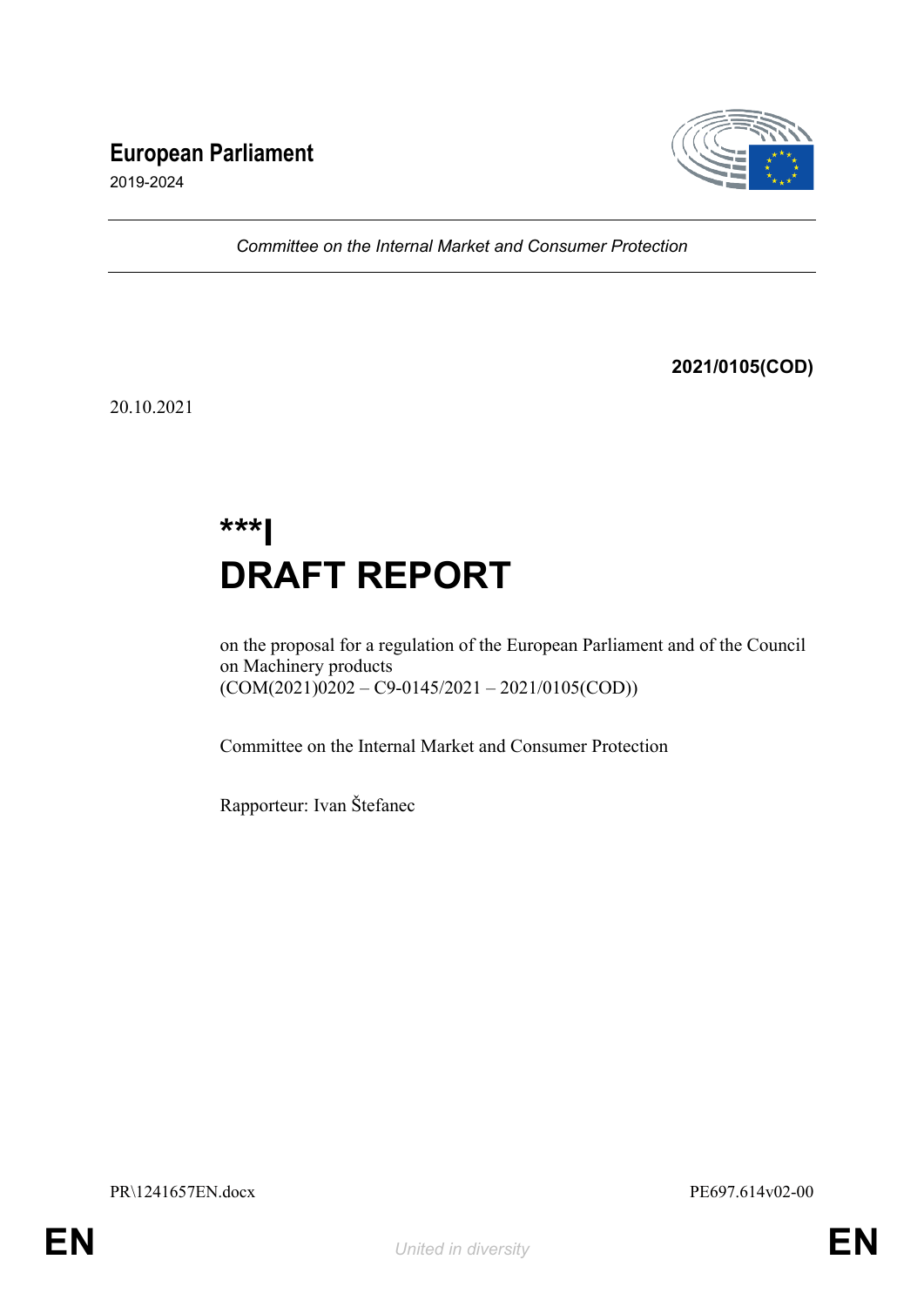### *Symbols for procedures*

- \* Consultation procedure
- Consent procedure
- \*\*\*I Ordinary legislative procedure (first reading)<br>\*\*\*II Ordinary legislative procedure (second reading)
- \*\*\*II Ordinary legislative procedure (second reading)
- Ordinary legislative procedure (third reading)

(The type of procedure depends on the legal basis proposed by the draft act.)

### *Amendments to a draft act*

### **Amendments by Parliament set out in two columns**

Deletions are indicated in *bold italics* in the left-hand column. Replacements are indicated in *bold italics* in both columns. New text is indicated in *bold italics* in the right-hand column.

The first and second lines of the header of each amendment identify the relevant part of the draft act under consideration. If an amendment pertains to an existing act that the draft act is seeking to amend, the amendment heading includes a third line identifying the existing act and a fourth line identifying the provision in that act that Parliament wishes to amend.

### **Amendments by Parliament in the form of a consolidated text**

New text is highlighted in *bold italics*. Deletions are indicated using either the symbol or strikeout. Replacements are indicated by highlighting the new text in *bold italics* and by deleting or striking out the text that has been replaced.

By way of exception, purely technical changes made by the drafting departments in preparing the final text are not highlighted.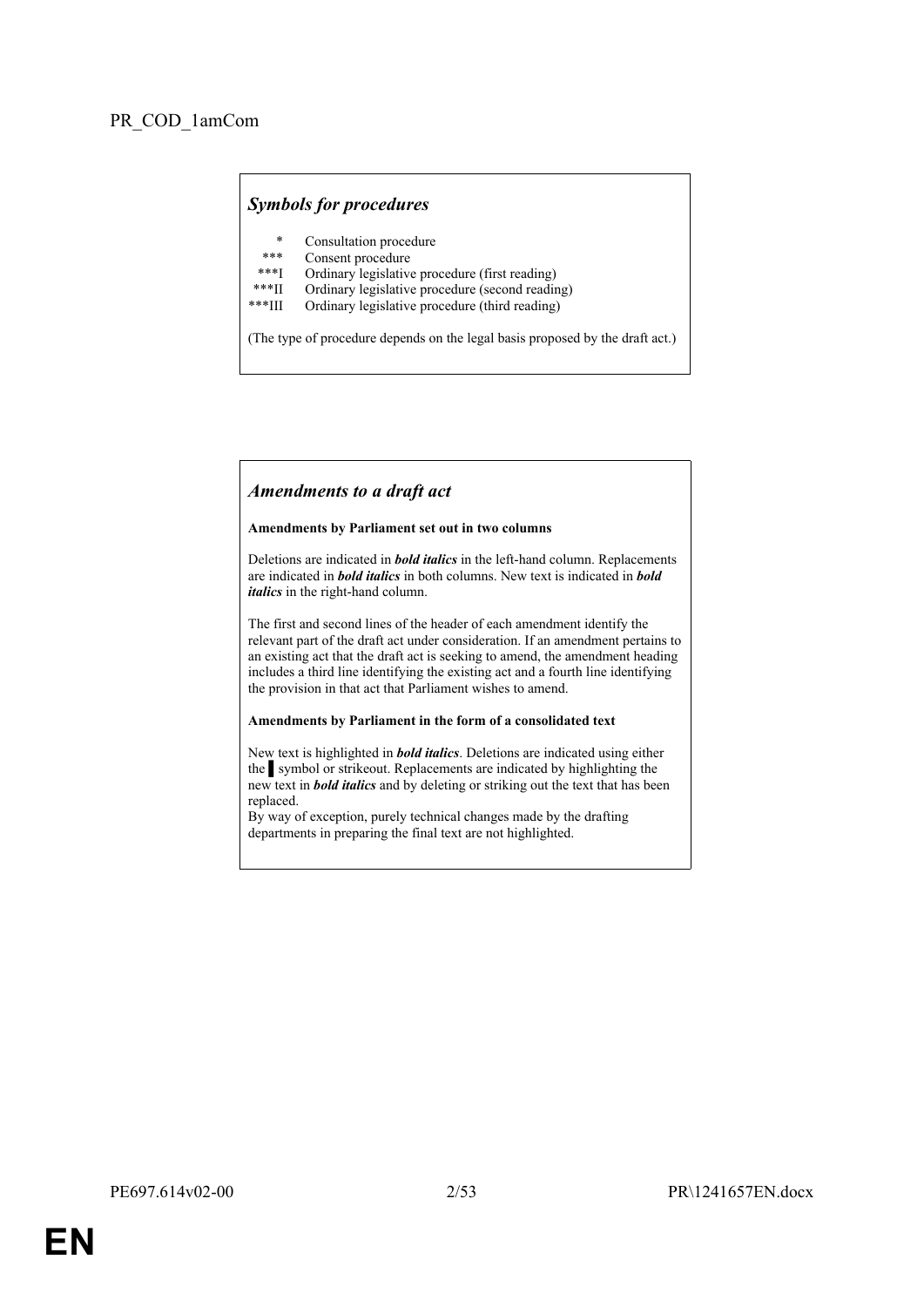# **CONTENTS**

| Page |
|------|
|      |
|      |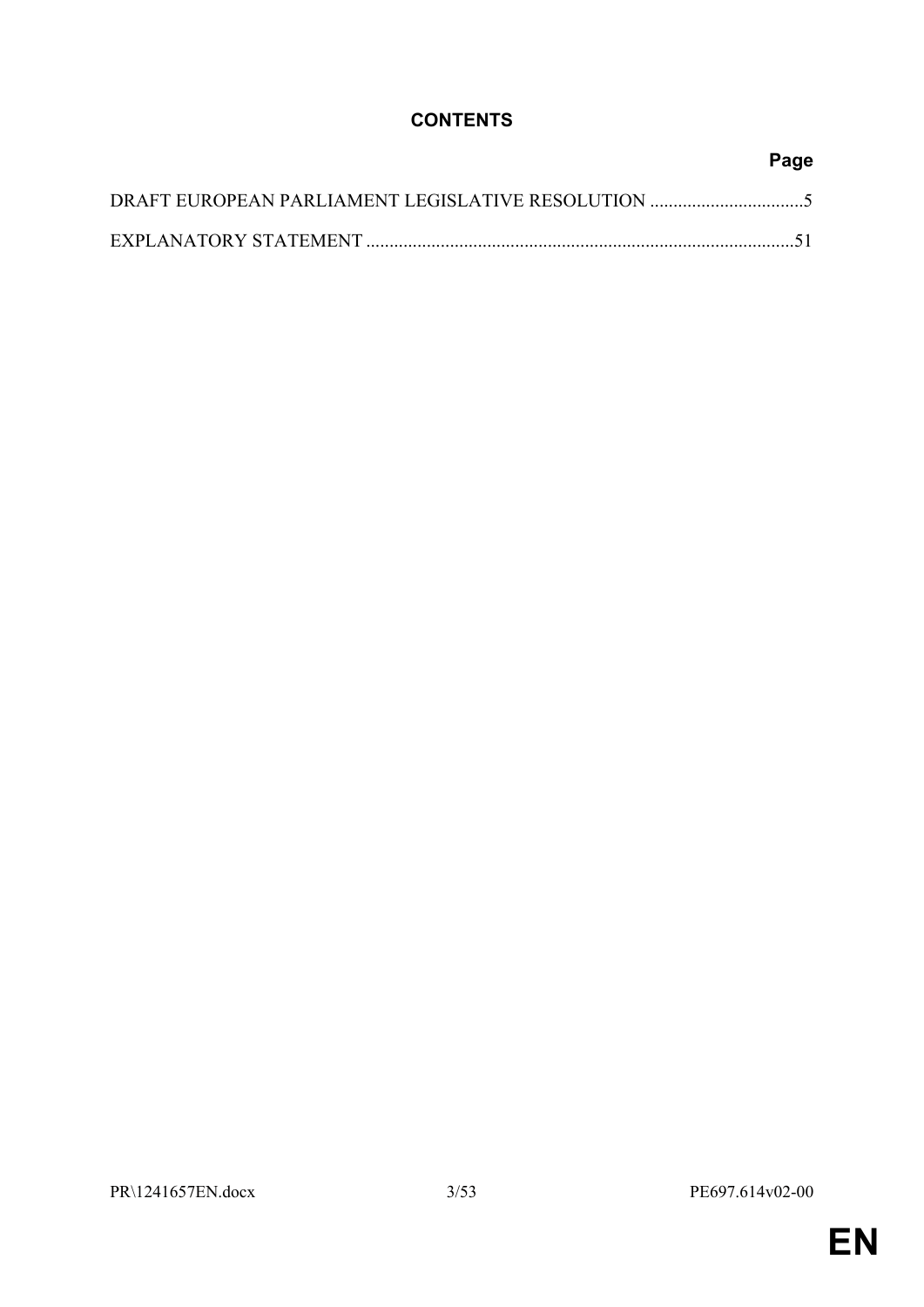**EN**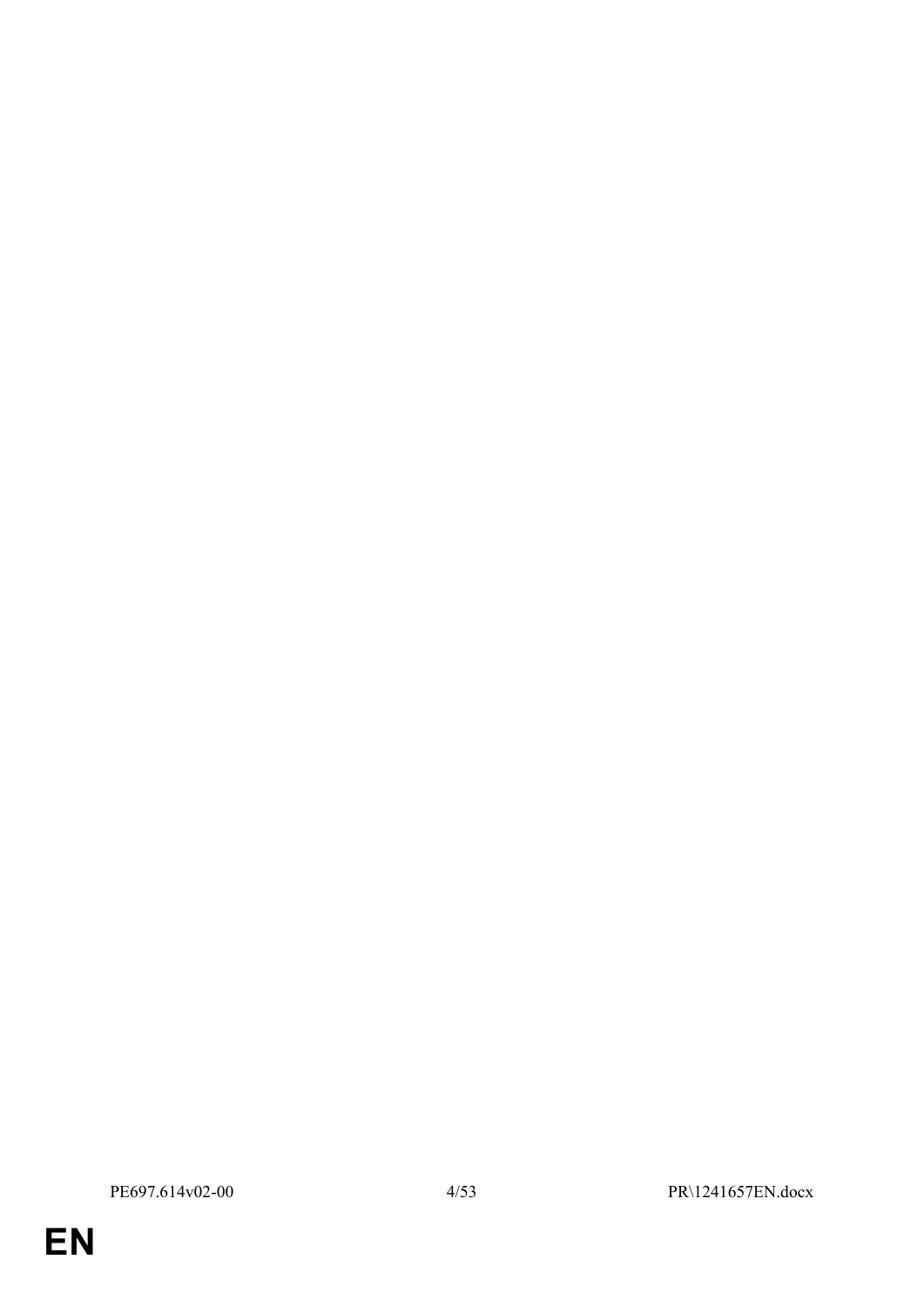# <span id="page-4-0"></span>**DRAFT EUROPEAN PARLIAMENT LEGISLATIVE RESOLUTION**

### **on the proposal for a regulation of the European Parliament and of the Council on machinery products (COM(2021)0202 – C9-0145/2021 – 2021/0105(COD))**

### **(Ordinary legislative procedure: first reading)**

### *The European Parliament*,

- having regard to the Commission proposal to Parliament and the Council (COM(2021)0202),
- having regard to Article 294(2) and Article 114 of the Treaty on the Functioning of the European Union, pursuant to which the Commission submitted the proposal to Parliament (C9-0145/2021),
- having regard to Article 294(3) of the Treaty on the Functioning of the European Union,
- having regard to Rule 59 of its Rules of Procedure,
- having regard to the report of the Committee on the Internal Market and Consumer Protection (A9-0000/2021),
- 1. Adopts its position at first reading hereinafter set out;
- 2. Calls on the Commission to refer the matter to Parliament again if it replaces, substantially amends or intends to substantially amend its proposal;
- 3. Instructs its President to forward its position to the Council, the Commission and the national parliaments.

### **Amendment 1**

**Proposal for a regulation Recital 7 a (new)**

*Text proposed by the Commission Amendment*

*(7a) Article 4 of Regulation (EU) No 2019/1020 lays down the tasks of economic operators regarding products subject to certain Union harmonisation legislation. Directive2006/42/EC is listed*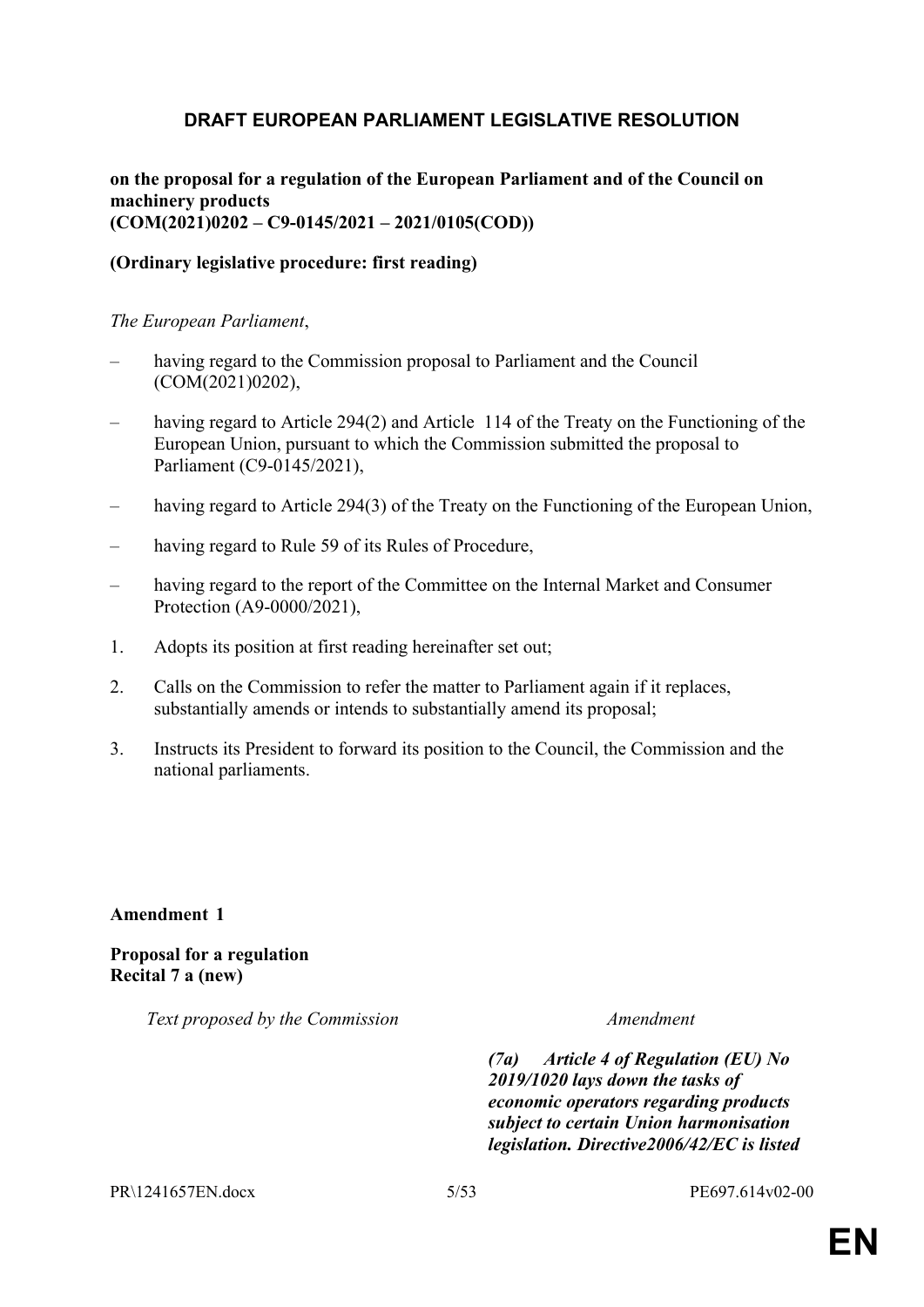*among the Union harmonisation legislation to which Article 4 applies. Therefore, machinery products covered by this Regulation may be placed on the market only if there is an economic operator established in the Union who is responsible for the tasks set out in Article 4(3) of Regulation (EU) No 2019/1020 in respect of that product.*

Or. en

### **Amendment 2**

### **Proposal for a regulation Recital 15**

### *Text proposed by the Commission Amendment*

(15) Since the purpose of this Regulation is to address the risks stemming from *the* machinery function and not the transport of goods *or* persons, it should not apply to vehicles which only objective is the mere transport of goods *or* persons on road, by air, on water or on rail networks, regardless of the speed limits. However, machinery mounted on such vehicles or mobile machinery intended for facilitating works such as in construction sites or warehouses e.g. dumpers and forklifts, have a machinery function and should therefore be covered by this Regulation. Since agricultural and forestry vehicles and two- or three-wheel vehicles and quadricycles, as well as systems, components, separate technical units, parts and equipment designed and constructed for such vehicles, fall within the scope of Regulation (EU) No 167/2013 of the European Parliament and of the Council<sup>19</sup> and Regulation (EU) No 168/2013 of the European Parliament and of the Council<sup>20</sup> respectively, they should be excluded from the scope of this Regulation.

(15) Since the purpose of this Regulation is to address the risks stemming from machinery function and not the transport of goods*,* persons *or animals*, it should not apply to vehicles *of* which *the* only objective is the mere transport of goods*,* persons *or animals* on road, by air, on water or on rail networks, regardless of the speed limits. However, machinery mounted on such vehicles or mobile machinery intended for facilitating works such as in construction sites or warehouses e.g. dumpers and forklifts, have a machinery function and should therefore be covered by this Regulation. *Equally, nontype-approved, off-road and competition vehicles, as well as e-bikes, e-scooters and similar means of transport should be covered by this Regulation*. Since agricultural and forestry vehicles and twoor three-wheel vehicles and quadricycles, as well as systems, components, separate technical units, parts and equipment designed and constructed for such vehicles, fall within the scope of Regulation (EU) No 167/2013 of the European Parliament and of the Council<sup>19</sup> and Regulation  $(EU)$ No 168/2013 of the European Parliament

**EN**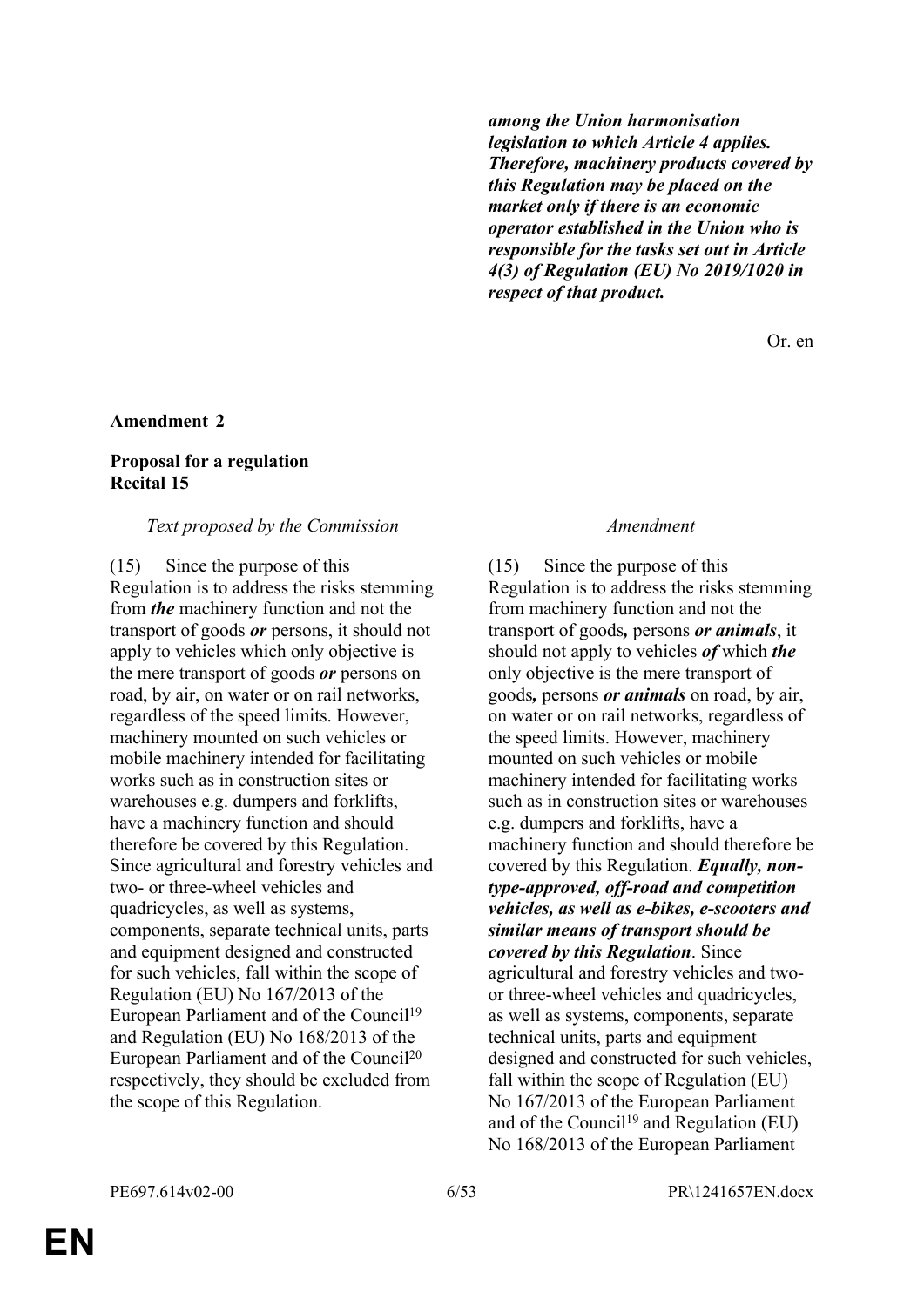$\mathcal{L}_\text{max}$  and  $\mathcal{L}_\text{max}$  and  $\mathcal{L}_\text{max}$  and  $\mathcal{L}_\text{max}$ 

and of the Council<sup>20</sup> respectively, they should be excluded from the scope of this Regulation.

<sup>19</sup> Regulation (EU) No  $167/2013$  of the European Parliament and of the Council of 5 February 2013 on the approval and market surveillance of agricultural and forestry vehicles (OJ L 60, 2.3.2013, p. 1).

<sup>20</sup> Regulation (EU) No 168/2013 of the European Parliament and of the Council of 15 January 2013 on the approval and market surveillance of two- or three-wheel vehicles and quadricycles (OJ L 60, 2.3.2013, p. 52).

Or. en

### **Amendment 3**

2.3.2013, p. 52).

### **Proposal for a regulation Recital 16**

### *Text proposed by the Commission Amendment*

<sup>19</sup> Regulation (EU) No 167/2013 of the European Parliament and of the Council of

5 February 2013 on the approval and market surveillance of agricultural and forestry vehicles (OJ L 60, 2.3.2013, p. 1).

<sup>20</sup> Regulation (EU) No 168/2013 of the European Parliament and of the Council of 15 January 2013 on the approval and market surveillance of two- or three-wheel

vehicles and quadricycles (OJ L 60,

 $\mathcal{L}_\text{max}$  , and the contract of the contract of the contract of the contract of the contract of the contract of

(16) Household appliances intended for domestic use which are not electrically operated furniture, audio and video equipment, information technology equipment, office machinery, low-voltage switchgear and control gear and *electronic* motors fall within the scope of Directive 2014/35/EU of the European Parliament and of the Council<sup>21</sup> and should therefore be excluded from the scope of this Regulation. Some of those products are progressively incorporating Wi-Fi functions, e.g. washing machines, and are therefore covered by Directive 2014/53/EU of the European Parliament and of the Council<sup>22</sup> as radio equipment. Those products should also be excluded from the scope of this Regulation.

(16) Household appliances intended for domestic use which are not electrically operated furniture, audio and video equipment, information technology equipment, office machinery, low-voltage switchgear and control gear and *electric* motors fall within the scope of Directive 2014/35/EU of the European Parliament and of the Council<sup>21</sup> and should therefore be excluded from the scope of this Regulation. Some of those products are progressively incorporating Wi-Fi functions, e.g. washing machines, and are therefore covered by Directive 2014/53/EU of the European Parliament and of the Council<sup>22</sup> as radio equipment. Those products should also be excluded from the scope of this Regulation.

<sup>&</sup>lt;sup>21</sup> Directive 2014/35/EU of the European  $^{21}$  Directive 2014/35/EU of the European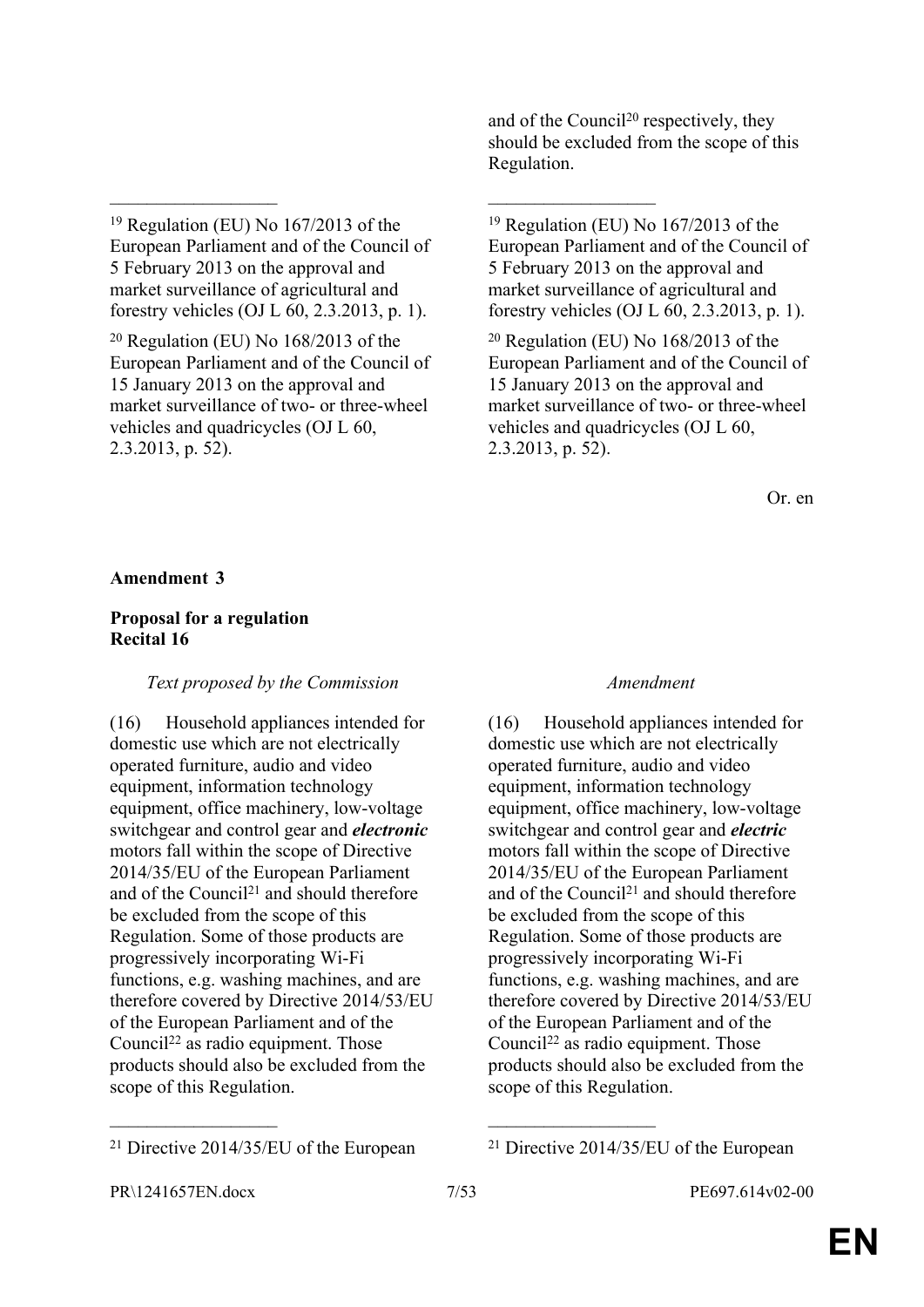Parliament and of the Council of 26 February 2014 on the harmonisation of the laws of the Member States relating to the making available on the market of electrical equipment designed for use within certain voltage limits (OJ L 96, 29.3.2014, p. 35).

<sup>22</sup> Directive 2014/53/EU of the European Parliament and of the Council of 16 April 2014 on the harmonisation of the laws of the Member States relating to the making available on the market of radio equipment and repealing Directive 1999/5/EC (OJ L 153, 22.5.2014, p. 62).

Parliament and of the Council of 26 February 2014 on the harmonisation of the laws of the Member States relating to the making available on the market of electrical equipment designed for use within certain voltage limits (OJ L 96, 29.3.2014, p. 35).

<sup>22</sup> Directive 2014/53/EU of the European Parliament and of the Council of 16 April 2014 on the harmonisation of the laws of the Member States relating to the making available on the market of radio equipment and repealing Directive 1999/5/EC (OJ L 153, 22.5.2014, p. 62).

Or. en

### **Amendment 4**

### **Proposal for a regulation Recital 19**

### *Text proposed by the Commission Amendment*

(19) Where machinery products pose risks that are addressed by the essential health and safety requirements set out in this Regulation but are also wholly or partly covered by other more specific Union legislation, this Regulation should not apply to the extent that those risks are covered by that other Union legislation. In other cases, machinery products may pose risks that are not covered by the essential health and safety requirements set out in this Regulation. For example, machinery products incorporating a Wi-Fi function or an artificial intelligence system may pose risks not addressed by the essential health and safety requirements set out in this Regulation, as this Regulation does not deal with risks specific to such systems. For artificial intelligence systems, the specific Union legislation on artificial intelligence should apply, since it contains specific safety requirements for high-risk artificial intelligence systems. In order to avoid incoherence with regard to the type

(19) Where machinery products pose risks that are addressed by the essential health and safety requirements set out in this Regulation but are also wholly or partly covered by other more specific Union legislation, this Regulation should not apply to the extent that those risks are covered by that other Union legislation. In other cases, machinery products may pose risks that are not covered by the essential health and safety requirements set out in this Regulation. For example, machinery products incorporating a Wi-Fi function or an artificial intelligence system may pose risks not addressed by the essential health and safety requirements set out in this Regulation, as this Regulation does not deal with risks specific to such systems. For artificial intelligence systems, the specific Union legislation on artificial intelligence should apply, since it contains specific safety requirements for *potentially*  high-risk artificial intelligence systems. In order to avoid incoherence with regard to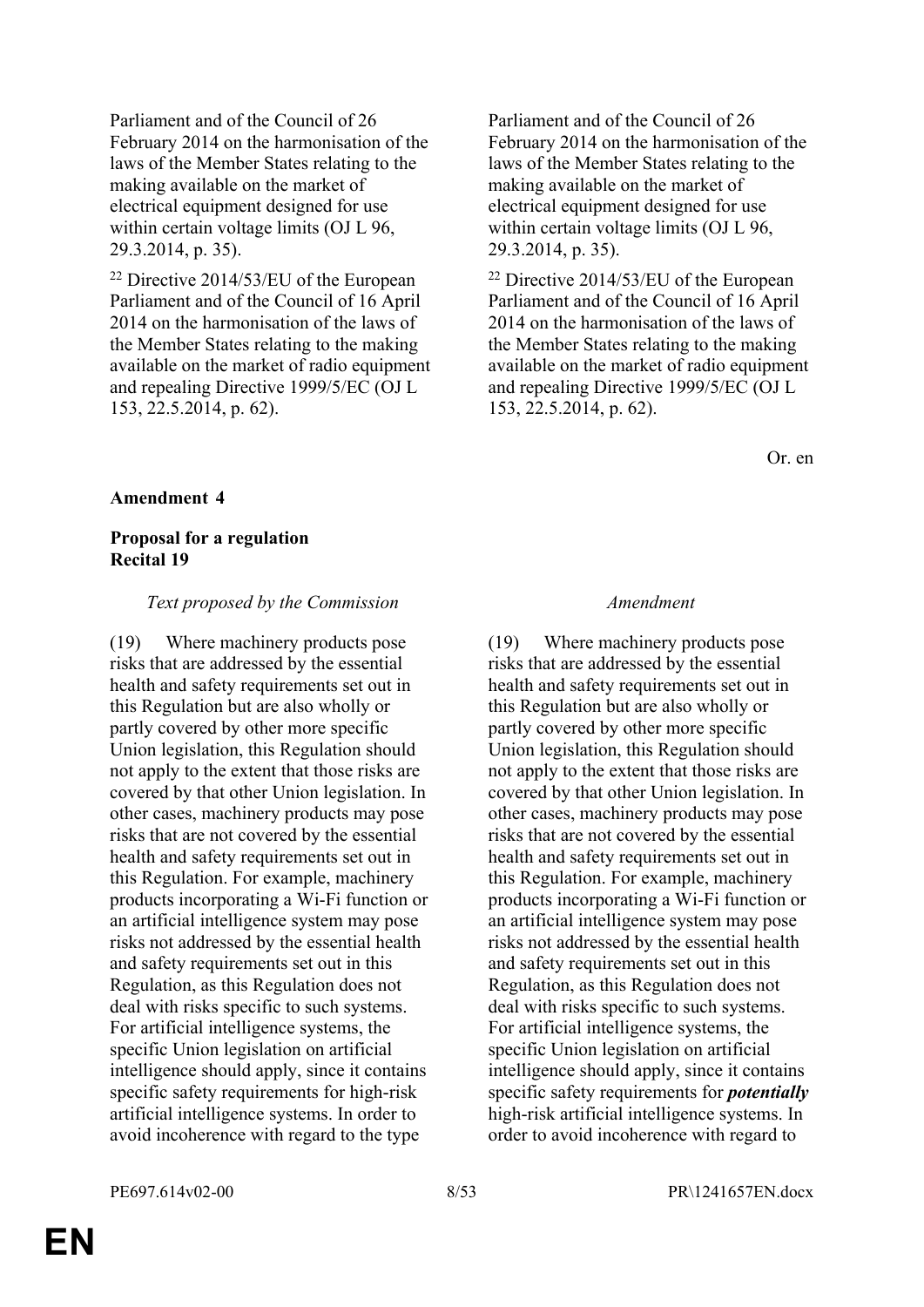of conformity assessment and to avoid introducing requirements to perform two conformity assessments, those specific safety requirements should however be checked as part of the conformity assessment procedure set out in this Regulation. The essential health and safety requirements set out in this Regulation should in any case be applied in order to ensure, where applicable, the safe integration of the artificial intelligence system into the overall machinery, so as not to compromise the safety of the machinery product as a whole.

the type of conformity assessment and to avoid introducing requirements to perform two conformity assessments, those specific safety requirements should however be checked as part of the conformity assessment procedure set out in this Regulation. The essential health and safety requirements set out in this Regulation should in any case be applied in order to ensure, where applicable, the safe integration of the artificial intelligence system into the overall machinery, so as not to compromise the safety of the machinery product as a whole.

Or. en

### **Amendment 5**

### **Proposal for a regulation Recital 21**

### *Text proposed by the Commission Amendment*

(21) The evolution of the state of the art in the machinery sector has an impact on the classification of high-risk machinery products. *In view of* properly reflecting all high-risk machinery products, criteria should be established for the assessment by the Commission of which machinery products should be included in the list of high risk machinery products.

(21) The evolution of the state of the art in the machinery sector has an impact on the classification of *potentially* high-risk machinery products. *With a view to* properly reflecting all *potentially* high-risk machinery products, criteria should be established for the assessment by the Commission of which machinery products should be included in the list of *potentially* high risk machinery products.

Or. en

### **Amendment 6**

### **Proposal for a regulation Recital 23**

*Text proposed by the Commission Amendment*

(23) In order to ensure that machinery (23) In order to ensure that machinery

PR\1241657EN.docx 9/53 PE697.614v02-00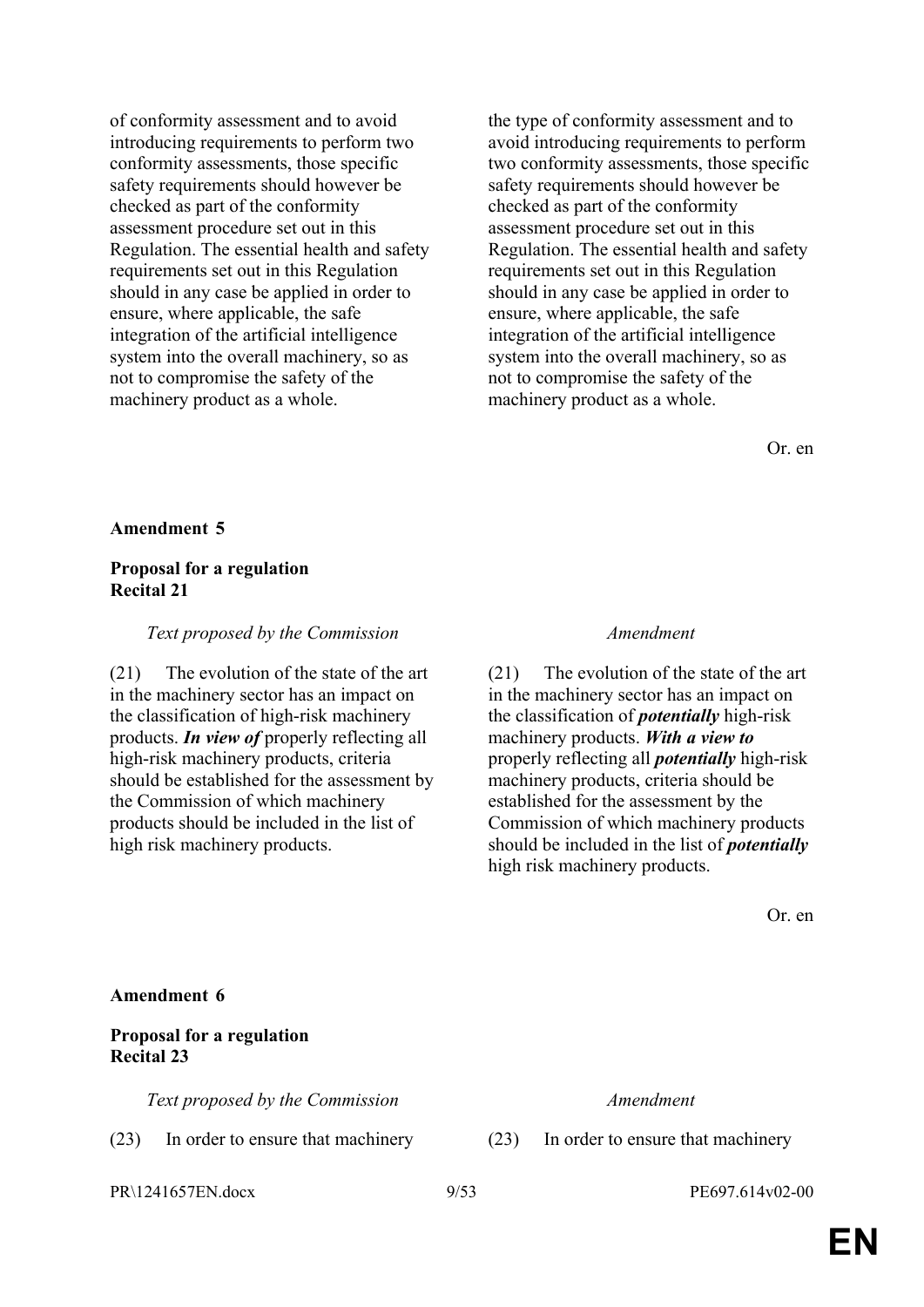products, when placed on the market or put into service, do not entail health and safety risks for persons or domestic animals and do not cause harm to property and, where applicable, the environment, essential health and safety requirements should be set out which have to be met in order for the machinery products to be allowed on the market. Machinery products should comply with the essential health and safety requirements when placed on the market or put into service. Where such machinery products are subsequently modified, by physical or digital means, in a way that is not foreseen by the manufacturer and that may imply that it no longer meets the relevant essential health and safety requirements, the modification should be considered as substantial. For example, users may upload software in a machinery product that is not foreseen by the manufacturer and that may generate new risks. In order to ensure the compliance of such a machinery product with the relevant essential health and safety requirements, the person that carries out the substantial modification should be required to perform a new conformity assessment before placing the modified machinery product on the market or putting it into service. That requirement should only apply with respect to the modified part of the machinery product, provided that the modification does not affect the machinery product as a whole. In order to avoid an unnecessary and disproportionate burden, the person carrying out the substantial modification should not be required to repeat tests and produce new documentation in relation to aspects of the machinery product that are not impacted by the modification. It should be up to the person who carries out the substantial modification to demonstrate that the modification does not have an impact on the machinery product as a whole.

products, when placed on the market or put into service, do not entail health and safety risks for persons or domestic animals and do not cause harm to property and, where applicable, the environment, essential health and safety requirements should be set out which have to be met in order for the machinery products to be allowed on the market. Machinery products should comply with the essential health and safety requirements when placed on the market or put into service. Where such machinery products are subsequently modified, by physical or digital means, in a way that is not foreseen by the manufacturer and that may imply that it no longer meets the relevant essential health and safety requirements, the modification should be considered as substantial. For example, users may upload software in a machinery product that is not foreseen by the manufacturer and that may generate new risks*. A change to the hardware or software in a machinery product might change its intended functions, type or performance, which might change the nature of the hazard or increase the level of risk*. In order to ensure the compliance of such a machinery product with the relevant essential health and safety requirements, the person that carries out the substantial modification should be required to perform a new conformity assessment before placing the modified machinery product on the market or putting it into service. That requirement should only apply with respect to the modified part of the machinery product, provided that the modification does not affect the machinery product as a whole. In order to avoid an unnecessary and disproportionate burden, the person carrying out the substantial modification should not be required to repeat tests and produce new documentation in relation to aspects of the machinery product that are not impacted by the modification. It should be up to the person who carries out the substantial modification to demonstrate that the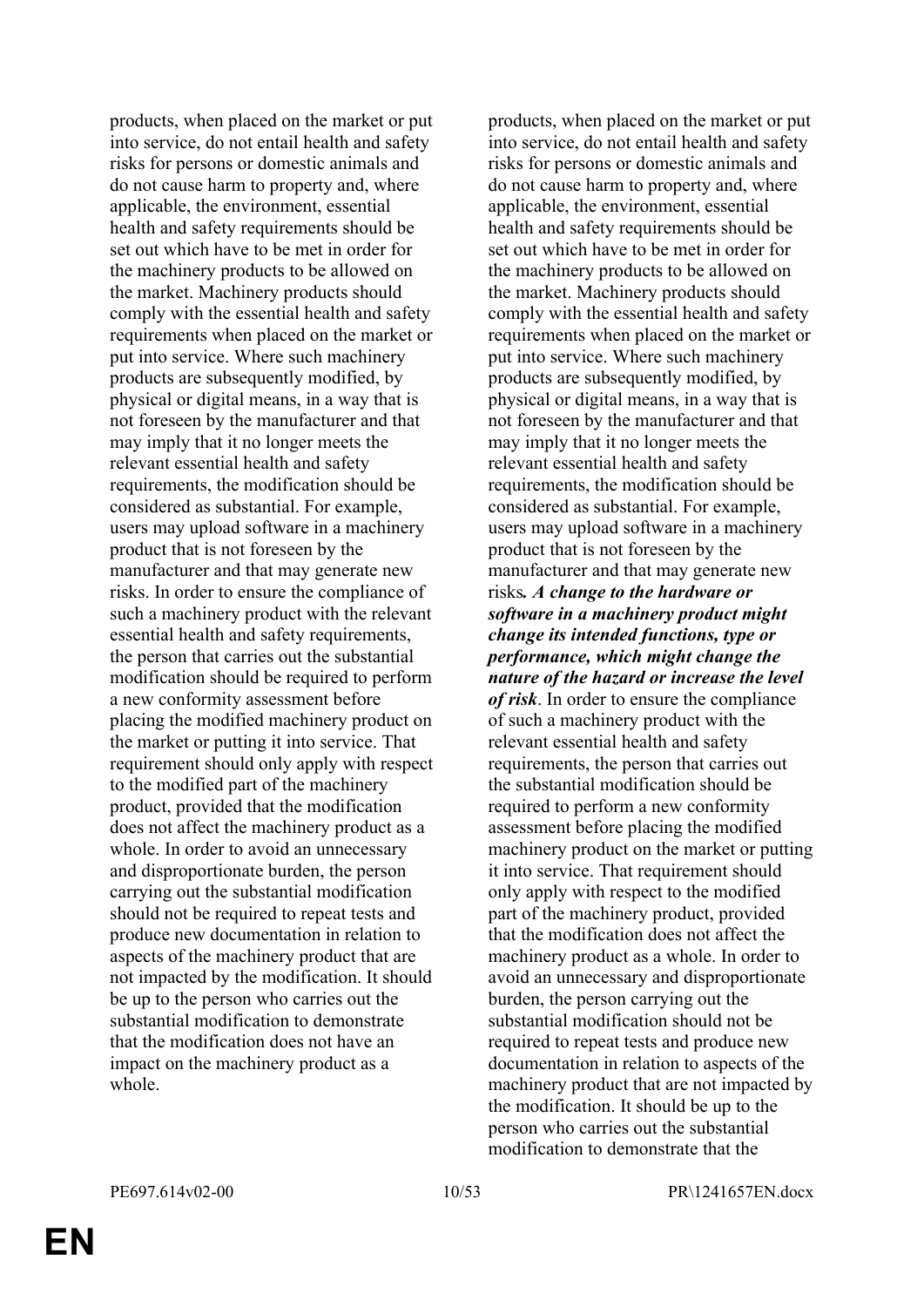Or. en

### **Amendment 7**

### **Proposal for a regulation Recital 29**

*Text proposed by the Commission Amendment*

(29) The manufacturer *or the manufacturer's authorised representative* should also ensure that a risk assessment is carried out for the machinery product, which the manufacturer wishes to place on the market. For this purpose, the manufacturer should determine which of the essential health and safety requirements that are applicable to the machinery product and in respect of which measures must be taken to address the risks that the machinery product may present. Where the machinery product integrates an artificial intelligence system, the risks identified during the risk assessment should include those risks that may appear during the machinery product's lifecycle due to an intended evolution of its behaviour to operate with varying levels of autonomy. In this respect, where the machinery product integrates an artificial intelligence system, the risk assessment for the machinery product should consider the risk assessment for that artificial intelligence system that has been carried out pursuant to Regulation (EU) .../... of the European Parliament and of the Council<sup>23</sup>.

(29) The manufacturer should also ensure that a risk assessment is carried out for the machinery product, which the manufacturer wishes to place on the market. For this purpose, the manufacturer should determine which of the essential health and safety requirements that are applicable to the machinery product and in respect of which measures must be taken to address the risks that the machinery product may present. Where the machinery product integrates an artificial intelligence system, the risks identified during the risk assessment should include those risks that may appear during the machinery product's lifecycle due to an intended evolution of its behaviour to operate with varying levels of autonomy. In this respect, where the machinery product integrates an artificial intelligence system, the risk assessment for the machinery product should consider the risk assessment for that artificial intelligence system that has been carried out pursuant to Regulation (EU) .../... of the European Parliament and of the Council<sup>23</sup>.

 $\mathcal{L}_\text{max}$  , and the contract of the contract of the contract of the contract of the contract of the contract of

**EN**

<sup>23</sup> + OJ: Please insert in the text the number of the Regulation contained in document … .

 $23 + OJ$ : Please insert in the text the number of the Regulation contained in document … .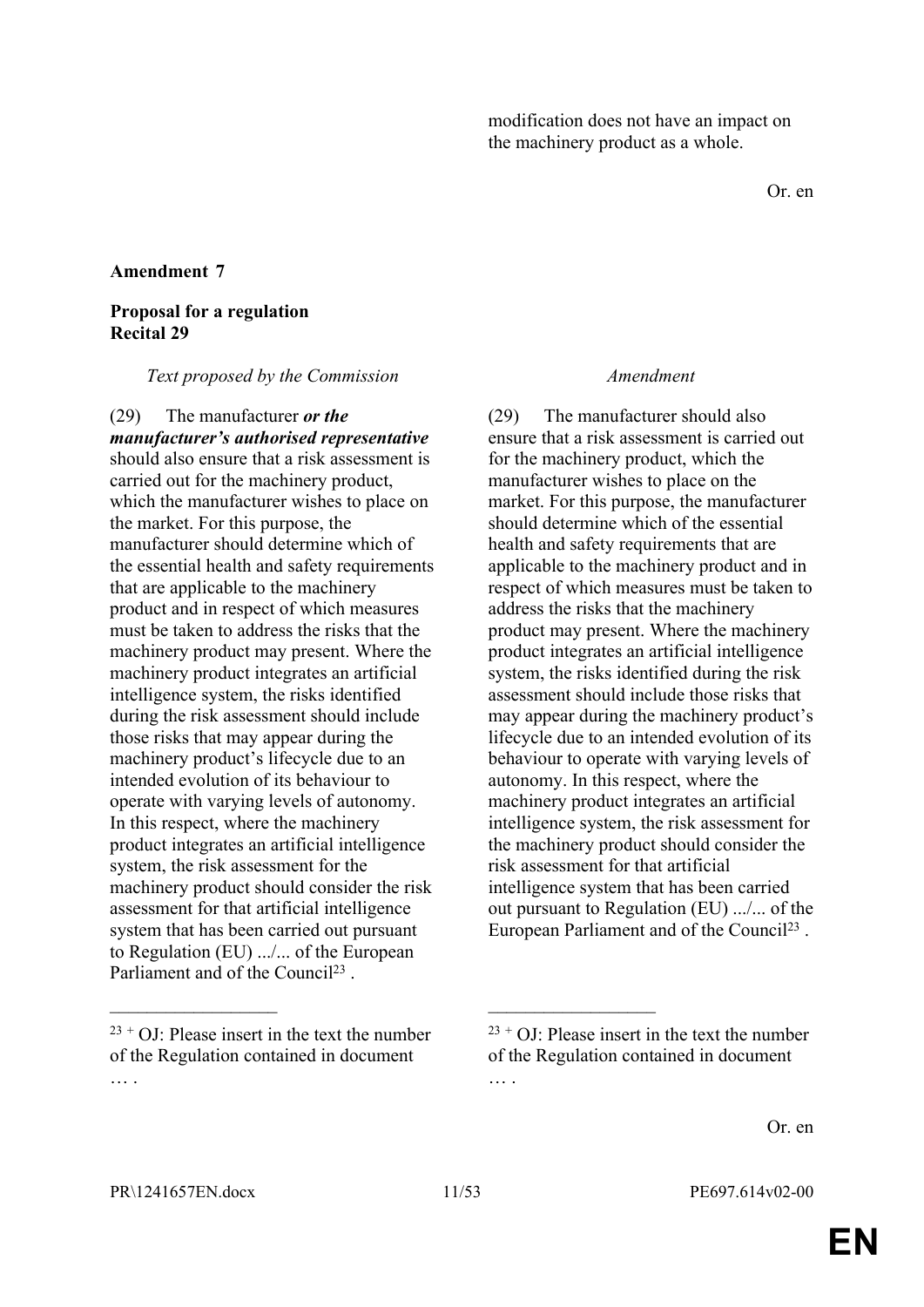### **Proposal for a regulation Recital 31**

### *Text proposed by the Commission Amendment*

(31) It is essential that, before drawing up the EU declaration of conformity, the manufacturer *or the manufacturer's authorised representative established in the Union* prepares a technical *construction* file, which they should be required to make available to national authorities or notified bodies on request. Detailed plans of subassemblies used for the manufacture of the machinery product should only be required as part of the technical *construction* file where knowledge of such plans is essential for assessing conformity with the essential health and safety requirements set out in this Regulation.

(31) It is essential that, before drawing up the EU declaration of conformity, the manufacturer prepares a technical *documentation* file, which they should be required to make available to national authorities or notified bodies on request. Detailed plans of subassemblies used for the manufacture of the machinery product should only be required as part of the technical *documentation* file where knowledge of such plans is essential for assessing conformity with the essential health and safety requirements set out in this Regulation.

Or. en

### **Amendment 9**

### **Proposal for a regulation Recital 45**

### *Text proposed by the Commission Amendment*

(45) The list of *high-risk* machinery in Annex *I* to Directive 2006/42/EC is so far based on the risk emanating from the intended use or any reasonably foreseeable misuse of that machinery. Nevertheless, the machinery sector embraces new ways of designing and constructing machinery products that may imply high risks, regardless of such intended use or any reasonably foreseeable misuse. For example, software ensuring safety functions of machinery based on artificial

(45) The list of machinery in Annex *IV* to Directive 2006/42/EC is so far based on the risk emanating from the intended use or any reasonably foreseeable misuse of that machinery. Nevertheless, the machinery sector embraces new ways of designing and constructing machinery products that may imply high risks, regardless of such intended use or any reasonably foreseeable misuse. For example, software ensuring safety functions of machinery based on artificial intelligence, embedded or not in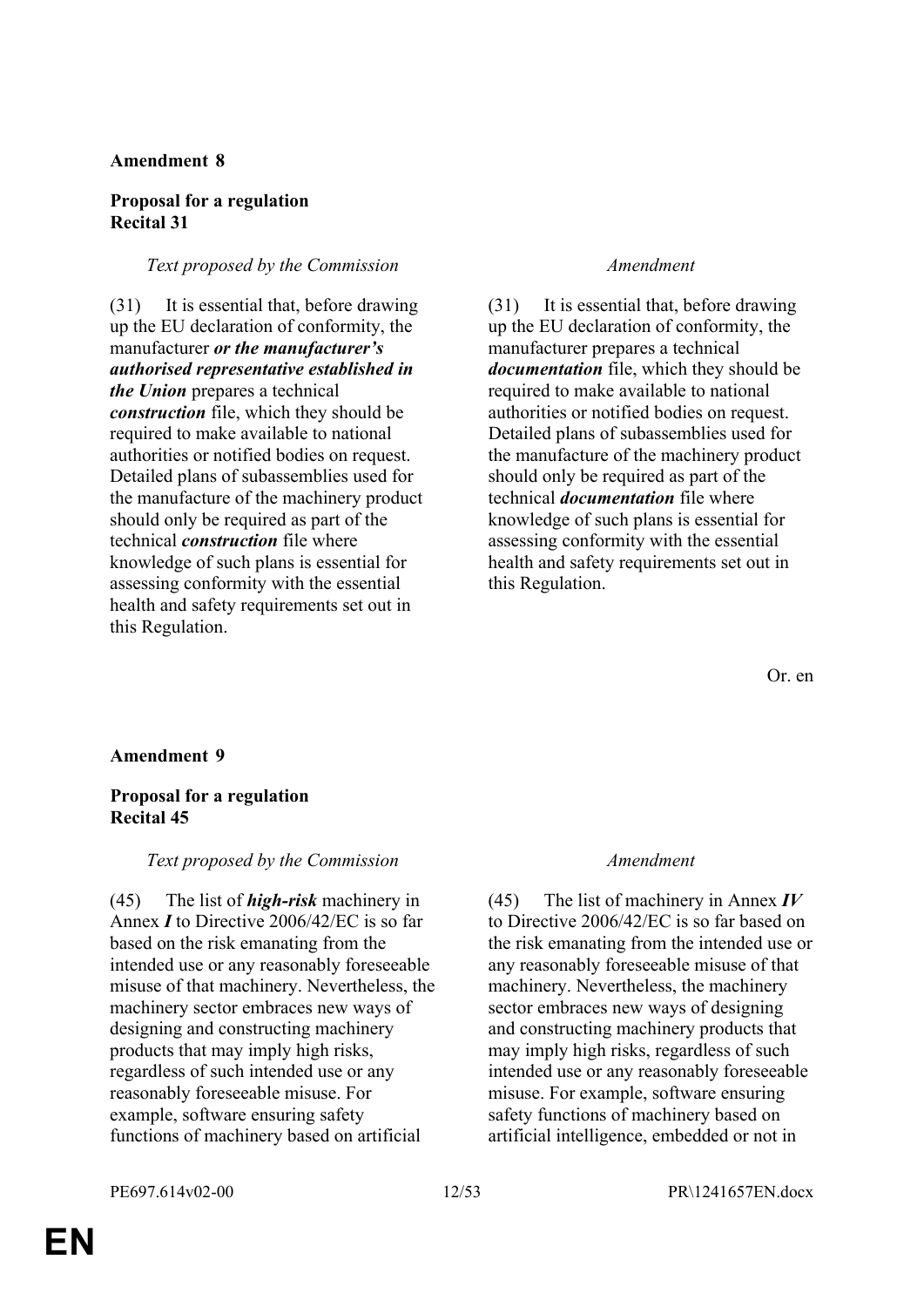intelligence, embedded or not in the machinery product, should be classified as a high-risk machinery product due to the characteristics of artificial intelligence such as data dependency, opacity, autonomy and connectivity, which might increase very much the probability and severity of harm and seriously affect the safety of the machinery product. Furthermore, the market for software ensuring safety functions of machinery products based on artificial intelligence is so far very small, which results in a lack of experience and data. Therefore, the conformity assessment of software ensuring safety functions based on artificial intelligence should be carried out by a third party.

the machinery product, should be classified as a *potentially* high-risk machinery product due to the characteristics of artificial intelligence such as data dependency, opacity, autonomy and connectivity, which might increase very much the probability and severity of harm and seriously affect the safety of the machinery product. Furthermore, the market for software ensuring safety functions of machinery products based on artificial intelligence is so far very small, which results in a lack of experience and data. Therefore, the conformity assessment of software ensuring safety functions based on artificial intelligence should be carried out by a third party.

Or. en

### **Amendment 10**

### **Proposal for a regulation Recital 50**

### *Text proposed by the Commission Amendment*

(50) Manufacturers should be responsible for *certifying the* conformity *of* their machinery products with this Regulation. Nevertheless, for certain types of machinery products that have a higher risk factor, a stricter *certification* procedure requiring participation of a notified body *should* be required.

(50) Manufacturers should be responsible for *ensuring that a* conformity *assessment is carried out in respect of* their machinery products *in accordance* with this Regulation. Nevertheless, for certain types of machinery products that have a higher risk factor, a stricter *conformity assessment* procedure requiring *the* participation of a notified body *could* be required.

Or. en

**Amendment 11**

**Proposal for a regulation Recital 65**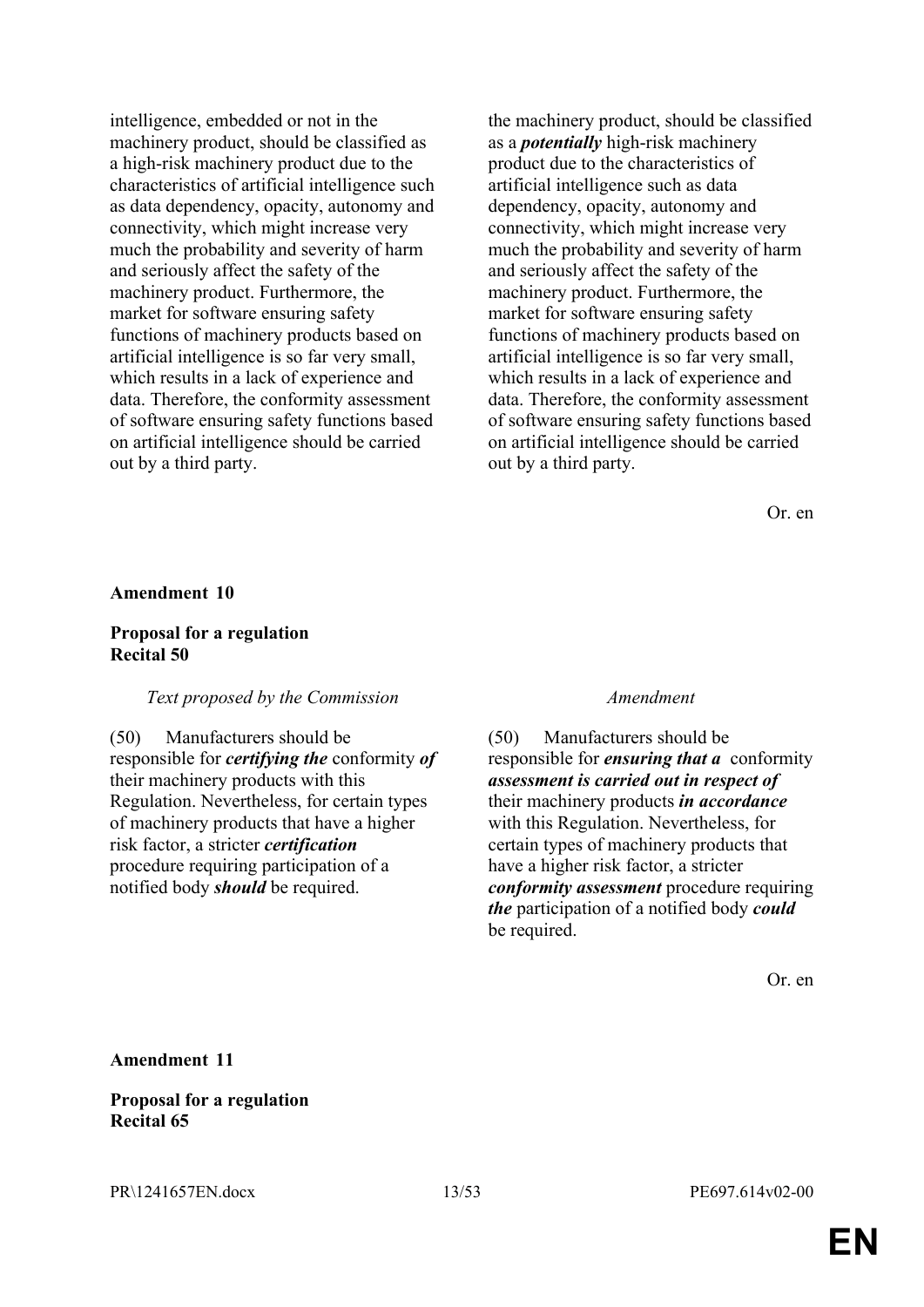### *Text proposed by the Commission Amendment*

(65) In order to take into account technical progress and knowledge or new scientific evidence, the power to adopt acts in accordance with Article 290 of the Treaty on the Functioning of the European Union should be delegated to the Commission in respect of amending the list of high-risk machinery products and the indicative list of safety components. It is of particular importance that the Commission carries out appropriate consultations during its preparatory work, including at expert level. The Commission, when preparing and drawing up delegated acts, should ensure a simultaneous, timely and appropriate transmission of relevant documents to the European Parliament and to the Council.

(65) In order to take into account technical progress and knowledge or new scientific evidence, the power to adopt acts in accordance with Article 290 of the Treaty on the Functioning of the European Union should be delegated to the Commission in respect of amending the list of *potentially* high-risk machinery products and the indicative list of safety components. It is of particular importance that the Commission carries out appropriate consultations during its preparatory work, including at expert level. The Commission, when preparing and drawing up delegated acts, should ensure a simultaneous, timely and appropriate transmission of relevant documents to the European Parliament and to the Council.

Or. en

### **Amendment 12**

### **Proposal for a regulation Article 2 – paragraph 2 – point e**

### *Text proposed by the Commission Amendment*

(e) vehicles which have as their only objective the transport of goods *or* persons by road, air, water or rail *except for machinery mounted on those vehicles;*

(e) *motor* vehicles *and their trailers, as well as systems, components and separate technical units, parts and equipment designed and constructed for such vehicles, which fall within the scope of application of Regulation (EU) 2018/858, except for machinery mounted on those vehicles,* which have as their only objective the transport of goods*,* persons *or animals* by road, air, water or rail*.*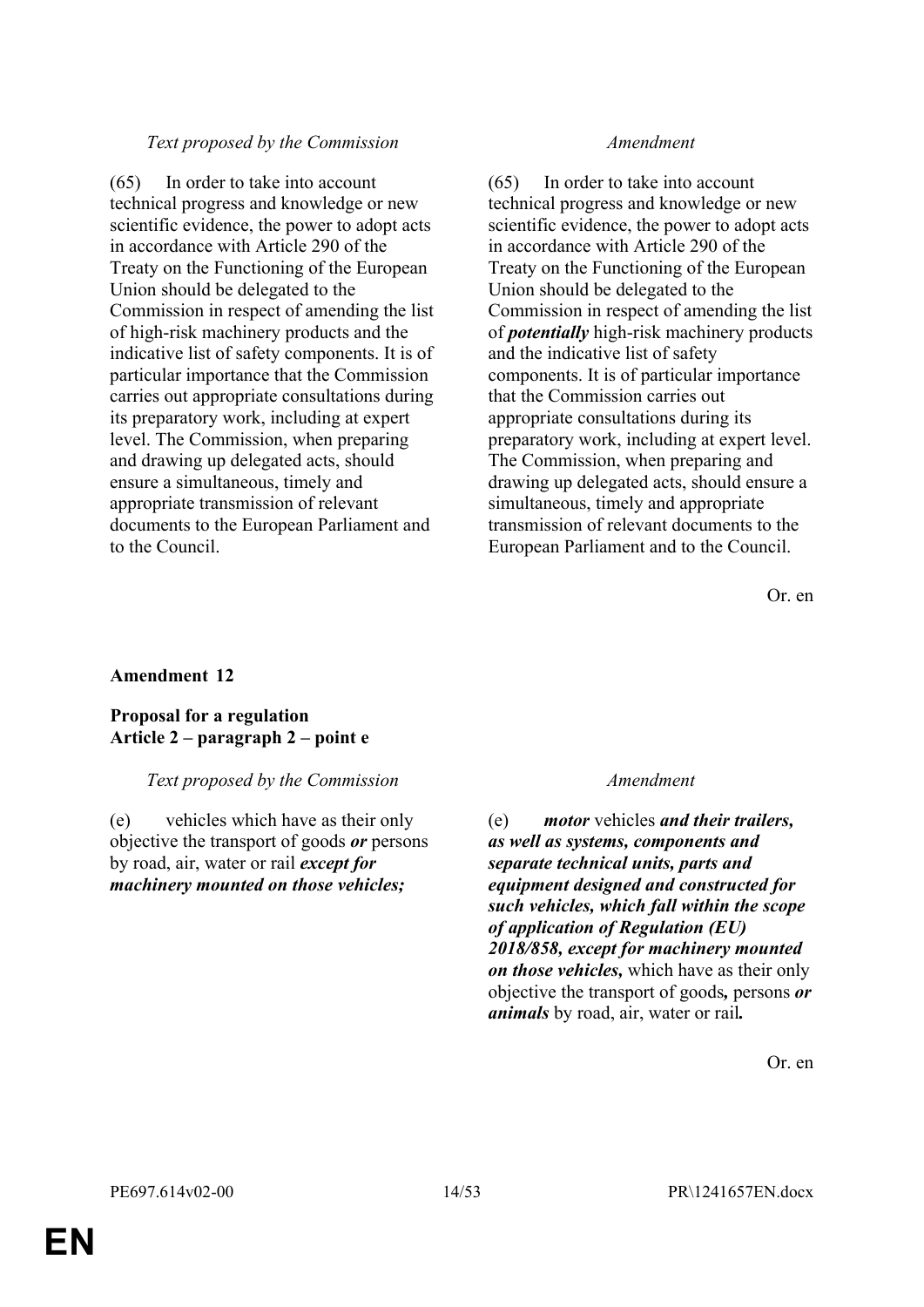### **Proposal for a regulation Article 3 – paragraph 1 – point 1 – point d**

### *Text proposed by the Commission Amendment*

(d) assemblies of machinery referred to in points (a), (b), (c) or partly completed machinery referred to in point *(7)* which, in order to achieve the same end, are arranged and controlled so that they function as an integral whole;

(d) assemblies of machinery referred to in points (a), (b), (c) or partly completed machinery referred to in point *(10)* which, in order to achieve the same end, are arranged and controlled so that they function as an integral whole;

Or. en

### **Amendment 14**

### **Proposal for a regulation Article 3 – paragraph 1 – point 1 a (new)**

*Text proposed by the Commission Amendment*

*(1 a) 'machinery product' means 'machinery', 'interchangeable equipment', a 'safety component', a 'lifting accessory', 'chains', 'ropes', 'slings', 'webbing', a 'removable mechanical transmission device' and 'partly completed machinery', as defined in this Regulation;*

Or. en

### **Amendment 15**

### **Proposal for a regulation Article 3 – paragraph 1 – point 2**

*Text proposed by the Commission Amendment*

(2) 'interchangeable equipment' means a device which, after the putting into service of *a* machinery *product*, is assembled with that machinery *product* by

(2) 'interchangeable equipment' means a device which, after the putting into service of machinery, is assembled with that machinery by the operator himself in

PR\1241657EN.docx 15/53 PE697.614v02-00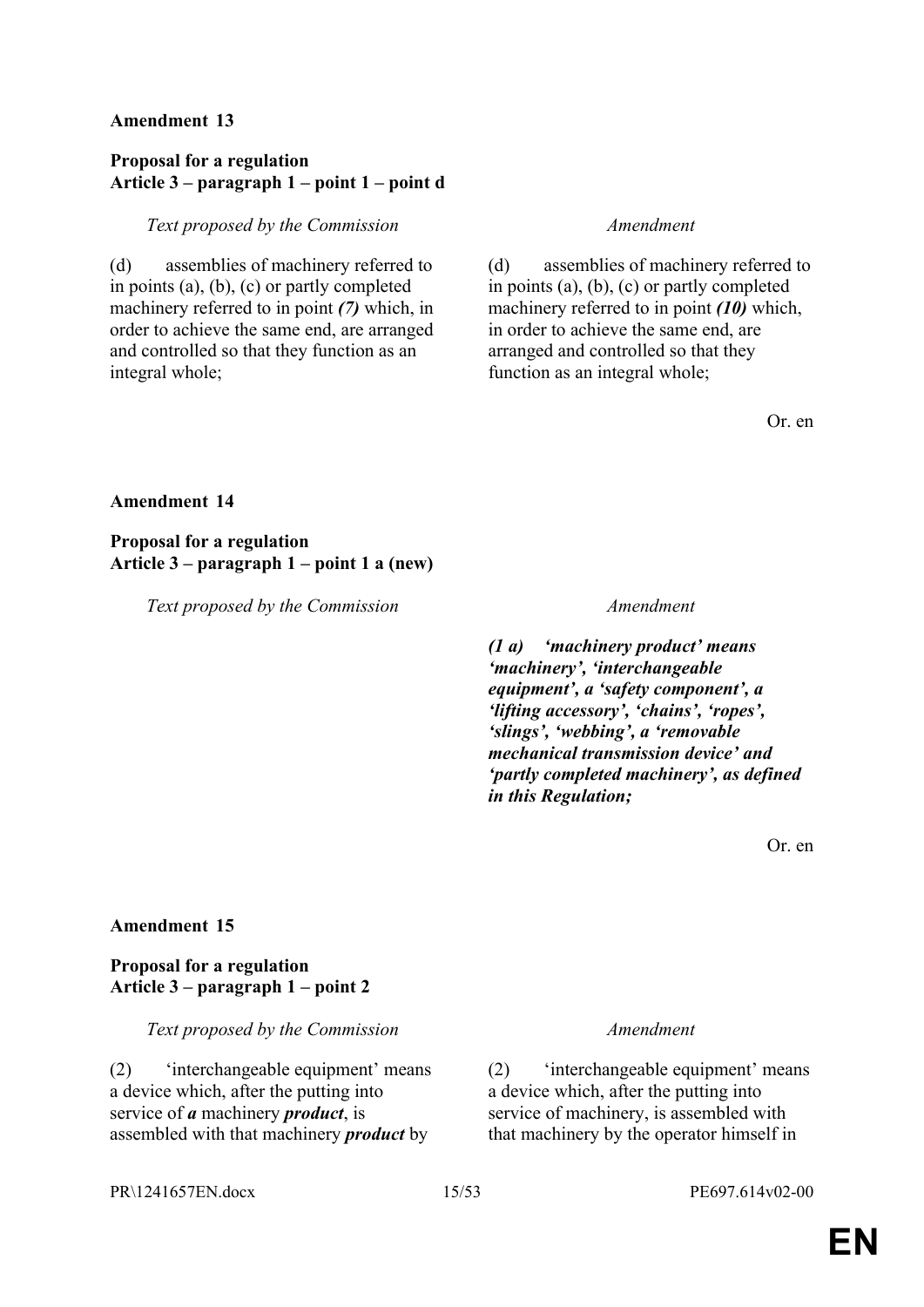the operator himself in order to change its function or attribute to it a new function, in so far as that equipment is not a tool;

order to change its function or attribute to it a new function, in so far as that equipment is not a tool;

Or. en

### **Amendment 16**

# **Proposal for a regulation Article 3 – paragraph 1 – point 3**

### *Text proposed by the Commission Amendment*

(3) 'safety component' means a physical or digital component, including software, *of* machinery which *serves* to fulfil a safety function and which is independently placed on the market, the failure or malfunction of which endangers the safety of persons but which is not necessary in order for the machinery to function or may be substituted by normal components in order for the machinery to function;

(3) 'safety component' means a physical or digital component, including software, *a* machinery *product* which *is designed or intended* to fulfil a safety function and which is independently placed on the market, the failure or malfunction of which endangers the safety of persons but which is not necessary in order for the machinery to function or may be substituted by normal components in order for the machinery to function;

Or. en

### **Amendment 17**

### **Proposal for a regulation Article 3 – paragraph 1 – point 10**

### *Text proposed by the Commission Amendment*

(10) 'partly completed machinery' means an assembly which is machinery but *for the fact that it* cannot in itself function so as to perform a specific application and which is only intended to be incorporated into or assembled with machinery or other partly completed machinery or equipment, thereby forming a machinery product;

(10) 'partly completed machinery' means an assembly which is machinery but *which* cannot in itself function so as to perform a specific application and which is only intended to be incorporated into or assembled with machinery or other partly completed machinery or equipment, thereby forming a machinery product;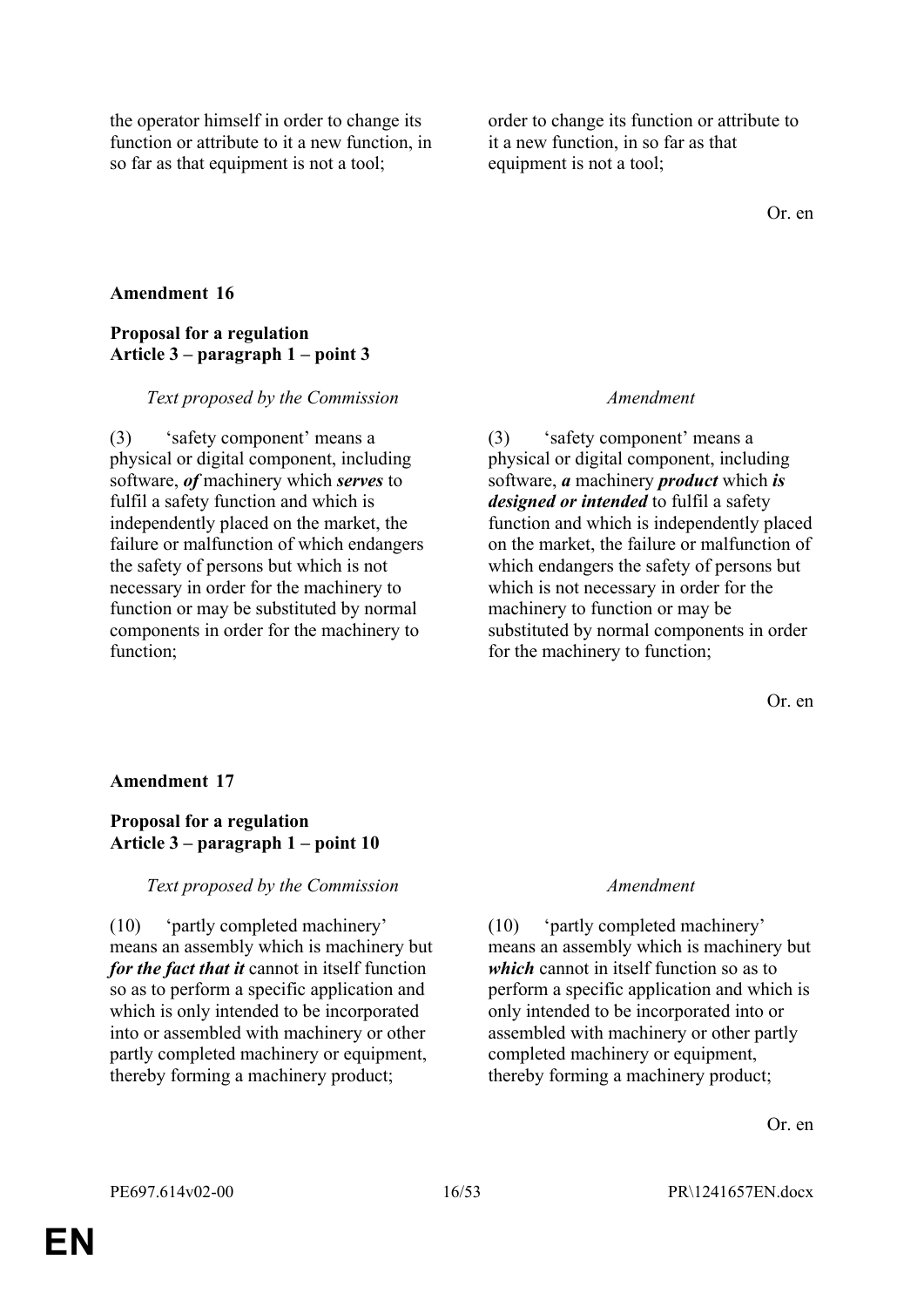### **Proposal for a regulation Article 3 – paragraph 1 – point 13**

*Text proposed by the Commission Amendment*

(13) 'putting into service' means the first use, for its intended purpose, in the Union, of a machinery product;

(13) 'putting into service' means the first use, for its intended purpose, in the Union, of a machinery product*, except partly completed machinery*;

Or. en

### **Amendment 19**

### **Proposal for a regulation Article 3 – paragraph 1 – point 16**

*Text proposed by the Commission Amendment*

(16) 'substantial modification' means a modification of a machinery product, by physical or digital means after that machinery product has been placed on the market or put into service, which is not foreseen by the manufacturer and as a result of which the compliance of the machinery product with the relevant essential health and safety requirements *may be* affected;

(16) 'substantial modification' means a modification of a machinery product*, except a partly completed machinery*, by physical or digital means after that machinery product has been placed on the market or put into service, which is not foreseen *or planned* by the manufacturer and as a result of which the compliance of the machinery product with the relevant essential health and safety requirements *is* affected;

Or. en

### **Amendment 20**

### **Proposal for a regulation Article 3 – paragraph 1 – point 17**

*Text proposed by the Commission Amendment*

(17) 'manufacturer' means any natural or legal person who manufactures

PR\1241657EN.docx 17/53 PE697.614v02-00

(17) 'manufacturer' means any natural or legal person who manufactures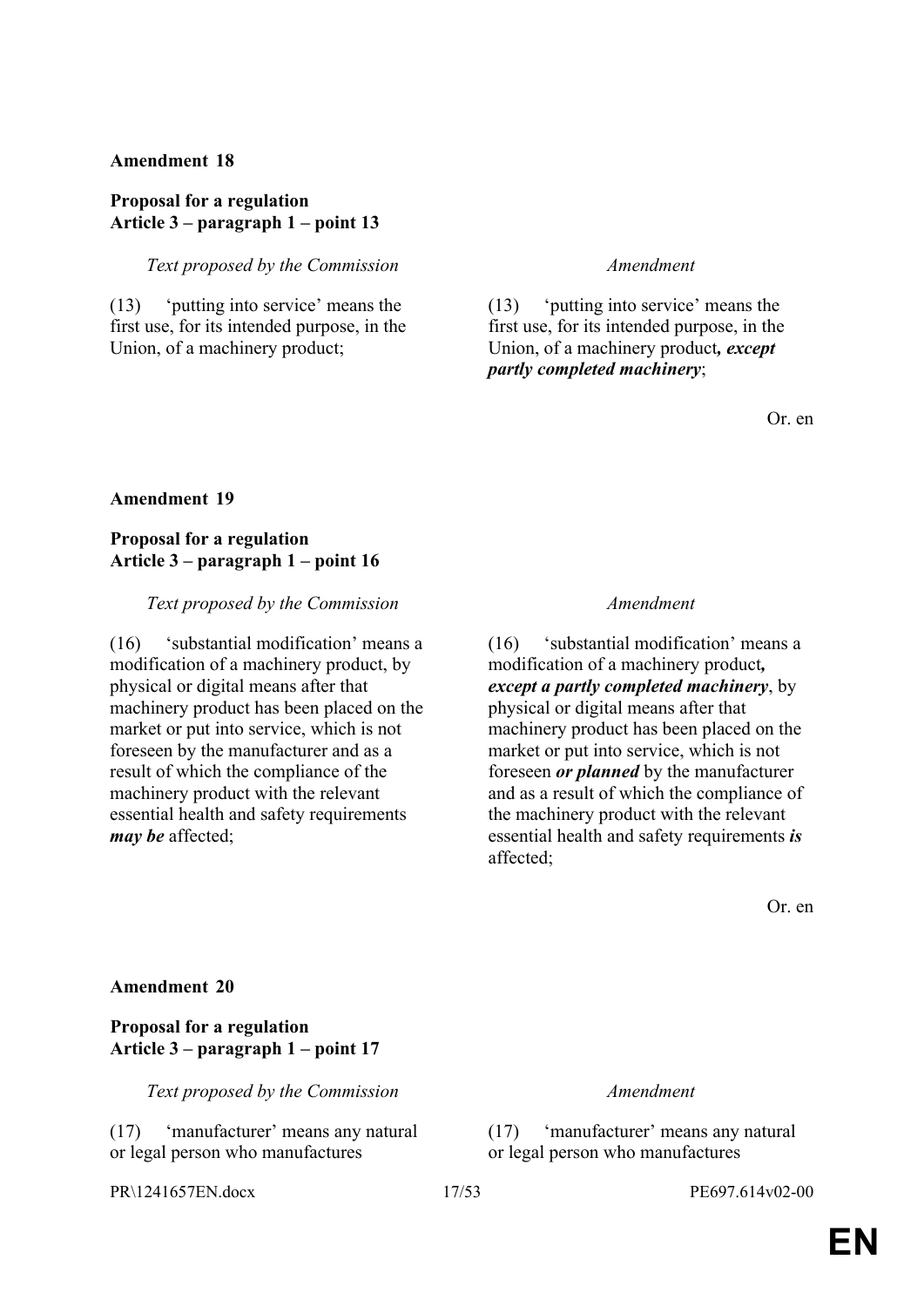machinery products or who has machinery products designed or manufactured, and markets those machinery products under his or her name or trademark or who designs *and* constructs machinery products for his or her own use;

machinery products *or puts machinery products into service,* or who has machinery products designed or manufactured, and markets those machinery products under his or her name or trademark or who designs*,* constructs *and uses* machinery products for his or her own use;

Or. en

### **Amendment 21**

### **Proposal for a regulation Article 3 – paragraph 1 – point 18**

### *Text proposed by the Commission Amendment*

(18) 'instructions for use' means the information provided by the manufacturer when the machinery product is placed on the market or put into service to inform the user of the machinery product of the intended purpose and the proper use of that machinery product as well as information on any precautions to be taken when using or installing the machinery product, including information on the safety aspects;

(18) 'instructions for use' means the information provided by the manufacturer when the machinery product*, except partly completed machinery,* is placed on the market or put into service to inform the user of the machinery product of the intended purpose and the proper use of that machinery product as well as information on any precautions to be taken when using or installing the machinery product, including information on the safety aspects;

Or. en

### **Amendment 22**

### **Proposal for a regulation Article 3 – paragraph 1 – point 28**

### *Text proposed by the Commission Amendment*

(28) 'conformity assessment' means the process demonstrating whether the essential health and safety requirements of this Regulation relating to machinery products have been fulfilled;

(28) 'conformity assessment' means the process demonstrating whether the essential health and safety requirements of this Regulation relating to machinery products*, except partly completed*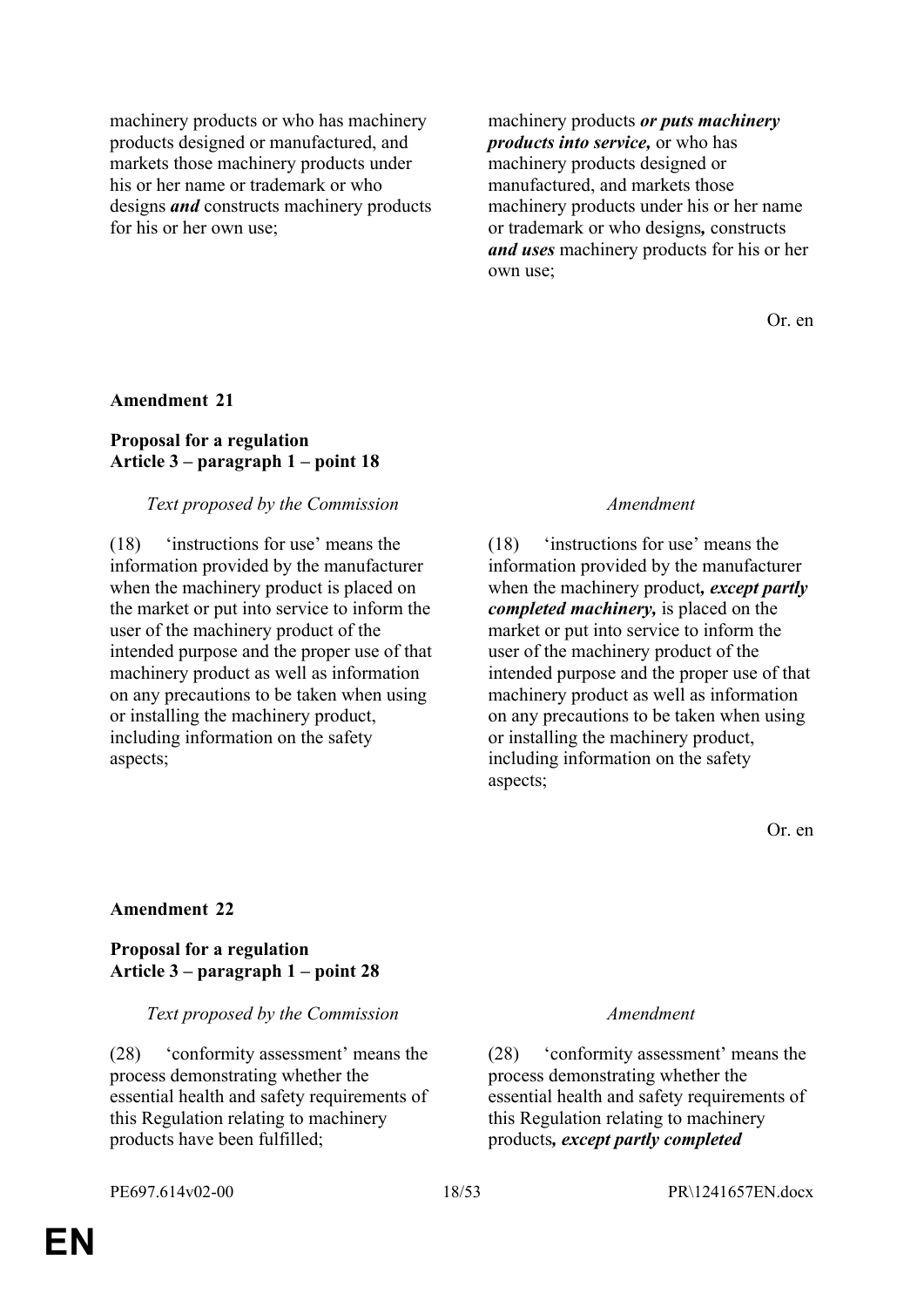*machinery,* have been fulfilled;

Or. en

**Amendment 23**

**Proposal for a regulation Article 3 – paragraph 1 – point 33 a (new)**

*Text proposed by the Commission Amendment*

*(33 a) 'safety function' means a protective measure, designed to eliminate, or, if that is not possible, to reduce, a risk;*

Or. en

**Amendment 24**

**Proposal for a regulation Article 3 – paragraph 1 – point 33 b (new)**

*Text proposed by the Commission Amendment*

*(33 b) 'technical documentation' means documentation that makes it possible to assess whether the machinery is in conformity with the relevant requirements, including documentation containing an analysis and assessment of risks;*

Or. en

### **Amendment 25**

**Proposal for a regulation Article 3 – paragraph 1 – point 33 c (new)**

*Text proposed by the Commission Amendment*

*(33 c) 'lifecycle' means the entire period during which a machinery product is* 

PR\1241657EN.docx 19/53 PE697.614v02-00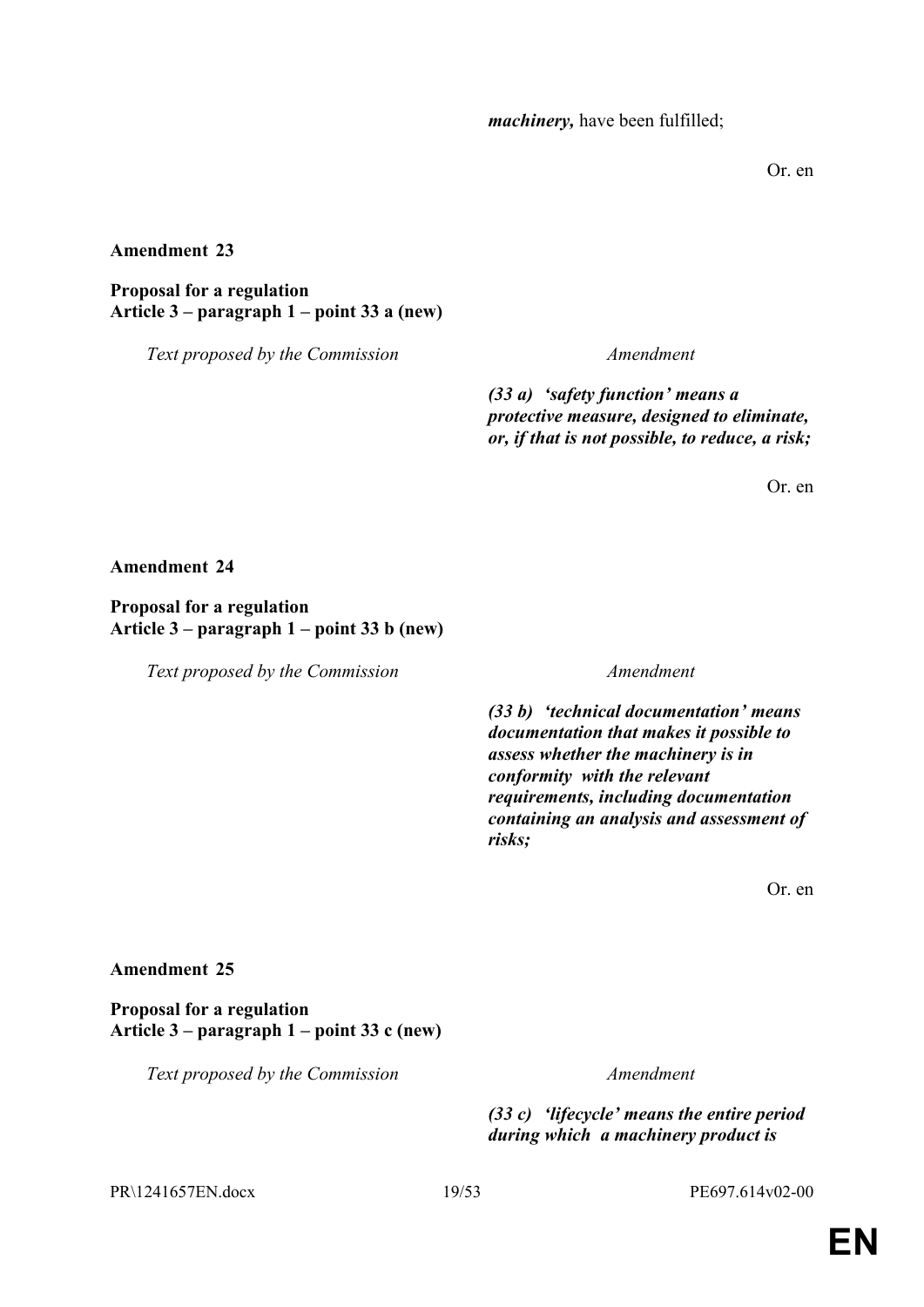*capable of being used, including after it has been physically or digitally modified.*

Or. en

### **Amendment 26**

### **Proposal for a regulation Article 5 – title**

*Text proposed by the Commission Amendment*

High-risk machinery products *Potentially* high-risk machinery products

Or. en

**Amendment 27**

# **Proposal for a regulation Article 5 – paragraph 1**

*Text proposed by the Commission Amendment*

1. High-risk machinery products listed in Annex I shall be subject to a specific conformity assessment procedure, as referred to in Article 21(2).

1. *Potentially* high-risk machinery products listed in Annex I shall be subject to a specific conformity assessment procedure, as referred to in Article 21(2).

Or. en

### **Amendment 28**

**Proposal for a regulation Article 5 – paragraph 2**

*Text proposed by the Commission Amendment*

2. The Commission is empowered to adopt delegated acts in accordance with Article 45 to amend Annex I in view of technical progress and knowledge or new scientific evidence by including in the list of high-risk machinery products a new

2. The Commission is empowered to adopt delegated acts in accordance with Article 45 to amend Annex I in view of technical progress and knowledge or new scientific evidence by including in the list of *potentially* high-risk machinery products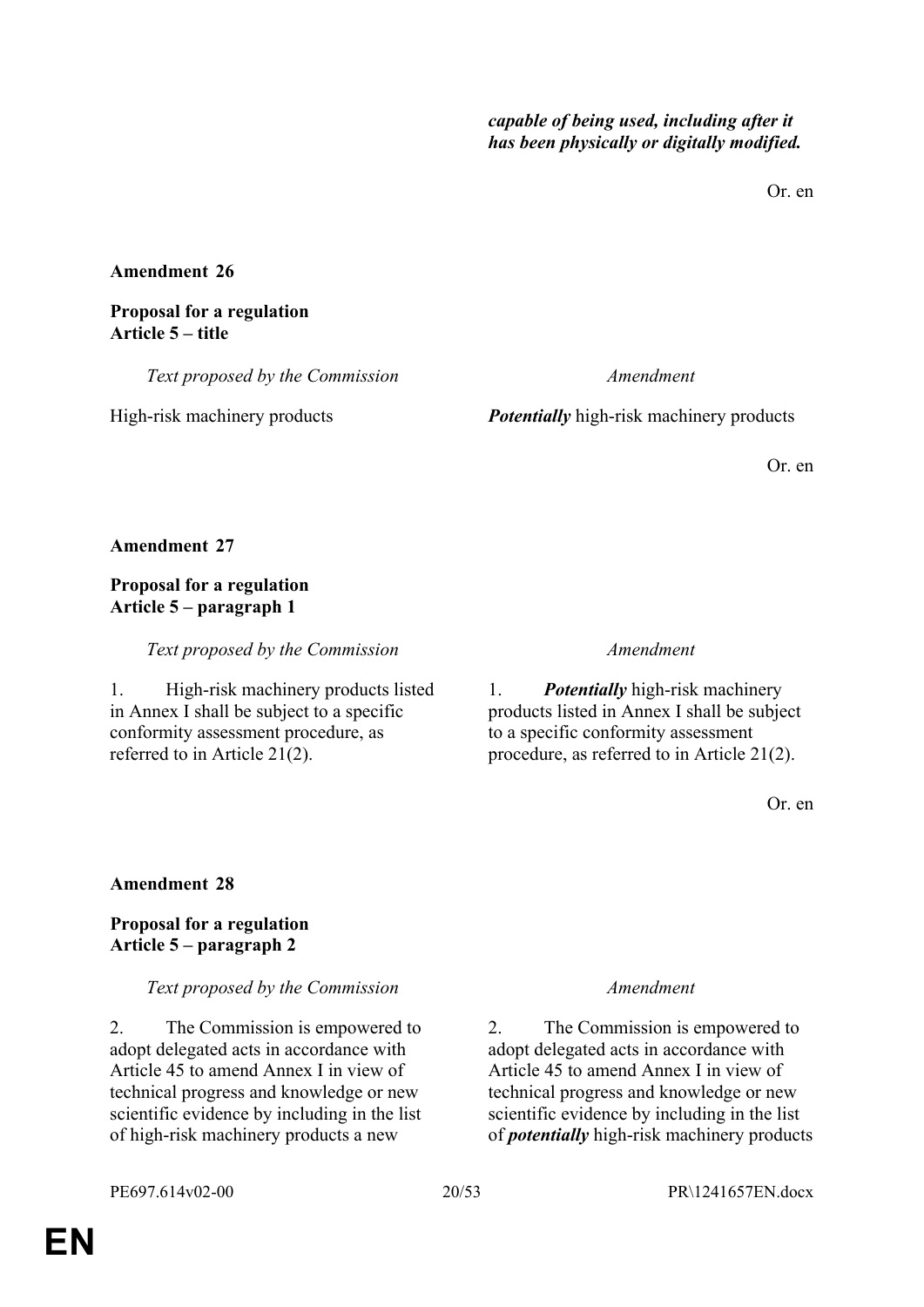machinery product or withdrawing an existing machinery product from that list, pursuant to the criteria laid down in paragraphs 3 and 4.

Or. en

### **Amendment 29**

### **Proposal for a regulation Article 5 – paragraph 3 – subparagraph 1**

### *Text proposed by the Commission Amendment*

3. A machinery product shall be included in the list of high-risk machinery products in Annex I if it poses a risk to human health taking into account its design *and* intended purpose. A machinery product shall be withdrawn from the list of high-risk machinery products in Annex I if it no longer poses such risk. The risk posed by a certain machinery product shall be established based on the combination of the probability of occurrence of harm and the severity of that harm.

3. A machinery product shall be included in the list of *potentially* high-risk machinery products in Annex I if it poses a *high* risk to human health taking into account its design*,* intended purpose *and foreseeable use*. A machinery product shall be withdrawn from the list of *potentially* high-risk machinery products in Annex I if it no longer poses such risk. The risk posed by a certain machinery product shall be established based on the combination of the probability of occurrence of harm and the severity of that harm.

Or. en

### **Amendment 30**

### **Proposal for a regulation Article 5 – paragraph 4 – point d**

### *Text proposed by the Commission Amendment*

(d) statistics on accidents caused by the machinery product for the preceding four years based, in particular information obtained from the Information and Communication System for Market

(d) statistics on accidents caused by the machinery product for the preceding four years based, in particular information obtained from the Information and Communication System for Market

PR\1241657EN.docx 21/53 PE697.614v02-00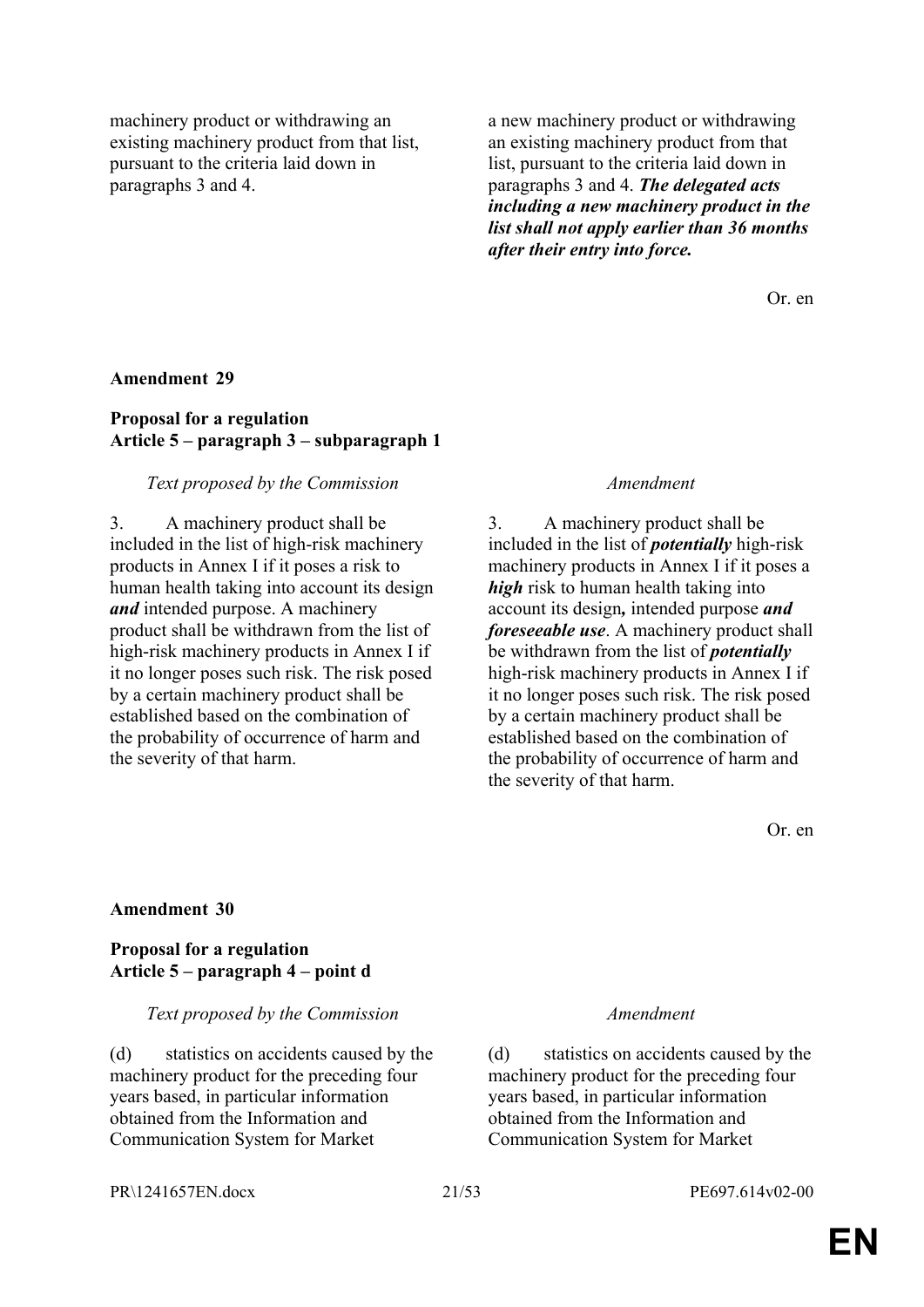Surveillance (ICSMS) information, safeguard clauses, Rapid Alert System (RAPEX) and the Machinery Administrative Cooperation Group reporting.

Surveillance (ICSMS) information, safeguard clauses, Rapid Alert System (RAPEX)*, European Injury Database (EU-IDB)* and the Machinery Administrative Cooperation Group reporting.

Or. en

**Amendment 31**

### **Proposal for a regulation Article 7 – paragraph 1 a (new)**

*Text proposed by the Commission Amendment*

*Partly completed machinery shall only be made available on the market if it satisfies the essential health and safety requirements set out in Annex III with which the manufacturer has declared, in the EU declaration of incorporation, that the partly completed machinery conforms.*

Or. en

### **Amendment 32**

### **Proposal for a regulation Article 8 – paragraph 1 a (new)**

*Text proposed by the Commission Amendment*

*The health and safety requirements covered by the other more specific Union harmonisation legislation shall be checked as part of the conformity assessment procedure set out in this Regulation.*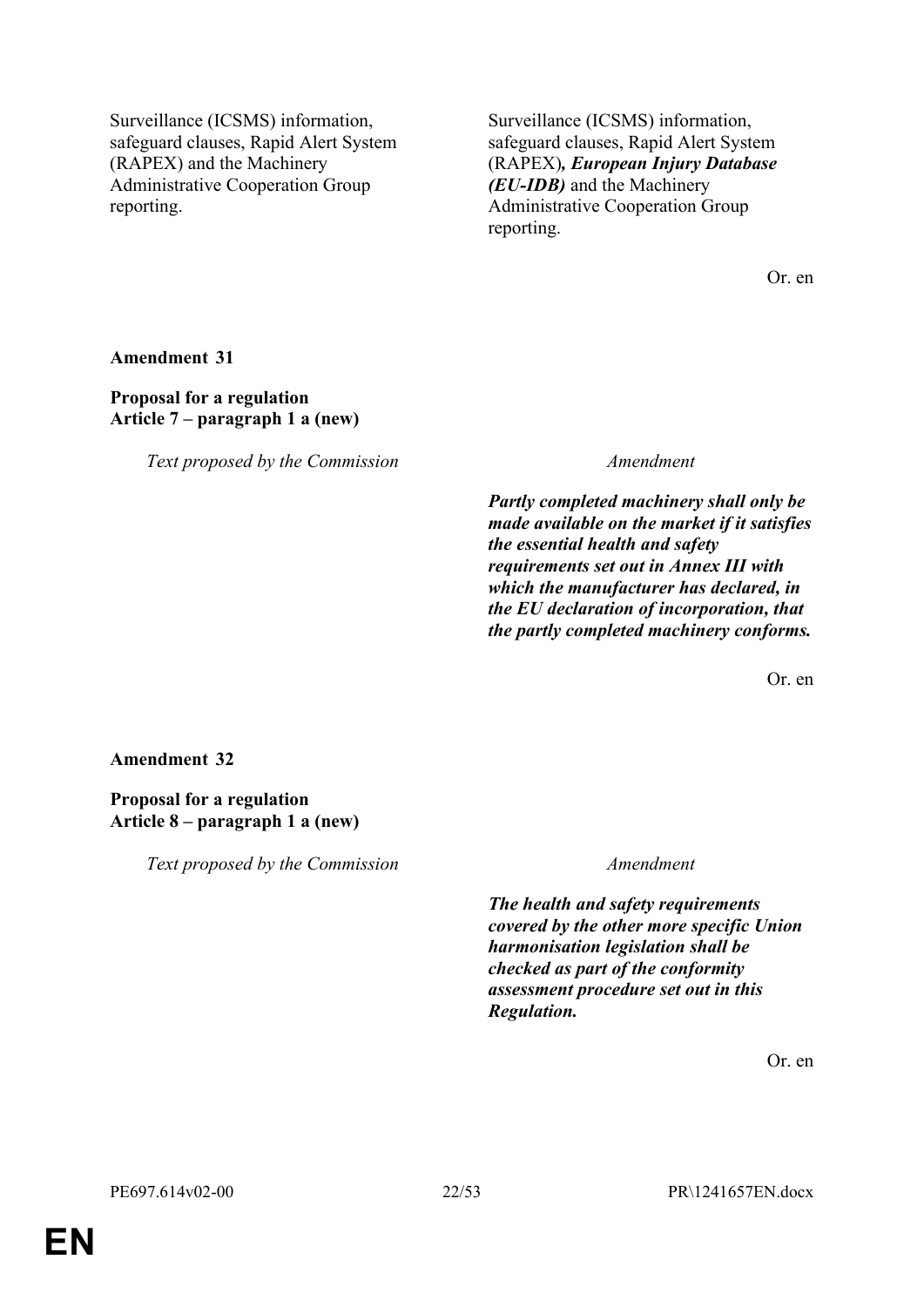### **Proposal for a regulation Article 10 – paragraph 1**

### *Text proposed by the Commission Amendment*

1. When placing a machinery product on the market, manufacturers shall ensure that it has been designed and constructed in accordance with the essential health and safety requirements set out in Annex III.

1. When placing a machinery product on the market*, or putting it into service*, manufacturers shall ensure that it has been designed and constructed in accordance with the essential health and safety requirements set out in Annex III.

Or. en

### **Amendment 34**

### **Proposal for a regulation Article 10 – paragraph 2 – subparagraph 1**

### *Text proposed by the Commission Amendment*

2. Before placing a machinery product on the market, manufacturers shall draw up the technical documentation referred to in Annex IV ('technical documentation') and carry out the relevant conformity assessment procedures referred to in Article 21 or Article 22 or have them carried out.

2. Before placing a machinery product on the market *or putting it into service*, manufacturers shall draw up the technical documentation referred to in Annex IV ('technical documentation') and carry out the relevant conformity assessment procedures referred to in Article 21 or Article 22 or have them carried out.

Or. en

### **Amendment 35**

### **Proposal for a regulation Article 10 – paragraph 3**

### *Text proposed by the Commission Amendment*

3. Manufacturers shall keep the technical documentation and the EU declaration of conformity, where relevant, at the disposal of the market surveillance

3. Manufacturers shall keep the technical documentation and the EU declaration of conformity *in paper or electronic form*, where relevant, at the

### PR\1241657EN.docx 23/53 PE697.614v02-00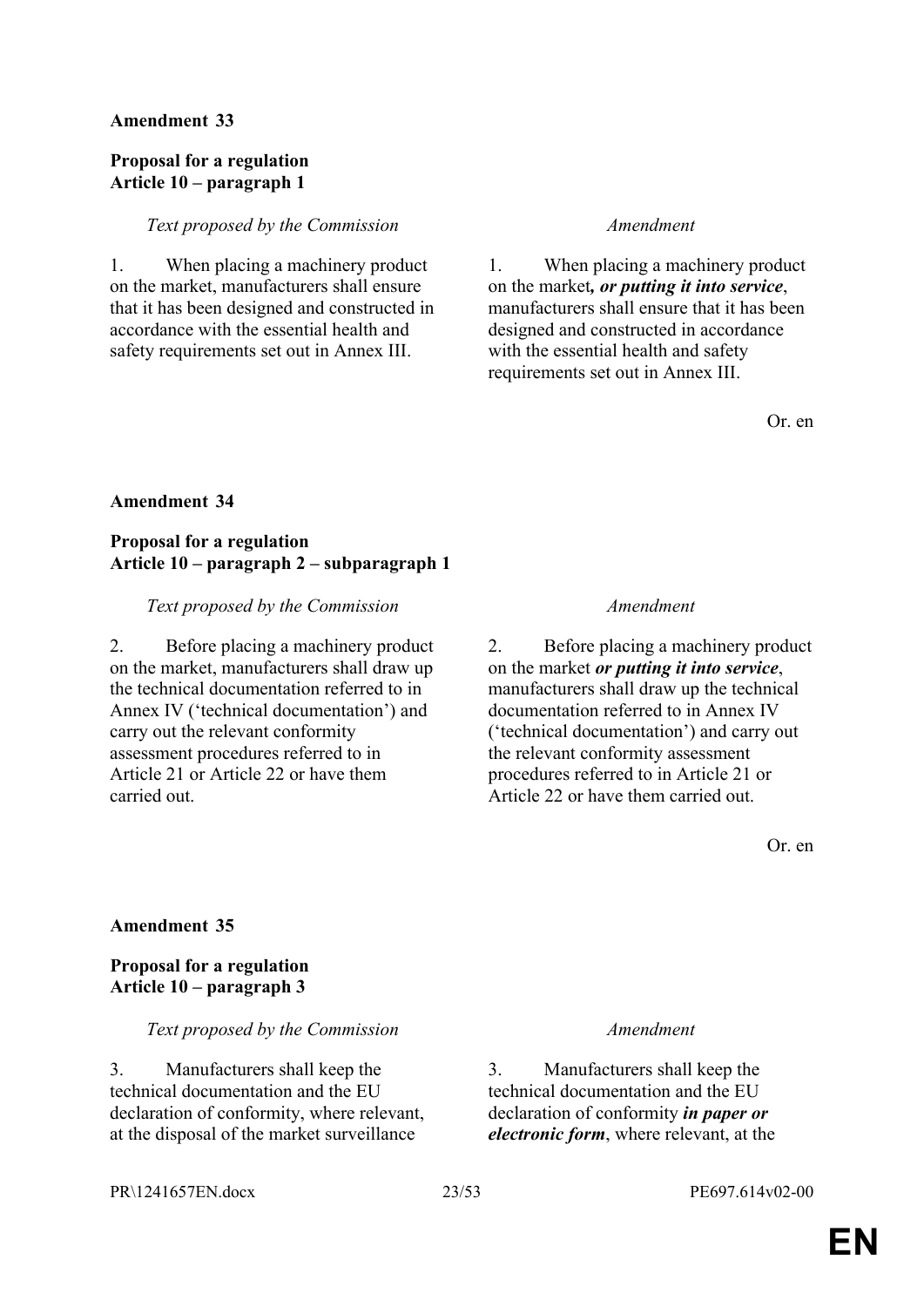authorities for ten years after the machinery product has been placed on the market. Where relevant, the source code or programmed logic included in the technical documentation shall be made available upon a reasoned request from the competent national authorities provided that it is necessary in order for those authorities to be able to check compliance with the essential health and safety requirements set out in Annex III.

disposal of the market surveillance authorities for ten years after the machinery product has been placed on the market. Where relevant, the source code or programmed logic included in the technical documentation shall be made available upon a reasoned request from the competent national authorities provided that it is necessary in order for those authorities to be able to check compliance with the essential health and safety requirements set out in Annex III.

Or. en

### **Amendment 36**

### **Proposal for a regulation Article 10 – paragraph 5**

### *Text proposed by the Commission Amendment*

5. Manufacturers shall ensure that the machinery products which they place on the market bears a type, batch or serial number or other element allowing its identification, or, where the size or nature of the machinery product does not allow it, that the required information is provided on the packaging or in a document accompanying the machinery product.

5. Manufacturers shall ensure that the machinery products which they place on the market *or put into service* bears a type, batch or serial number or other element allowing its identification, or, where the size or nature of the machinery product does not allow it, that the required information is provided on the packaging or in a document accompanying the machinery product.

Or. en

**Amendment 37**

### **Proposal for a regulation Article 10 – paragraph 6**

*Text proposed by the Commission Amendment*

6. Manufacturers shall indicate their name, registered trade name or registered trade mark, the postal address and the

6. Manufacturers shall indicate their name, registered trade name or registered trade mark, the postal address and the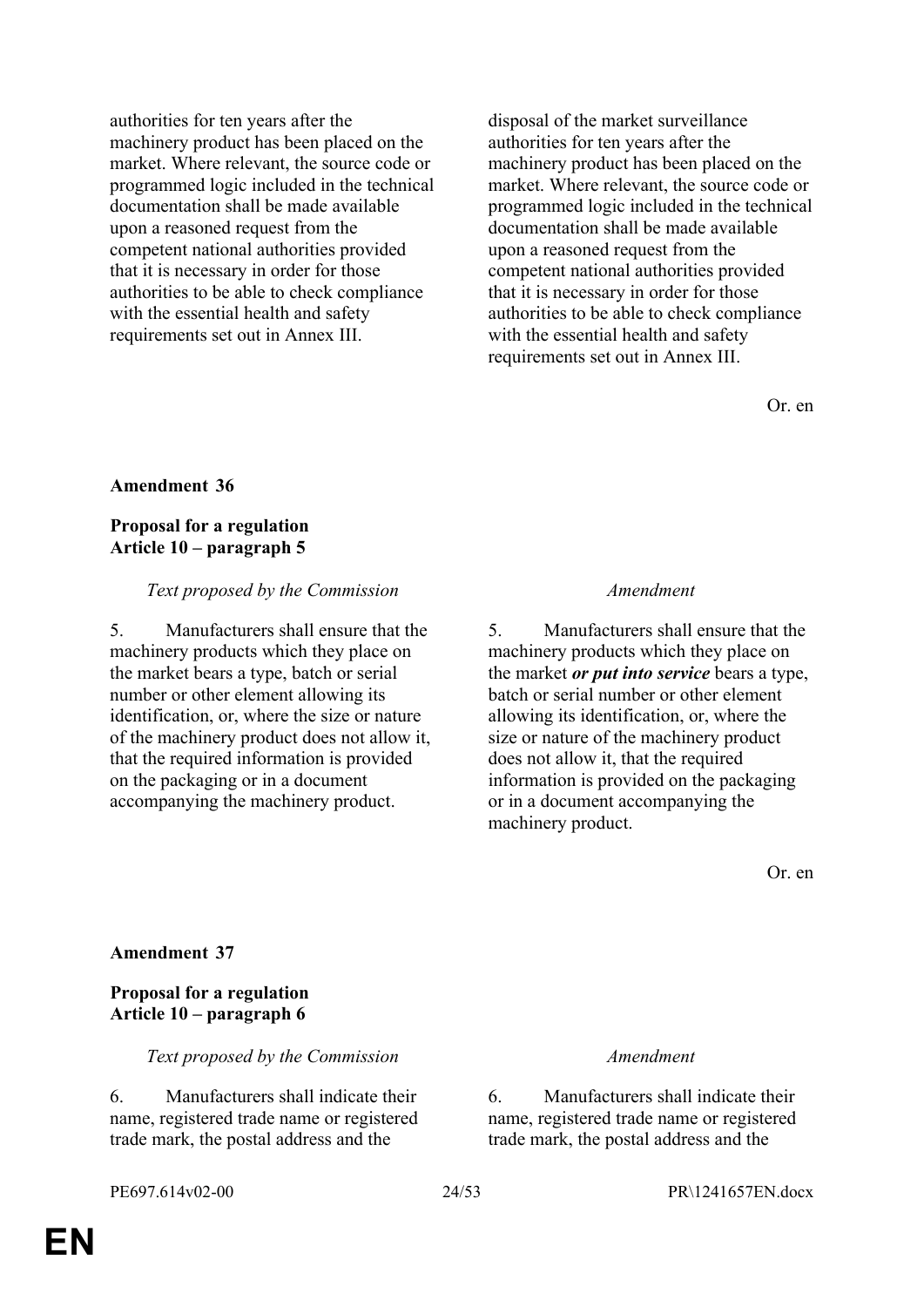email address at which they can be contacted on the machinery product or, where that is not possible, on its packaging or in a document accompanying the machinery product. The address shall indicate a single point at which the manufacturer can be contacted. The contact details shall be in a language easily understood by end-users and market surveillance authorities.

*website or* email address at which they can be contacted on the machinery product or, where that is not possible, on its packaging or in a document accompanying the machinery product. The address shall indicate a single point at which the manufacturer can be contacted. The contact details shall be in a language easily understood by end-users and market surveillance authorities.

Or. en

### **Amendment 38**

### **Proposal for a regulation Article 10 – paragraph 9**

### *Text proposed by the Commission Amendment*

9. Manufacturers who consider or have reason to believe that a machinery product, which they have placed on the market or put into service is not in conformity with the essential health and safety requirements set out in Annex III shall immediately take the corrective measures necessary to bring that machinery product into conformity, to withdraw it or to recall it, as appropriate. Furthermore, where the machinery product presents a risk, manufacturers shall immediately inform the competent national authorities of the Member States in which they made the machinery product available on the market to that effect, giving details, in particular, of the non-conformity and of any corrective measures taken.

9. Manufacturers who consider or have reason to believe that a machinery product, which they have placed on the market or put into service is not in conformity with the essential health and safety requirements set out in Annex III shall immediately take the corrective measures necessary to bring that machinery product into conformity, to withdraw it or to recall it, as appropriate. Furthermore, where the machinery product presents a risk, manufacturers shall immediately inform the competent national authorities of the Member States in which they made the machinery product available on the market *or put into service* to that effect, giving details, in particular, of the nonconformity and of any corrective measures taken.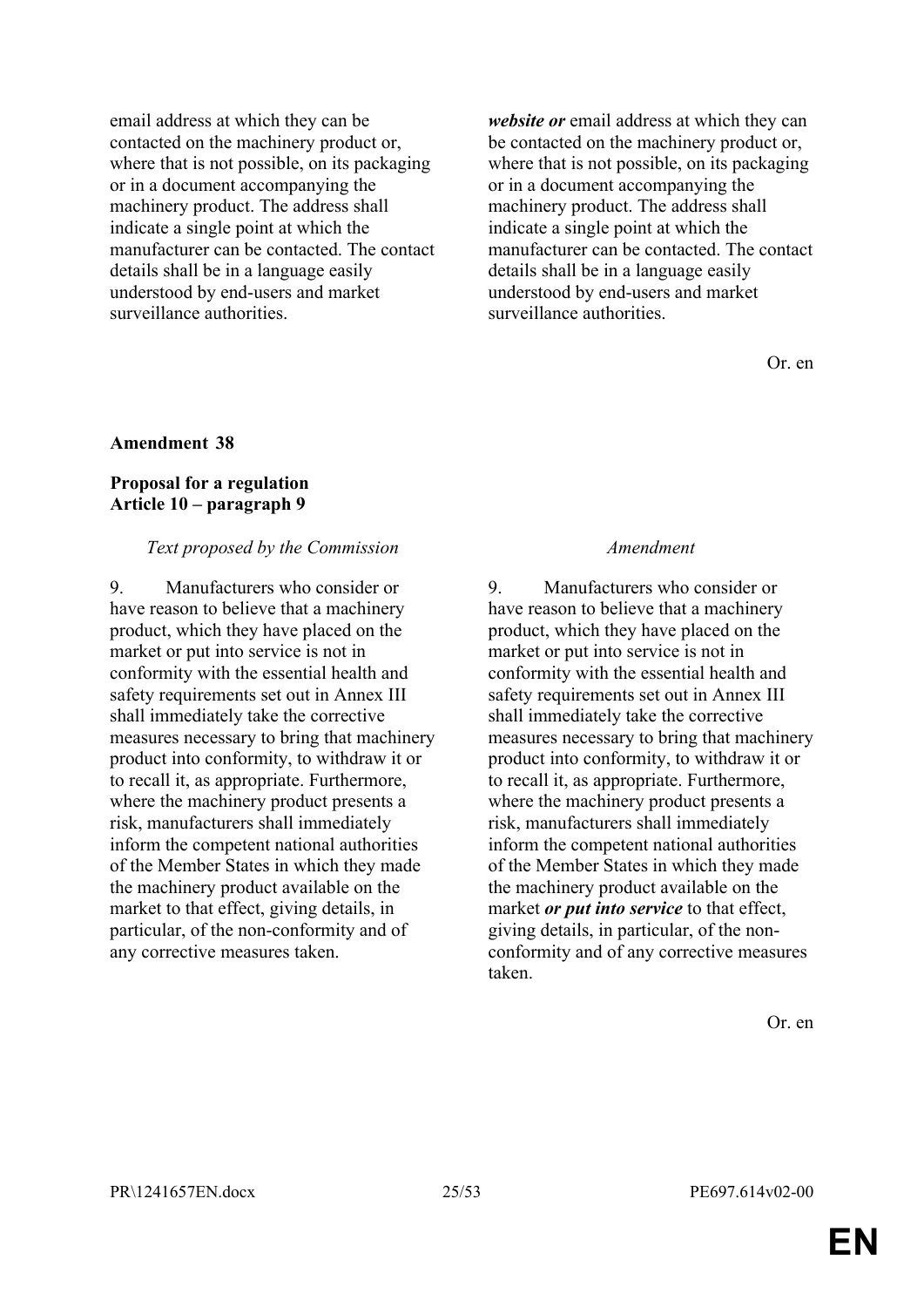### **Proposal for a regulation Article 17 – paragraph 3 – point a**

### *Text proposed by the Commission Amendment*

(a) no reference to harmonised standards covering the relevant essential health and safety requirements is published in the Official Journal of the European Union in accordance with Regulation (EU) No 1025/2012;

(a) no reference to harmonised standards covering the relevant essential health and safety requirements is published in the Official Journal of the European Union in accordance with Regulation (EU) No 1025/2012; *and*

Or. en

### **Amendment 40**

### **Proposal for a regulation Article 17 – paragraph 3 – point b**

### *Text proposed by the Commission Amendment*

(b) the Commission has requested one or more European standardisation organisations to draft a harmonised standard for the essential health and safety requirements and *there are undue delays in* the standardisation *procedure* or the request has not been accepted by any of the European standardisation organisations*.*

(b) the Commission has requested one or more European standardisation organisations to draft a harmonised standard for the essential health and safety requirements and *the requested standard has not been developed within 3 years following* the standardisation *request,* or the request has not been accepted by any of the European standardisation organisations

Or. en

### **Amendment 41**

### **Proposal for a regulation Article 17 – paragraph 4 a (new)**

*Text proposed by the Commission Amendment*

*4 a. If harmonised standards covering the essential health and safety requirements set out in Annex III are*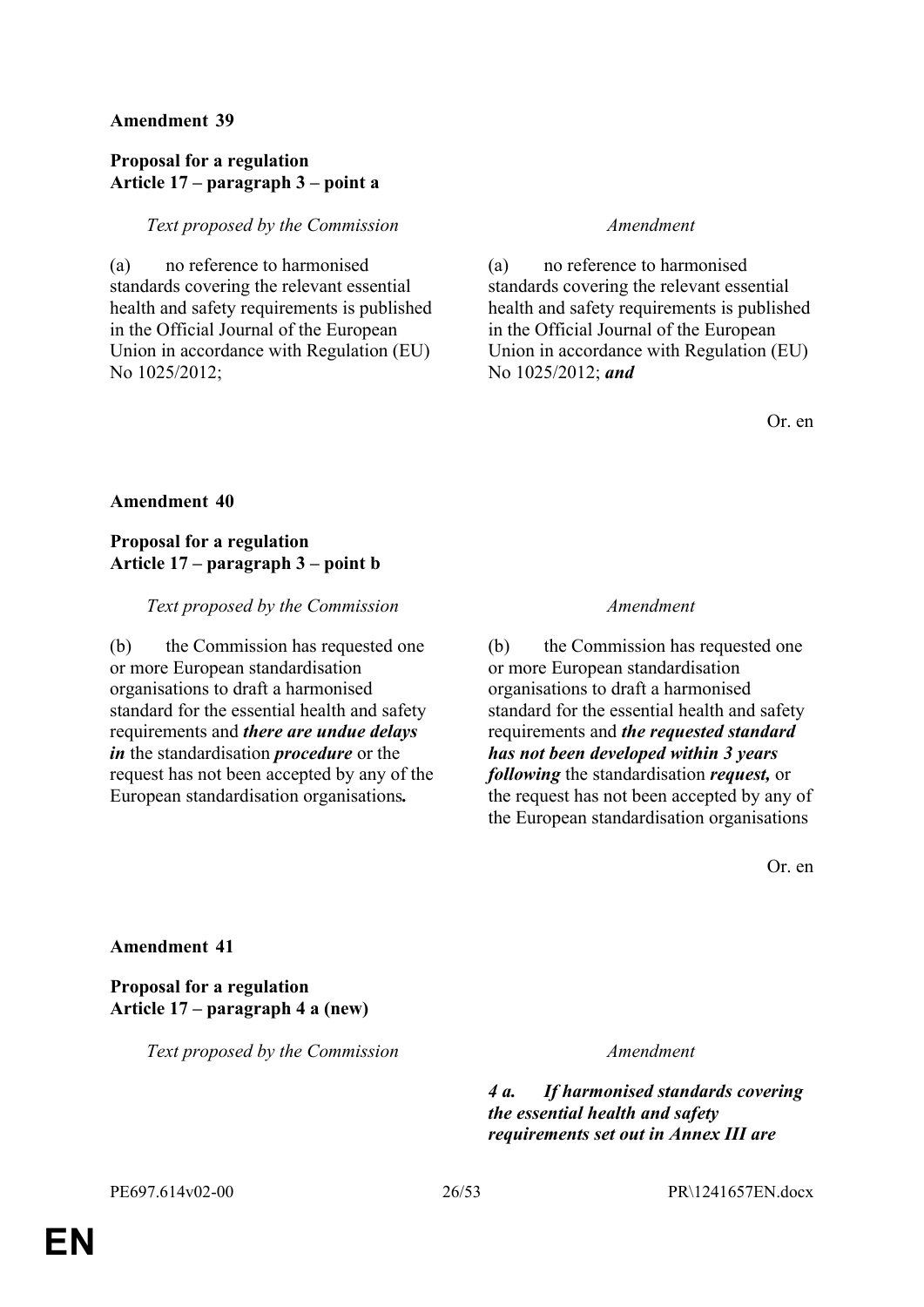*developed and the references to them are published in the Official Journal of the European Union in accordance with Regulation (EU) No 1025/2012 in the future, the relevant technical specifications shall no longer apply.*

Or. en

# **Amendment 42**

### **Proposal for a regulation Article 21 – paragraph 1**

# *Text proposed by the Commission Amendment*

1. In order to *certify* the conformity of a machinery product with this Regulation, the manufacturer *or its authorised representative* and the person who has carried out a substantial modification to the machinery product, shall apply one of the procedures for assessment of conformity referred to in paragraphs 2 and 3.

1. In order to *establish* the conformity of a machinery product with this Regulation, the manufacturer and the person who has carried out a substantial modification to the machinery product, shall apply one of the procedures for assessment of conformity referred to in paragraphs 2 and 3.

Or. en

### **Amendment 43**

### **Proposal for a regulation Article 21 – paragraph 2 – introductory part**

*Text proposed by the Commission Amendment*

2. Where the machinery product is a high-risk machinery product listed in Annex I, the manufacturer *or the manufacturer's authorised representative* and the person who has carried out a substantial modification to the machinery product shall apply one of the following procedures:

2. Where the machinery product is a *potentially* high-risk machinery product listed in Annex I, the manufacturer and the person who has carried out a substantial modification to the machinery product shall apply one of the following procedures: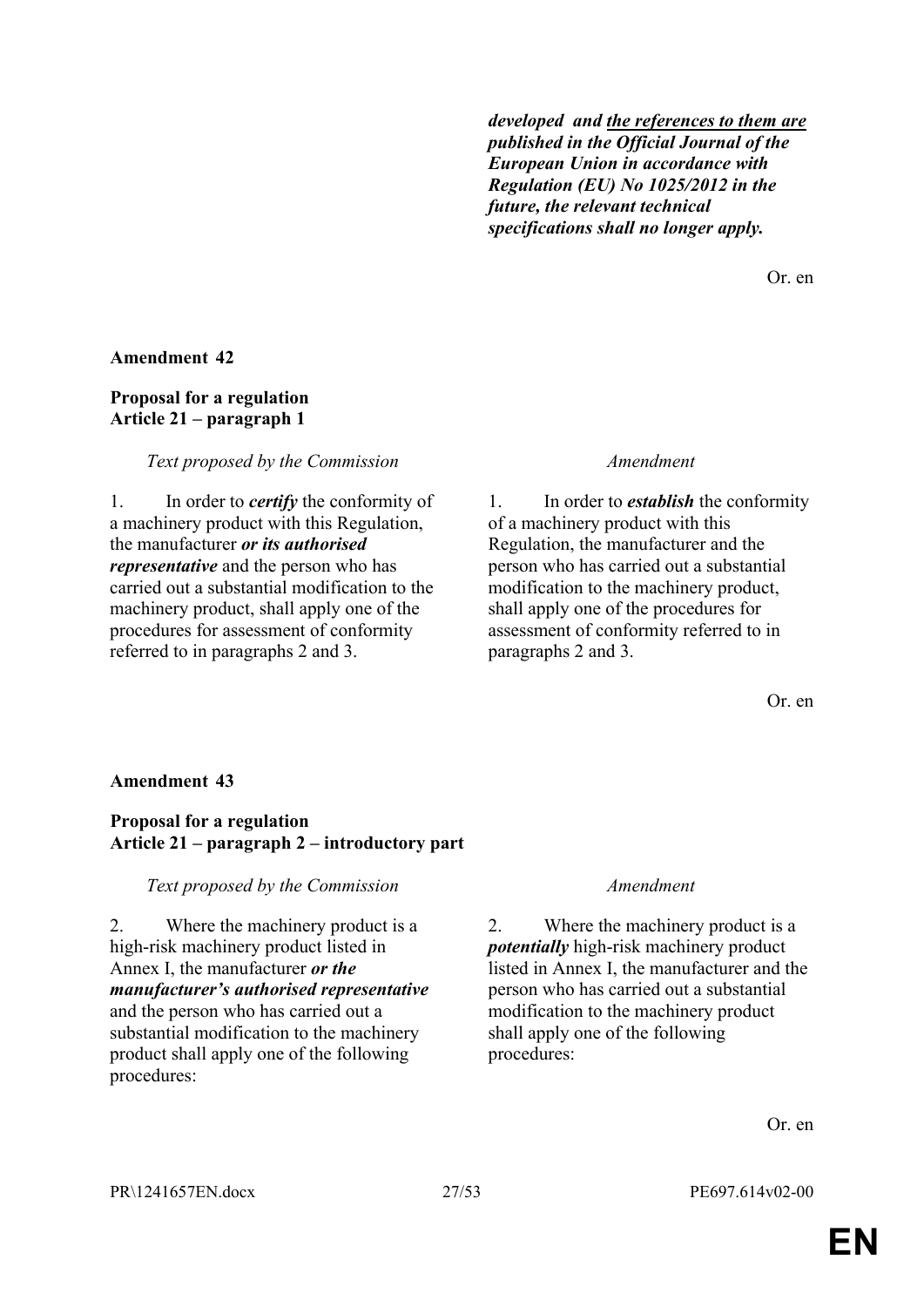### **Proposal for a regulation Article 21 – paragraph 2 – point -a (new)**

*Text proposed by the Commission Amendment*

*(-a) the internal production control procedure (module A) set out in Annex VI;*

Or. en

### **Amendment 45**

### **Proposal for a regulation Article 21 – paragraph 3**

### *Text proposed by the Commission Amendment*

3. Where the machinery product is not a high-risk machinery product listed in Annex I, the manufacturer *or the manufacturer's authorised representative* and the person who has made a substantial modification to the machinery product shall apply the internal production control procedure (module A) set out in Annex VI.

3. Where the machinery product is not a *potentially* high-risk machinery product listed in Annex I, the manufacturer and the person who has made a substantial modification to the machinery product shall apply the internal production control procedure (module A) set out in Annex VI.

Or. en

### **Amendment 46**

### **Proposal for a regulation Article 21 – paragraph 4**

### *Text proposed by the Commission Amendment*

4. Notified bodies shall take into account the specific interests and needs of small and medium sized enterprises when setting the fees for conformity assessment *and reduce those fees proportionately to* 

4. Notified bodies shall take into account the specific interests and needs of small and medium sized enterprises when setting the fees for conformity assessment.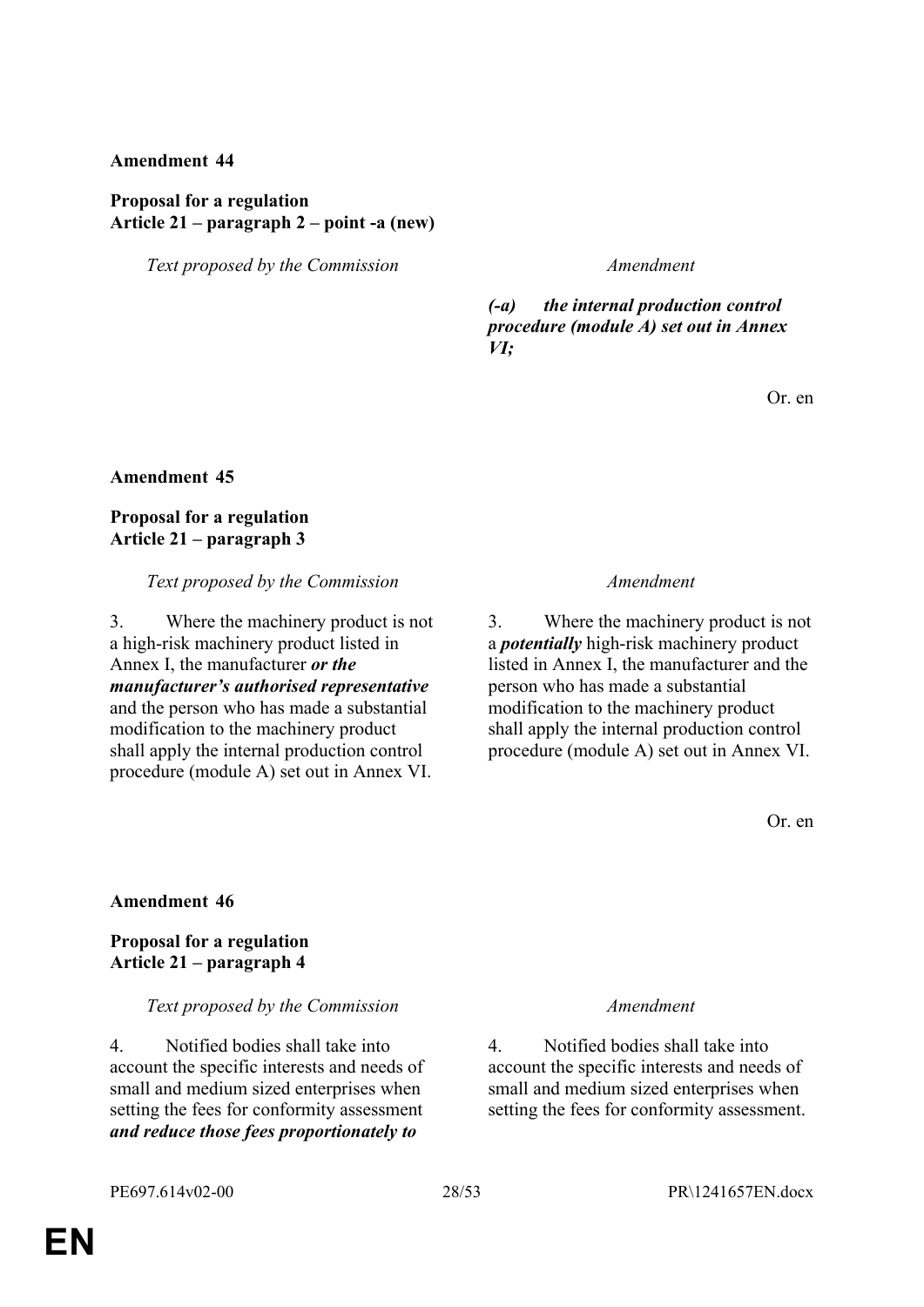### **Proposal for a regulation Article 22 – title**

*Text proposed by the Commission Amendment*

*Conformity assessment* procedures for partly completed machinery

Procedures for partly completed machinery

Or. en

### **Amendment 48**

### **Proposal for a regulation Article 22 – paragraph 1 – introductory part**

*Text proposed by the Commission Amendment*

1. The manufacturer of partly completed machinery *or the manufacturer's authorised representative* shall, before placing partly completed machinery on the market, ensure that the following documents are drawn up:

1. The manufacturer of partly completed machinery shall, before placing partly completed machinery on the market, ensure that the following documents are drawn up*, in digital or paper form*:

Or. en

### **Amendment 49**

**Proposal for a regulation Article 22 – paragraph 2**

*Text proposed by the Commission Amendment*

2. Where relevant, the manufacturer of partly completed machinery *or the manufacturer's authorised representative* shall make available to the competent

2. Where relevant, the manufacturer of partly completed machinery shall make available to the competent national authority upon its request the source code

PR\1241657EN.docx 29/53 PE697.614v02-00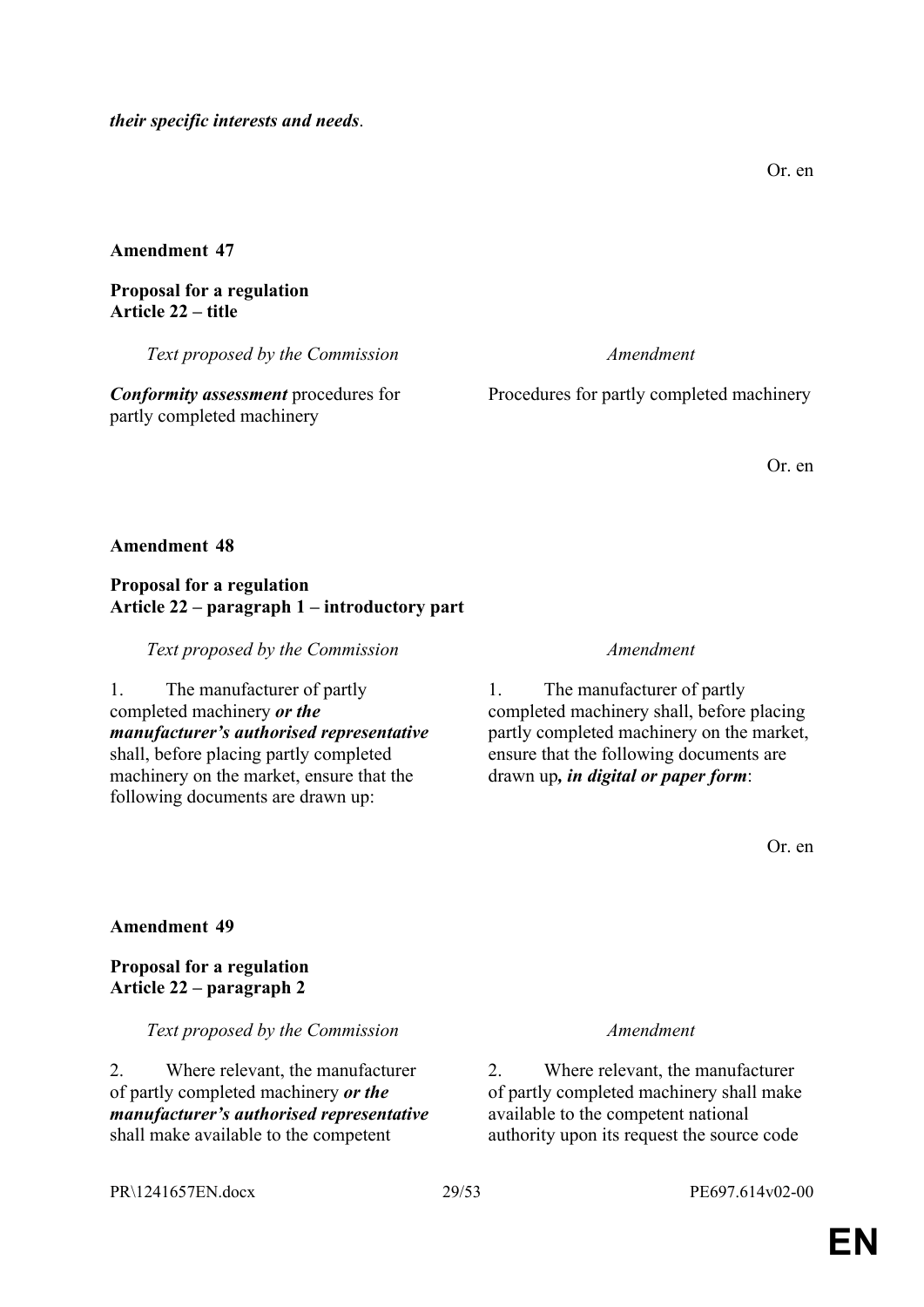national authority upon its request the source code or programmed logic included in the technical documentation referred to in paragraph 1, point (a)*,* , provided that it is needed in order for that authority to be able to check compliance with the essential health and safety requirements set out in Annex III. The assembly instructions referred to in paragraphs 1, point (b), and the declaration of incorporation referred to in paragraph 1, point (c), shall accompany the partly completed machinery until it is incorporated into the final machinery product and shall afterwards form part of the technical file for that machinery product.

or programmed logic included in the technical documentation referred to in paragraph 1, point (a), provided that it is needed in order for that authority to be able to check compliance with the essential health and safety requirements set out in Annex III. The assembly instructions referred to in paragraphs 1, point (b), and the *EU* declaration of incorporation referred to in paragraph 1, point (c), shall accompany the partly completed machinery until it is incorporated into the final machinery product and shall afterwards form part of the technical file for that machinery product.

Or. en

### **Amendment 50**

### **Proposal for a regulation Article 41 – paragraph 1 – subparagraph 1**

### *Text proposed by the Commission Amendment*

1. Where the market surveillance authorities of one Member State have sufficient reason to believe that a machinery product covered by this Regulation presents a risk to the health or safety of persons, and, where appropriate, domestic animals or to property and, where applicable, the environment, they shall carry out an evaluation in relation to the machinery product concerned covering all relevant requirements laid down in this Regulation. The relevant economic operators shall cooperate as necessary with the market surveillance authorities for that purpose.

1. Where the market surveillance authorities of one Member State have sufficient reason to believe that a machinery product covered by this Regulation *does not comply with the requirements laid down in this Regulation or* presents a risk to the health or safety of persons, and, where appropriate, domestic animals or to property and, where applicable, the environment, they shall carry out an evaluation in relation to the machinery product concerned covering all relevant requirements laid down in this Regulation. The relevant economic operators shall cooperate as necessary with the market surveillance authorities for that purpose.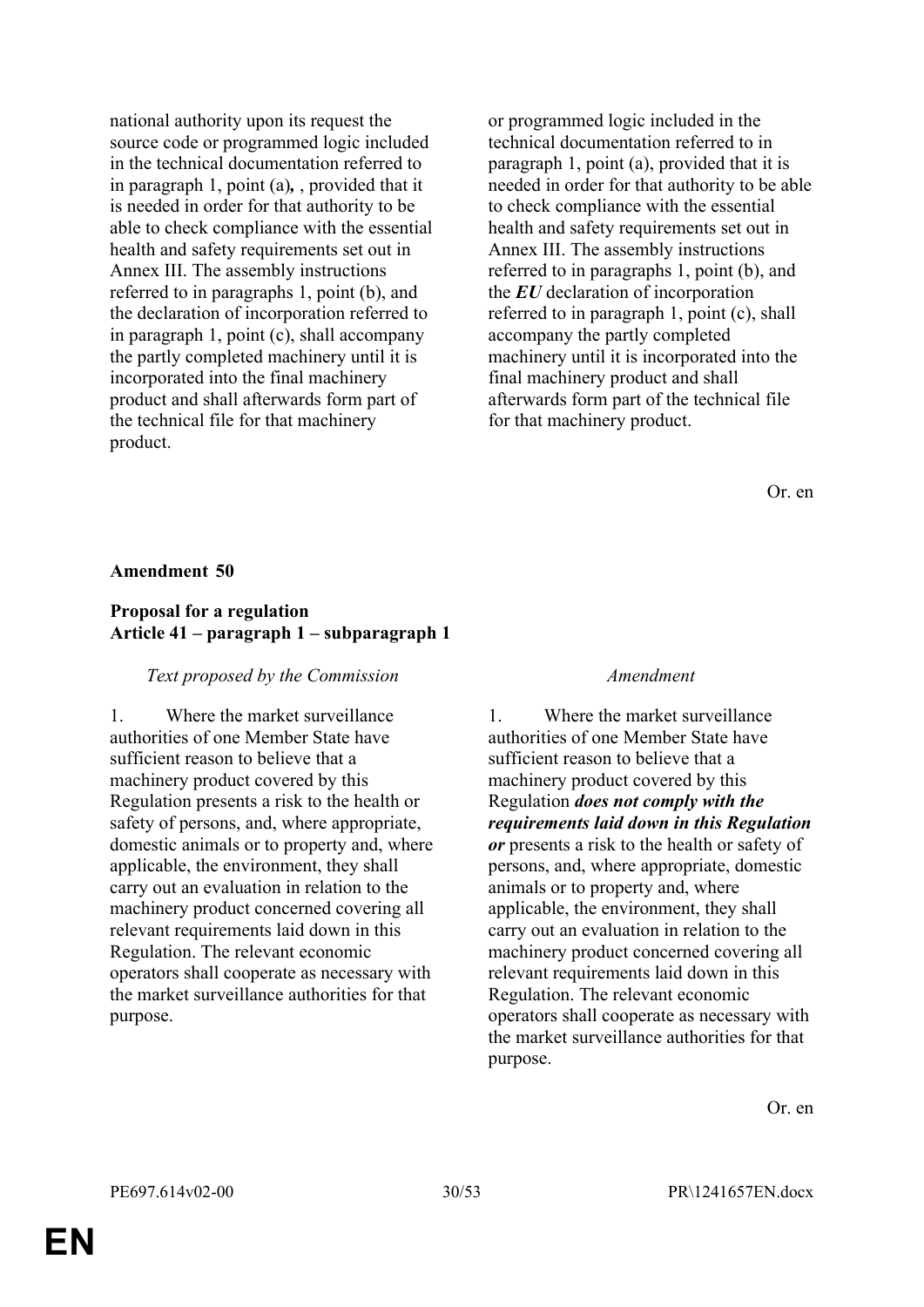### **Proposal for a regulation Article 41 – paragraph 1 – subparagraph 1**

### *Text proposed by the Commission Amendment*

Where, in the course of the evaluation referred to in the first subparagraph, the market surveillance authorities find that the machinery product does not comply with the requirements laid down in this Regulation, they shall without delay require the relevant economic operator to take *all* appropriate corrective action to bring the *machinery product into compliance with those requirements, to withdraw the machinery product from the market,* or to *recall it* within a reasonable period which is commensurate with the nature of the risk referred to in the first subparagraph.

Where, in the course of the evaluation referred to in the first subparagraph, the market surveillance authorities find that the machinery product does not comply with the requirements laid down in this Regulation, they shall without delay require the relevant economic operator to take appropriate *and proportionate* corrective action*, provided for in Article 16(3) of Regulation (EU) 2019/1020,* to bring the *non-compliance to an end* or to *eliminate the risk they specify* within a reasonable period which is commensurate with the nature of the risk referred to in the first subparagraph.

Or. en

### **Amendment 52**

**Proposal for a regulation Article 41 – paragraph 3**

### *Text proposed by the Commission Amendment*

3. The economic operator shall ensure that *all* appropriate corrective action is taken in respect of all the machinery products concerned that the economic operator has made available on the market throughout the Union.

3. The economic operator shall ensure that appropriate corrective action is taken in respect of all the machinery products concerned that the economic operator has made available on the market throughout the Union.

Or. en

### **Amendment 53**

**Proposal for a regulation Article 41 – paragraph 4 – subparagraph 1**

PR\1241657EN.docx 31/53 PE697.614v02-00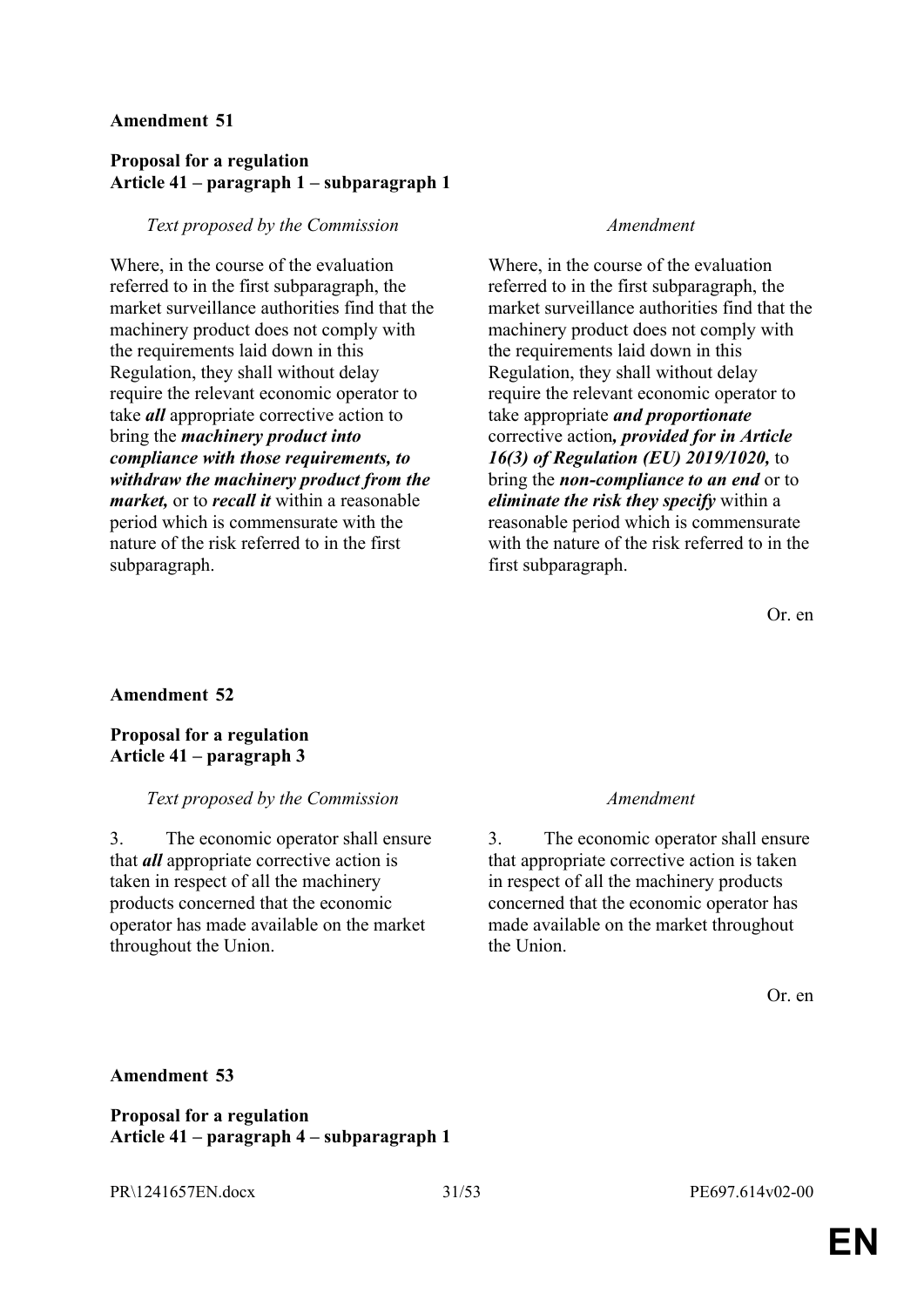**Proposal for a regulation**

### *Text proposed by the Commission Amendment*

4. Where the relevant economic operator does not take *adequate* corrective action *within the period* referred to in paragraph 1, second subparagraph, the market surveillance authorities shall *take all appropriate provisional measures to prohibit or restrict* the machinery product *being made* available on *their national market, to withdraw the machinery product from that* market *or to recall it*.

4. Where the relevant economic operator does not take corrective action referred to in paragraph 1, second subparagraph, *within the specified period or where the non-compliance or the risk referred to in paragraph 1 persists,* the market surveillance authorities shall *ensure that* the machinery product *concerned is withdrawn or recalled, or that its* being madeavailable on *the* market *is prohibited or restricted, and that the public, the Commission and the other Member States are informed accordingly*.

Or. en

### **Amendment 54**

### **Proposal for a regulation Article 41 – paragraph 4 – subparagraph 2**

*Text proposed by the Commission Amendment*

*The market surveillance authorities shall inform the Commission and the other Member States, without delay, of those measures.*

**Article 41 – paragraph 5 – introductory part**

5. The information referred to in paragraph 4*, second subparagraph*, shall include all available details, in particular the data necessary for the identification of the non-compliant machinery product, the

# *deleted*

Or. en

*Text proposed by the Commission Amendment*

5. The information referred to in paragraph 4 shall include all available details, in particular the data necessary for the identification of the non-compliant machinery product, the origin of that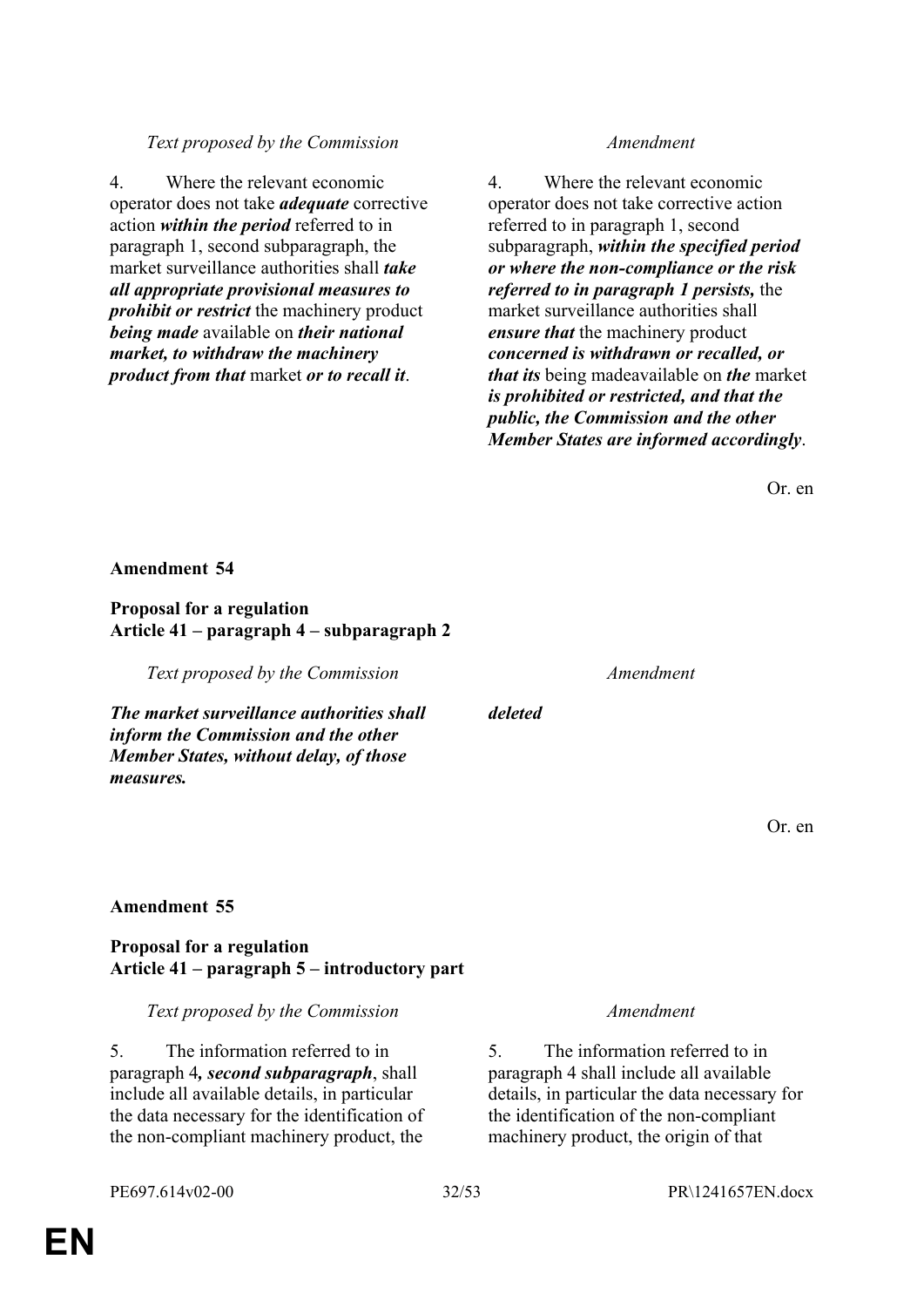origin of that machinery product, the nature of the non-compliance alleged and the risk involved, the nature and duration of the national measures taken and the arguments put forward by the relevant economic operator. In particular, the market surveillance authorities shall indicate whether the non-compliance is due to any of the following:

machinery product, the nature of the noncompliance alleged and the risk involved, the nature and duration of the national measures taken and the arguments put forward by the relevant economic operator. In particular, the market surveillance authorities shall indicate whether the noncompliance is due to any of the following:

Or. en

### **Amendment 56**

### **Proposal for a regulation Article 41 – paragraph 7**

### *Text proposed by the Commission Amendment*

7. Where, within three months of receipt of the information referred to in paragraph 4*, second subparagraph*, no objection has been raised by either a Member State or the Commission in respect of a *provisional* measure taken by a Member State, that measure shall be deemed justified.

7. Where, within three months of receipt of the information referred to in paragraph 4, no objection has been raised by either a Member State or the Commission in respect of a measure taken by a Member State, that measure shall be deemed justified.

Or. en

### **Amendment 57**

### **Proposal for a regulation Article 49 – paragraph 2 – subparagraph 1**

*Text proposed by the Commission Amendment*

2. Directive 2006/42/EC is repealed with effect from … [*30* months after the date of entry into force of this Regulation].

2. Directive 2006/42/EC is repealed with effect from … [*48* months after the date of entry into force of this Regulation].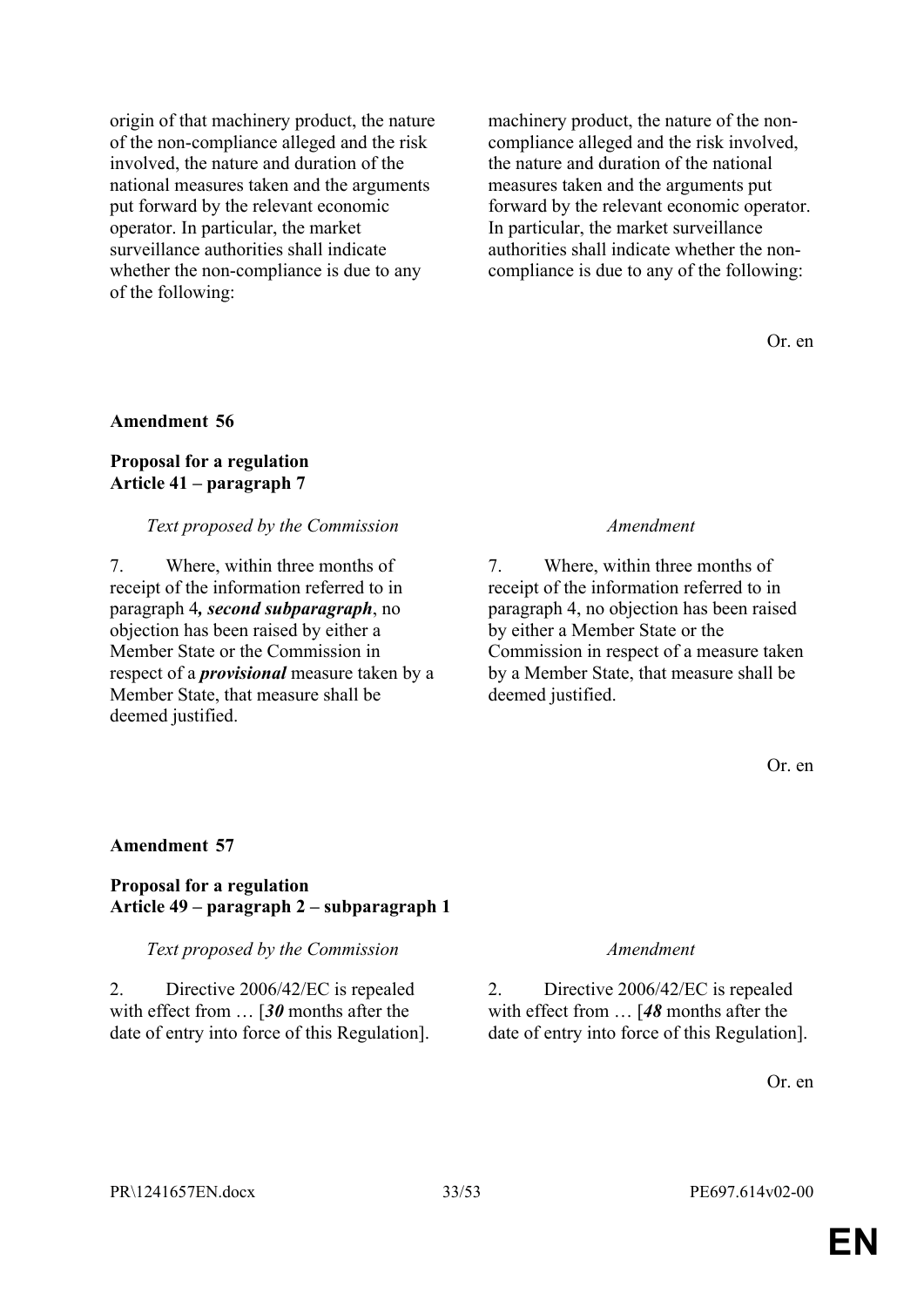### **Proposal for a regulation Article 50 – paragraph 1**

### *Text proposed by the Commission Amendment*

1. Member States shall not until … [*42* months after the date of entry into force of this Regulation] impede the making available on the market of machinery which was placed on the market in conformity with Directive 2006/42/EC before … [the date of entry into force of this Regulation]. However, Chapter VI of this Regulation shall apply mutatis mutandis to such machinery instead of Article 11 of that Directive, including machinery for which a procedure has already been initiated under Article 11 of Directive 2006/42/EC as from ... [the date] of entry into force of this Regulation].

1. Member States shall not until … [*60* months after the date of entry into force of this Regulation] impede the making available on the market of machinery which was placed on the market in conformity with Directive 2006/42/EC before … [the date of entry into force of this Regulation]. However, Chapter VI of this Regulation shall apply mutatis mutandis to such machinery instead of Article 11 of that Directive, including machinery for which a procedure has already been initiated under Article 11 of Directive 2006/42/EC as from ... [the date] of entry into force of this Regulation].

Or. en

### **Amendment 59**

**Proposal for a regulation Article 50 – paragraph 2**

### *Text proposed by the Commission Amendment*

2. EC type-examination certificates and approval decisions issued in accordance with Article 14 of Directive 2006/42/EC shall remain valid until … [*42* months after the date of entry into force of this Regulation], unless they expire before that date.

2. EC type-examination certificates and approval decisions issued in accordance with Article 14 of Directive 2006/42/EC shall remain valid until … [*60* months after the date of entry into force of this Regulation], unless they expire before that date.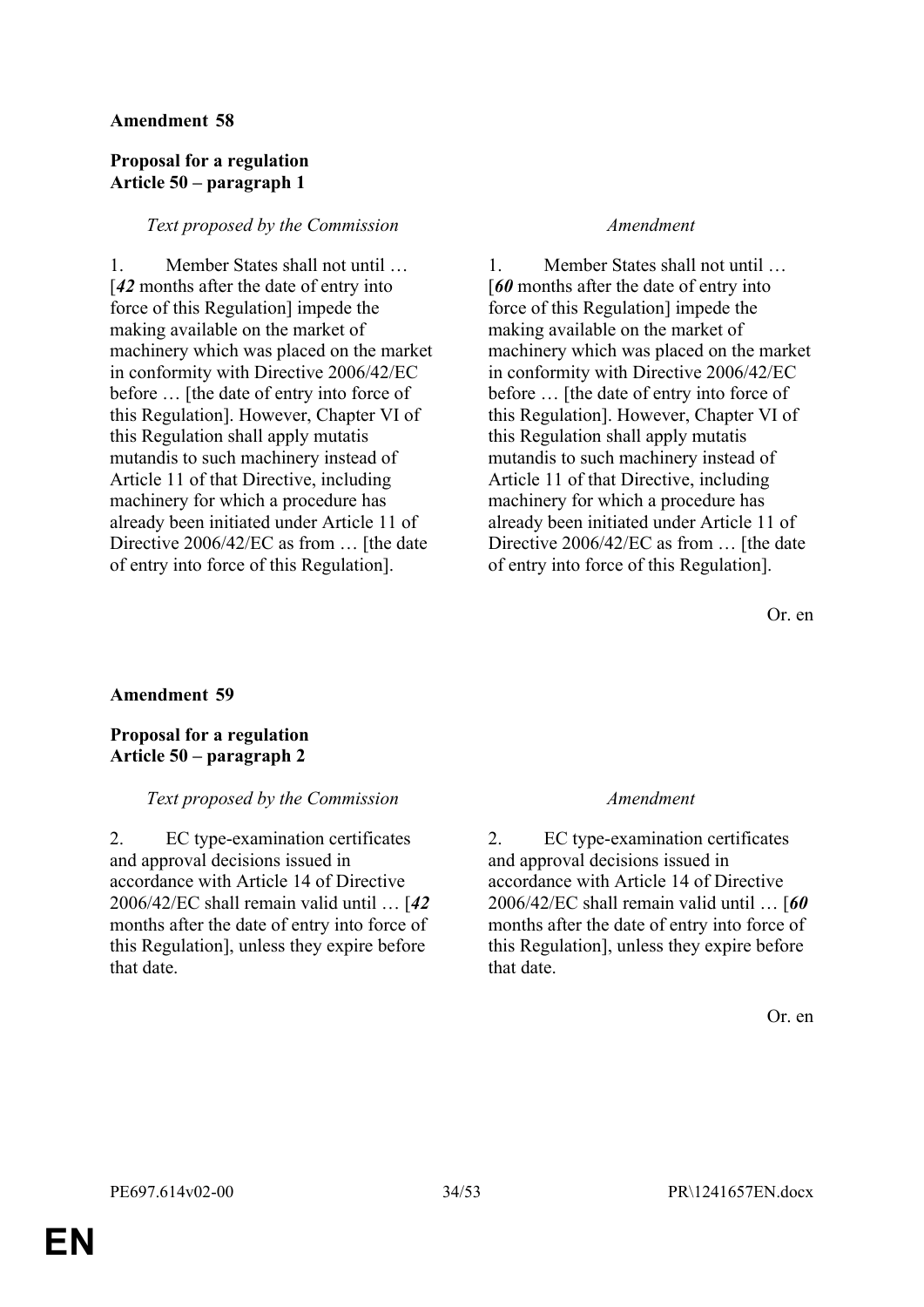### **Proposal for a regulation Article 51 – paragraph 1**

### *Text proposed by the Commission Amendment*

1. By … [*54* months after the date of entry into force of this Regulation] and every four years thereafter, the Commission shall submit a report on the evaluation and review of this Regulation to the European Parliament and to the Council. The reports shall be made public.

1. By … [*72* months after the date of entry into force of this Regulation] and every four years thereafter, the Commission shall submit a report on the evaluation and review of this Regulation to the European Parliament and to the Council. The reports shall be made public.

Or. en

### **Amendment 61**

### **Proposal for a regulation Article 51 – paragraph 2 – point b**

### *Text proposed by the Commission Amendment*

(b) the conformity assessment procedure applicable to high-risk machinery products listed in Annex I.

(b) the conformity assessment procedure applicable to *potentially* highrisk machinery products listed in Annex I.

Or. en

### **Amendment 62**

### **Proposal for a regulation Article 52 – paragraph 2**

*Text proposed by the Commission Amendment*

It shall apply from … [*30* months after the date of entry into force of this Regulation].

It shall apply from … [*48* months after the date of entry into force of this Regulation].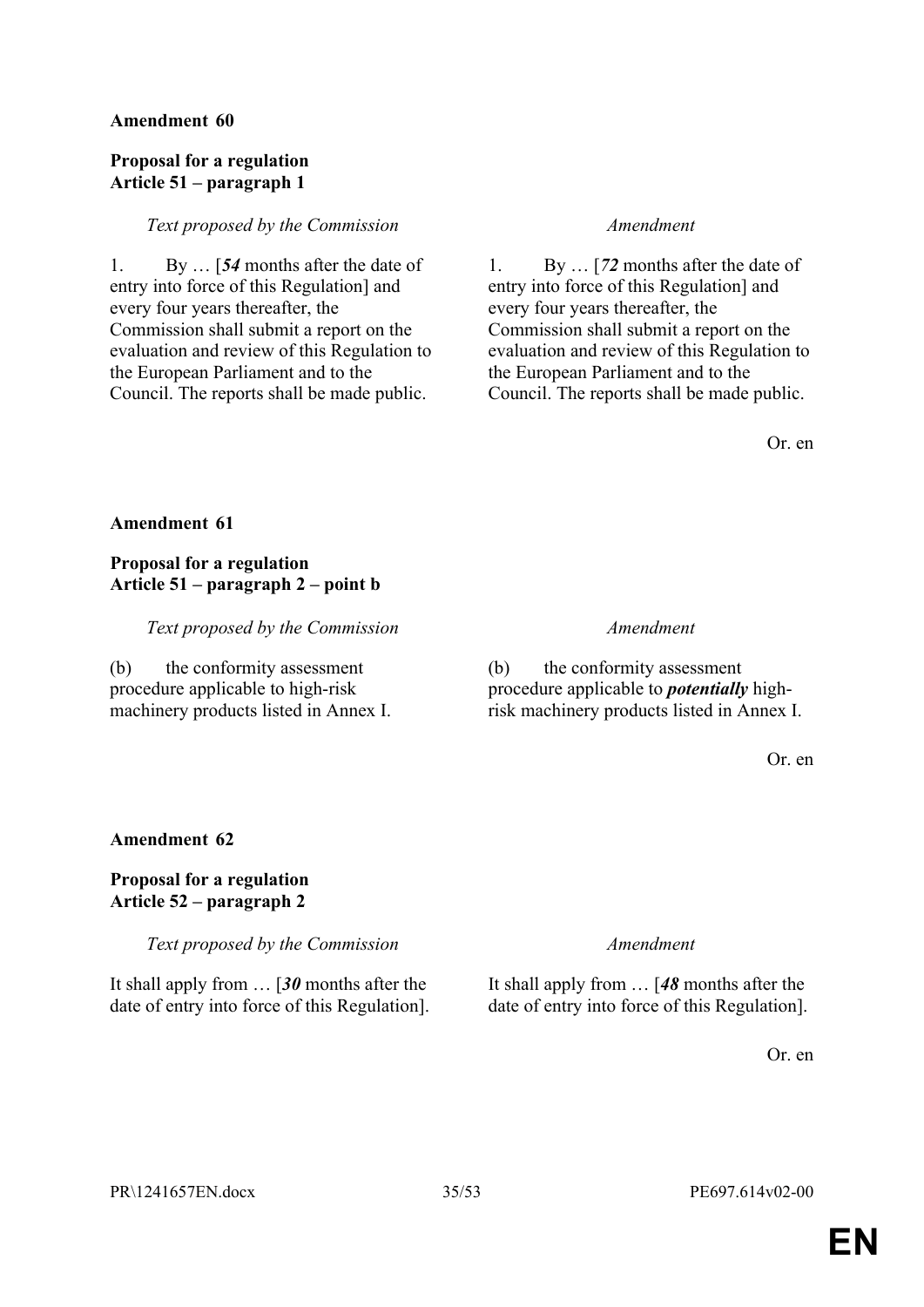### **Proposal for a regulation Annex I – subheading 1**

*Text proposed by the Commission Amendment*

### HIGH-RISK MACHINERY PRODUCTS *POTENTIALLY* HIGH-RISK MACHINERY PRODUCTS

Or. en

### **Amendment 64**

### **Proposal for a regulation Annex I – point 24**

*Text proposed by the Commission Amendment*

24. Software ensuring safety functions, including AI systems.

24. *The safety component of* software ensuring safety functions, including *of* AI systems.

Or. en

### **Amendment 65**

**Proposal for a regulation Annex I – point 25**

*Text proposed by the Commission Amendment*

25. *Machinery embedding* AI systems ensuring safety functions.

25. AI systems ensuring safety functions *and embedded in machinery*.

Or. en

**Amendment 66**

**Proposal for a regulation Annex III – point 1 – subparagraph 1**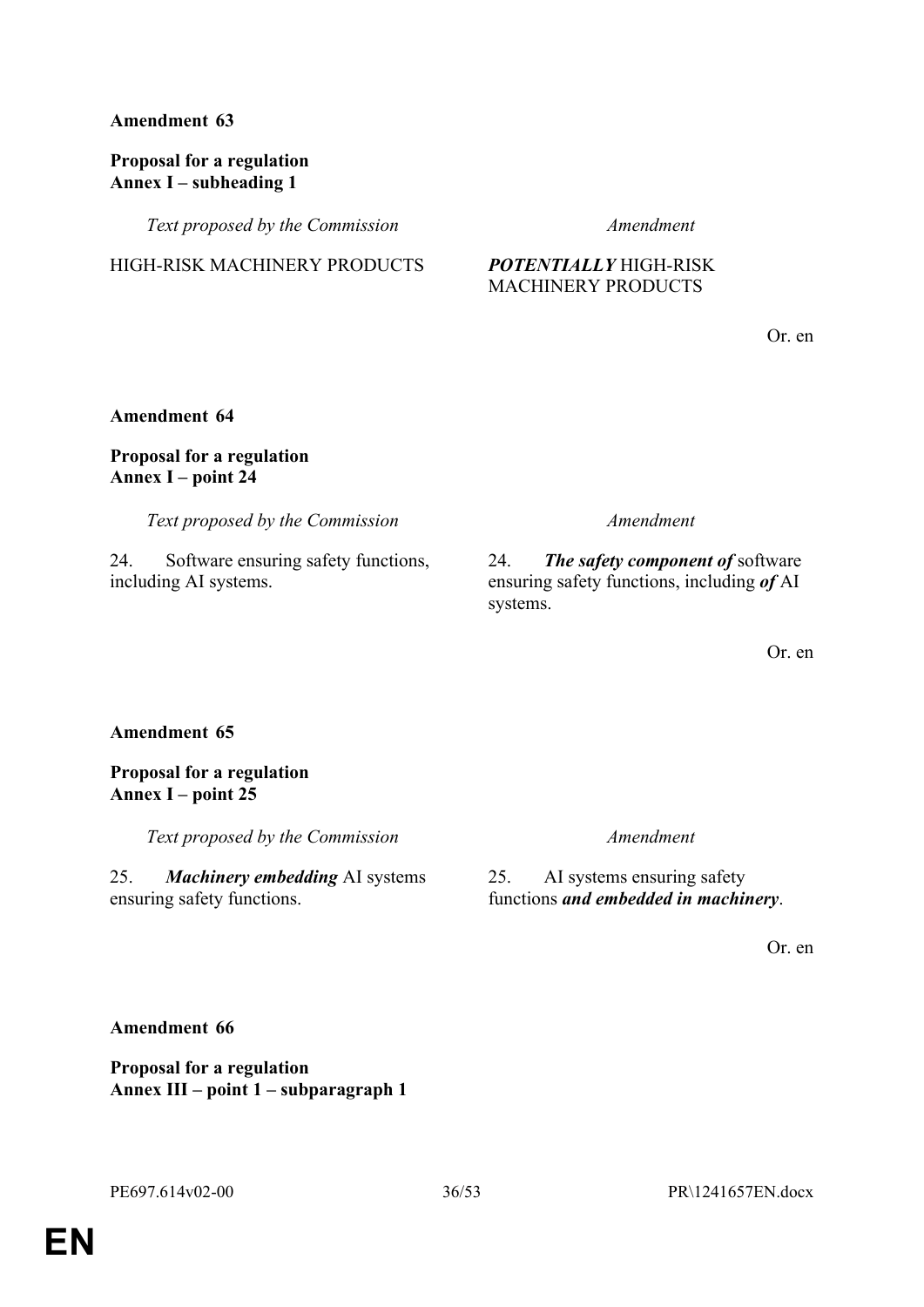# *Text proposed by the Commission Amendment*

1. The manufacturer of a machinery product *or his or her authorised representative* shall ensure that a risk assessment is carried out in order to determine the health and safety requirements which apply to the machinery product. The machinery product shall then be designed and constructed to prevent and minimise all relevant risks, taking into account the results of the risk assessment.

1. The manufacturer of a machinery product shall ensure that a risk assessment is carried out in order to determine the health and safety requirements which apply to the machinery product. The machinery product shall then be designed and constructed to prevent and minimise all relevant risks, taking into account the results of the risk assessment.

Or. en

### **Amendment 67**

# **Proposal for a regulation Annex III – point 1 –subparagraph 2**

*Text proposed by the Commission Amendment*

By the iterative process of risk assessment and risk reduction referred to in the first subparagraph, the manufacturer *or his or her authorised representative* shall:

By the iterative process of risk assessment and risk reduction referred to in the first subparagraph, the manufacturer shall:

Or. en

# **Amendment 68**

### **Proposal for a regulation Annex III – point 1 – subparagraph 2 – point f**

### *Text proposed by the Commission Amendment*

(f) eliminate the hazards or reduce the risks associated with these hazards by application of protective measures, in the order of priority established in section 1.1.2(b).

(f) eliminate the hazards or reduce *sufficiently* the risks associated with these hazards by application of protective measures, in the order of priority established in section 1.1.2(b).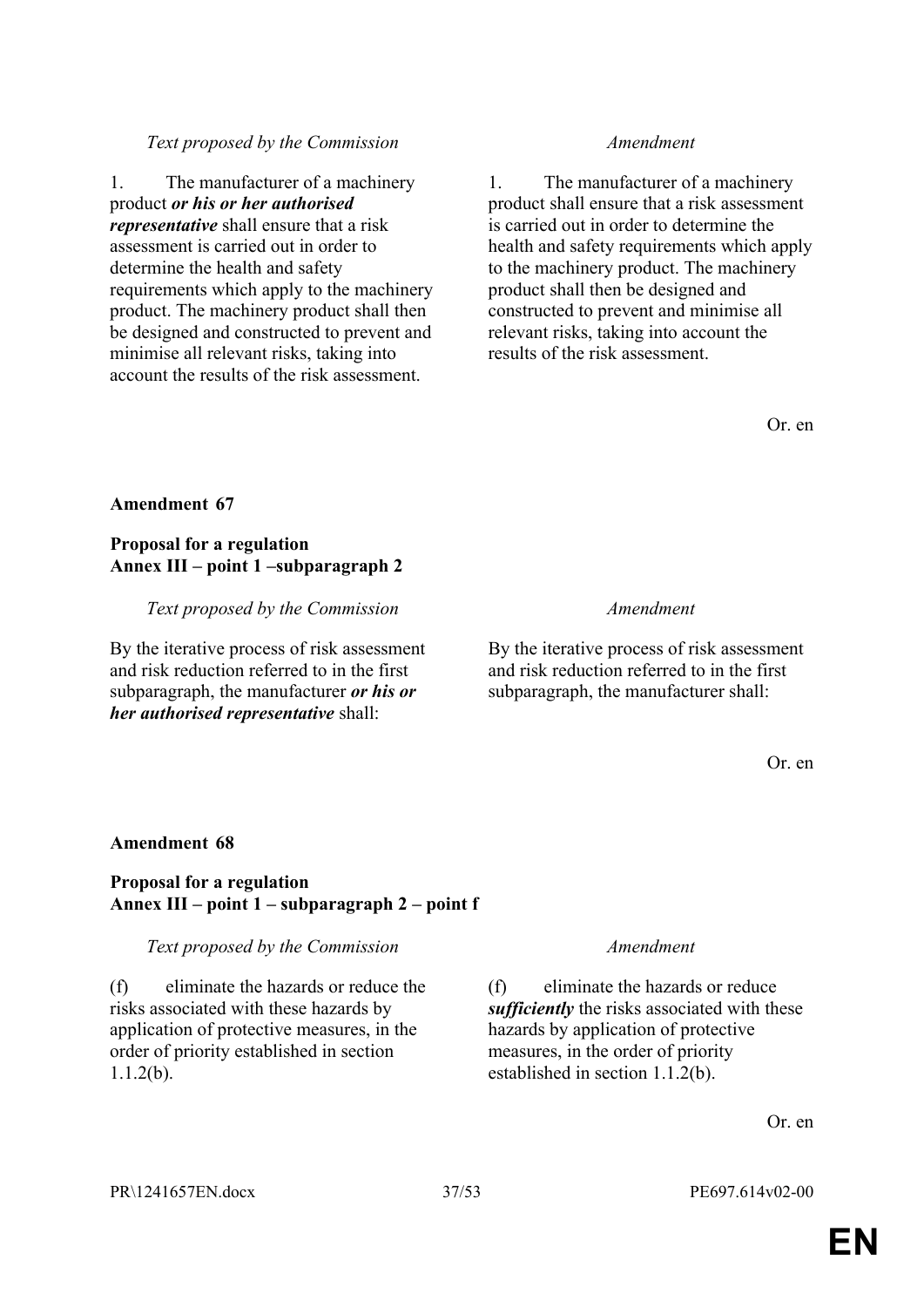### **Proposal for a regulation Annex III – point 2**

### *Text proposed by the Commission Amendment*

2. The obligations laid down by the essential health and safety requirements only apply when the corresponding hazard exists for the machinery product in question when it is used under the conditions foreseen by the manufacturer *or his or her authorised representative* or in foreseeable abnormal situations. However, the principles of safety integration established in section 1.1.2 and the obligations concerning marking of machinery products and instructions referred to in sections 1.7.3 and 1.7.4 apply in all cases.

2. The obligations laid down by the essential health and safety requirements only apply when the corresponding hazard exists for the machinery product in question when it is used under the conditions foreseen by the manufacturer or in foreseeable abnormal situations. However, the principles of safety integration established in section 1.1.2 and the obligations concerning marking of machinery products and instructions referred to in sections 1.7.3 and 1.7.4 apply in all cases.

Or. en

### **Amendment 70**

### **Proposal for a regulation Annex III – Part 1 – point 1.1 – point 1.1.2 – point a**

### *Text proposed by the Commission Amendment*

(a) A machinery product shall be designed and constructed so that it is fit for its function, and can be operated, adjusted and maintained without putting persons at risk when these operations are carried out under the conditions foreseen but also taking into account any reasonably foreseeable misuse thereof. The aim of protective measures shall be to eliminate any risk throughout the foreseeable *lifetime* of the machinery product including the phases of transport, assembly, dismantling, disabling and scrapping.

(a) A machinery product shall be designed and constructed so that it is fit for its function, and can be operated, adjusted and maintained without putting persons at risk when these operations are carried out under the conditions *and the use* foreseen but also taking into account any reasonably foreseeable misuse thereof. The aim of protective measures shall be to eliminate any risk throughout the foreseeable *lifecycle* of the machinery product including the phases of transport, assembly, dismantling, disabling and scrapping.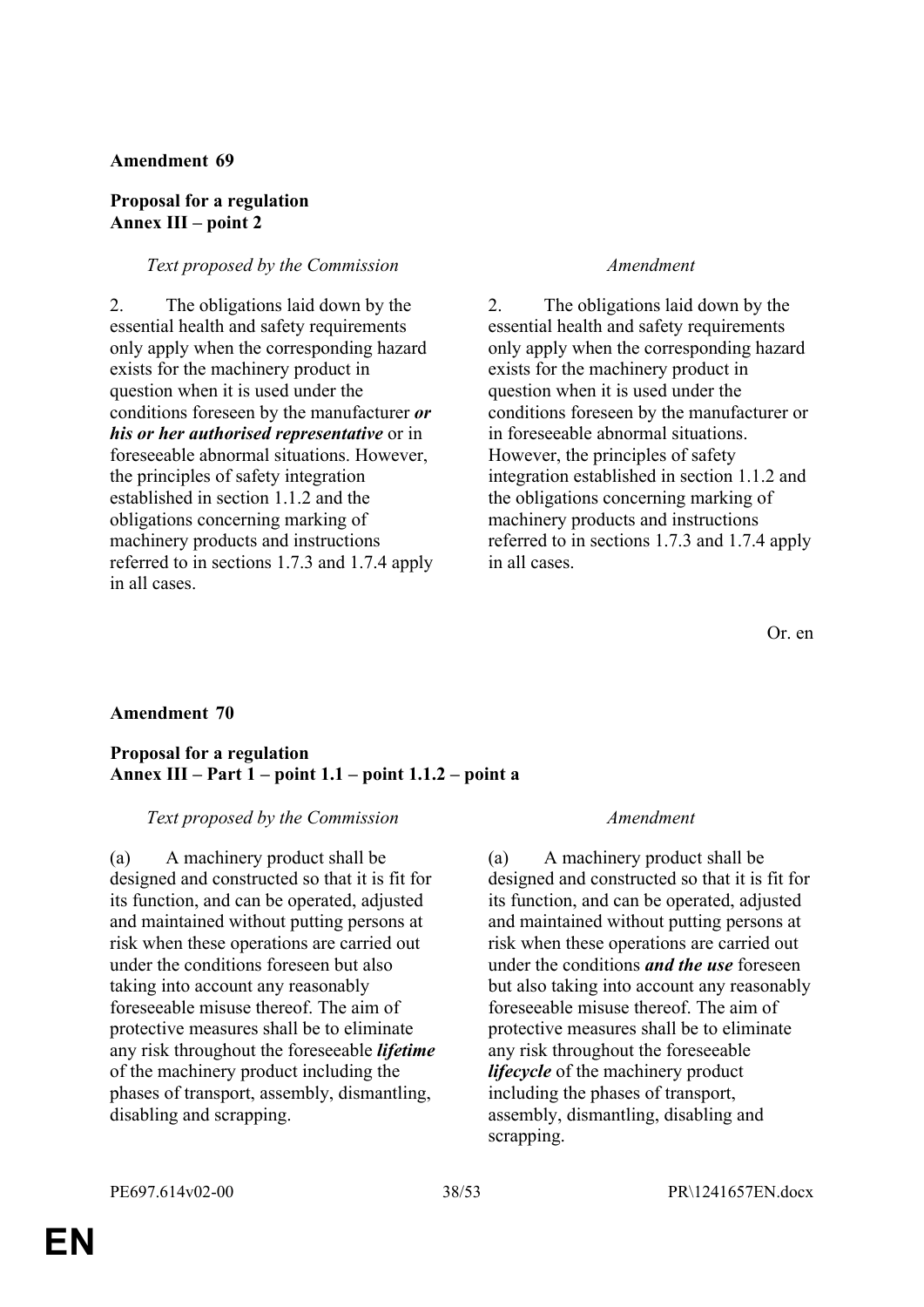# **Proposal for a regulation Annex III – Part 1 – point 1.1 – point 1.1.2 – point b – introductory part**

# *Text proposed by the Commission Amendment*

(b) In selecting the most appropriate methods, the manufacturer *or his or her authorised representative* shall apply the following principles, in the order given:

(b) In selecting the most appropriate methods, the manufacturer shall apply the following principles, in the order given:

Or. en

### **Amendment 72**

### **Proposal for a regulation Annex III – Part 1 – point 1.1 – point 1.1.2 – point c**

*Text proposed by the Commission Amendment*

(c) When designing and constructing a machinery product and when drafting the instructions, the manufacturer *or his or her authorised representative* shall envisage not only the intended use of the machinery product but also any reasonably foreseeable misuse thereof. The machinery product shall be designed and constructed in such a way as to prevent abnormal use if such use would engender a risk. Where appropriate, the instructions shall draw the user's attention to ways — which experience has shown might occur — in which the machinery product should not be used.

(c) When designing and constructing a machinery product and when drafting the instructions, the manufacturer shall envisage not only the intended use of the machinery product but also any reasonably foreseeable misuse thereof. The machinery product shall be designed and constructed in such a way as to prevent abnormal use if such use would engender a risk. Where appropriate, the instructions shall draw the user's attention to ways — which experience has shown might occur — in which the machinery product should not be used.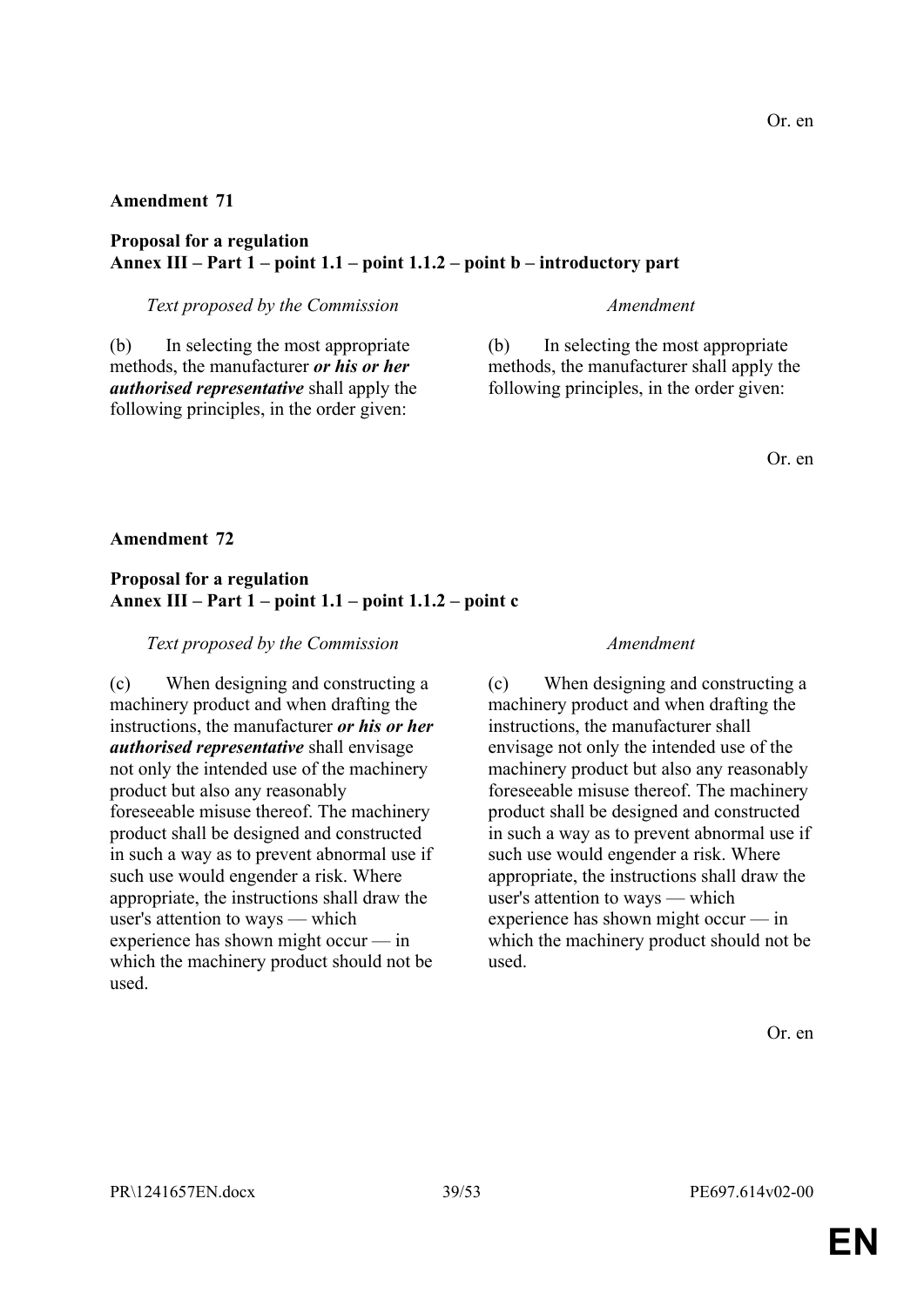# **Proposal for a regulation Annex III – Part 1 – point 1.1 – point 1.1.5 – paragraph 2**

### *Text proposed by the Commission Amendment*

During the transportation of the machinery product *and/or* its component parts, there shall be no possibility of sudden movements or of hazards due to instability as long as the machinery product *and/or* its component parts are handled in accordance with the instructions.

During the transportation of the machinery product *or* its component parts, there shall be no possibility of sudden movements or of hazards due to instability as long as the machinery product *or* its component parts are handled in accordance with the instructions.

Or. en

### **Amendment 74**

### **Proposal for a regulation Annex III – Part 1 – point 1.1 – point 1.1.7 – paragraph 1**

### *Text proposed by the Commission Amendment*

The operating position shall be designed and constructed in such a way as to avoid any risk due to exhaust gases *and/or* lack of oxygen.

The operating position shall be designed and constructed in such a way as to avoid any risk due to exhaust gases *or* lack of oxygen.

Or. en

### **Amendment 75**

### **Proposal for a regulation Annex III – Part 1 – point 1.1 – point 1.1.7 – paragraph 3**

### *Text proposed by the Commission Amendment*

Where appropriate, the operating position shall be fitted with an adequate cabin designed, constructed *and/or* equipped to fulfil the above requirements. The exit shall allow rapid evacuation. Moreover, when applicable, an emergency exit shall be provided in a direction which is

Where appropriate, the operating position shall be fitted with an adequate cabin designed, constructed *or* equipped to fulfil the above requirements. The exit shall allow rapid evacuation. Moreover, when applicable, an emergency exit shall be provided in a direction which is different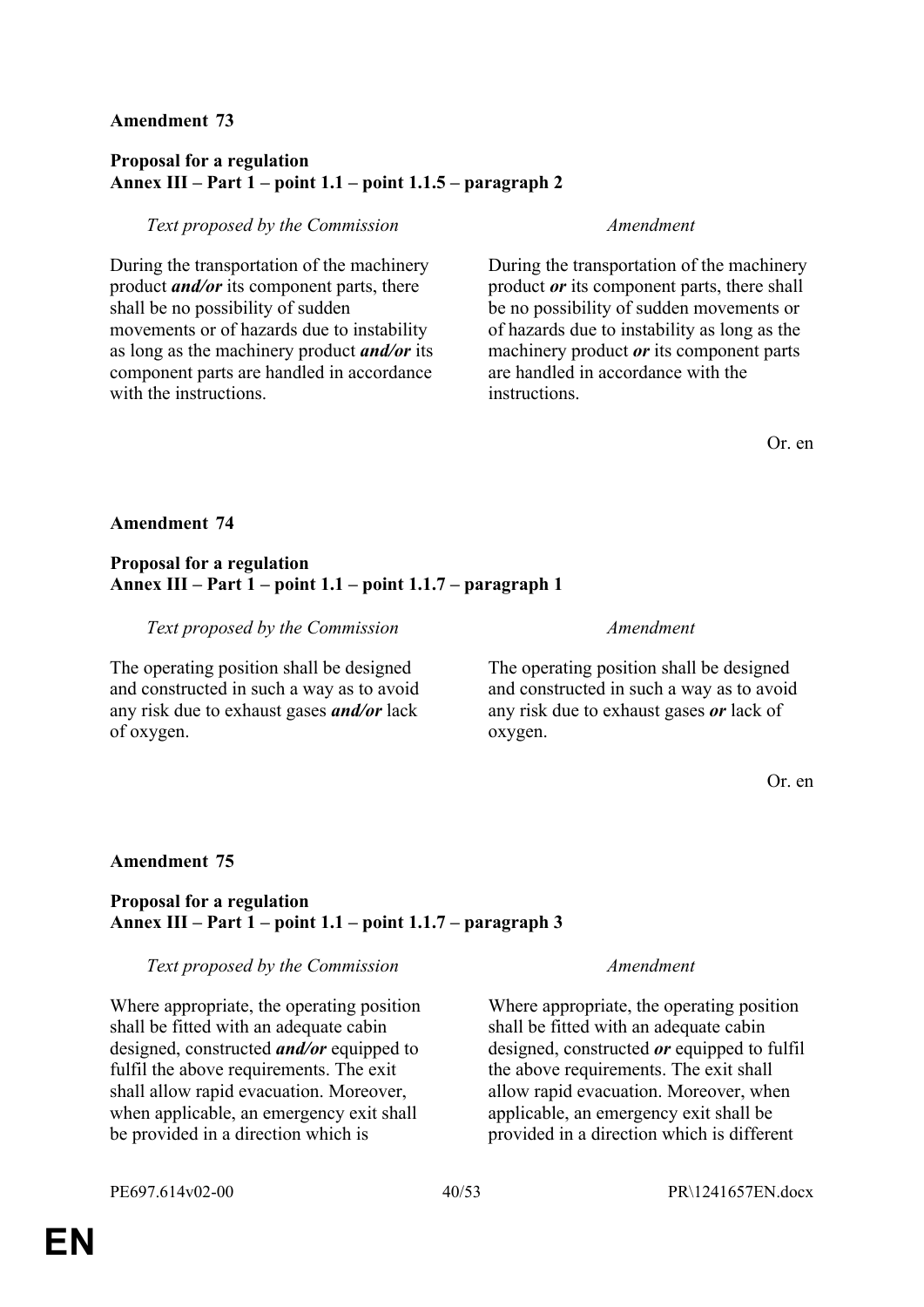different from the usual exit. The state of the usual exit.

Or. en

### **Amendment 76**

### **Proposal for a regulation Annex III – Part 1 – point 1.3 – point 1.3.2 – paragraph 4**

### *Text proposed by the Commission Amendment*

Where a risk of rupture or disintegration remains despite the measures taken, the parts concerned shall be mounted, positioned *and/or* guarded in such a way that any fragments will be contained, preventing hazardous situations.

Where a risk of rupture or disintegration remains despite the measures taken, the parts concerned shall be mounted, positioned *or* guarded in such a way that any fragments will be contained, preventing hazardous situations.

Or. en

### **Amendment 77**

### **Proposal for a regulation Annex III – Part 1 – point 1.5 – point 1.5.1 – paragraph 2**

### *Text proposed by the Commission Amendment*

The safety objectives set out in Directive 2014/35/EU shall apply to a machinery product. However, the obligations concerning conformity assessment and the placing on the market *and/or* putting into service of a machinery product with regard to electrical risks are governed solely by this Regulation.

The safety objectives set out in Directive 2014/35/EU shall apply to a machinery product. However, the obligations concerning conformity assessment and the placing on the market *or* putting into service of a machinery product with regard to electrical risks are governed solely by this Regulation.

Or. en

### **Amendment 78**

**Proposal for a regulation Annex III – Part 1 – point 1.5 – point 1.5.4 – paragraph 1**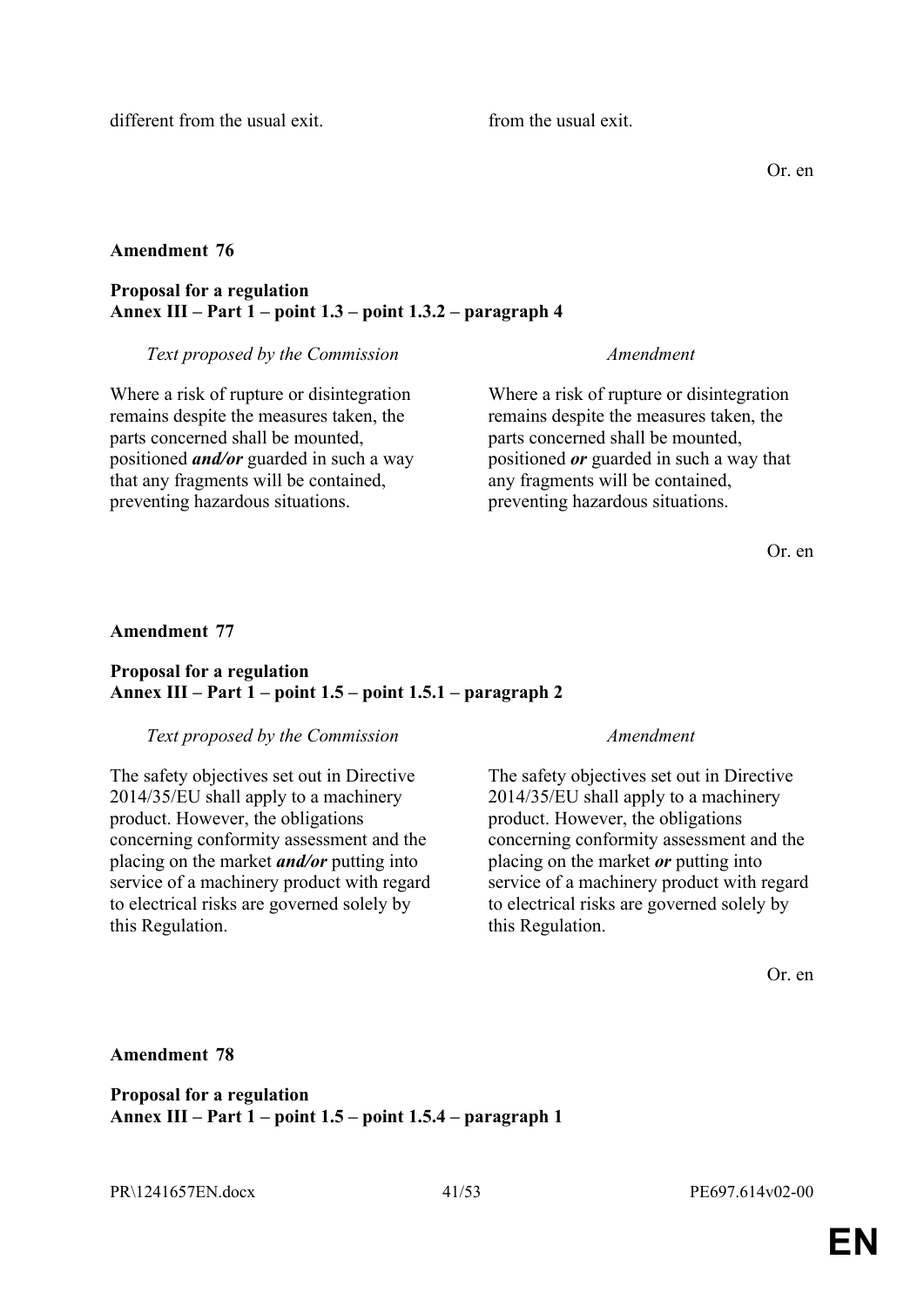### *Text proposed by the Commission Amendment*

Errors likely to be made when fitting or refitting certain parts, which could be a source of risk, shall be made impossible by the design and construction of such parts or, failing this, by information given on the parts themselves *and/or* their housings. The same information shall be given on moving parts *and/or* their housings where the direction of movement needs to be known in order to avoid a risk.

Errors likely to be made when fitting or refitting certain parts, which could be a source of risk, shall be made impossible by the design and construction of such parts or, failing this, by information given on the parts themselves *or* their housings. The same information shall be given on moving parts *or* their housings where the direction of movement needs to be known in order to avoid a risk.

Or. en

### **Amendment 79**

### **Proposal for a regulation Annex III – Part 1 – point 1.7 – point 1.7.4 – paragraph 2**

### *Text proposed by the Commission Amendment*

By way of exception, the maintenance instructions intended for use by specialised personnel mandated by the manufacturer *or his or her authorised representative* may be supplied in only one official language of the Union which the specialised personnel understand.

By way of exception, the maintenance instructions intended for use by specialised personnel mandated by the manufacturer may be supplied in only one official language of the Union which the specialised personnel understand.

Or. en

### **Amendment 80**

### **Proposal for a regulation Annex III – Part 1 – point 1.7 – point 1.7.4 – paragraph 4 – point c**

### *Text proposed by the Commission Amendment*

(c) be presented in a format that makes it *is* possible for the end user to download the instructions and save them on an electronic device so that he or she can access them at all times, in particular

(c) be presented in a format that makes it possible for the end user to download the instructions *over the entire lifecycle of the machinery product* and save them on an electronic device so that he or she can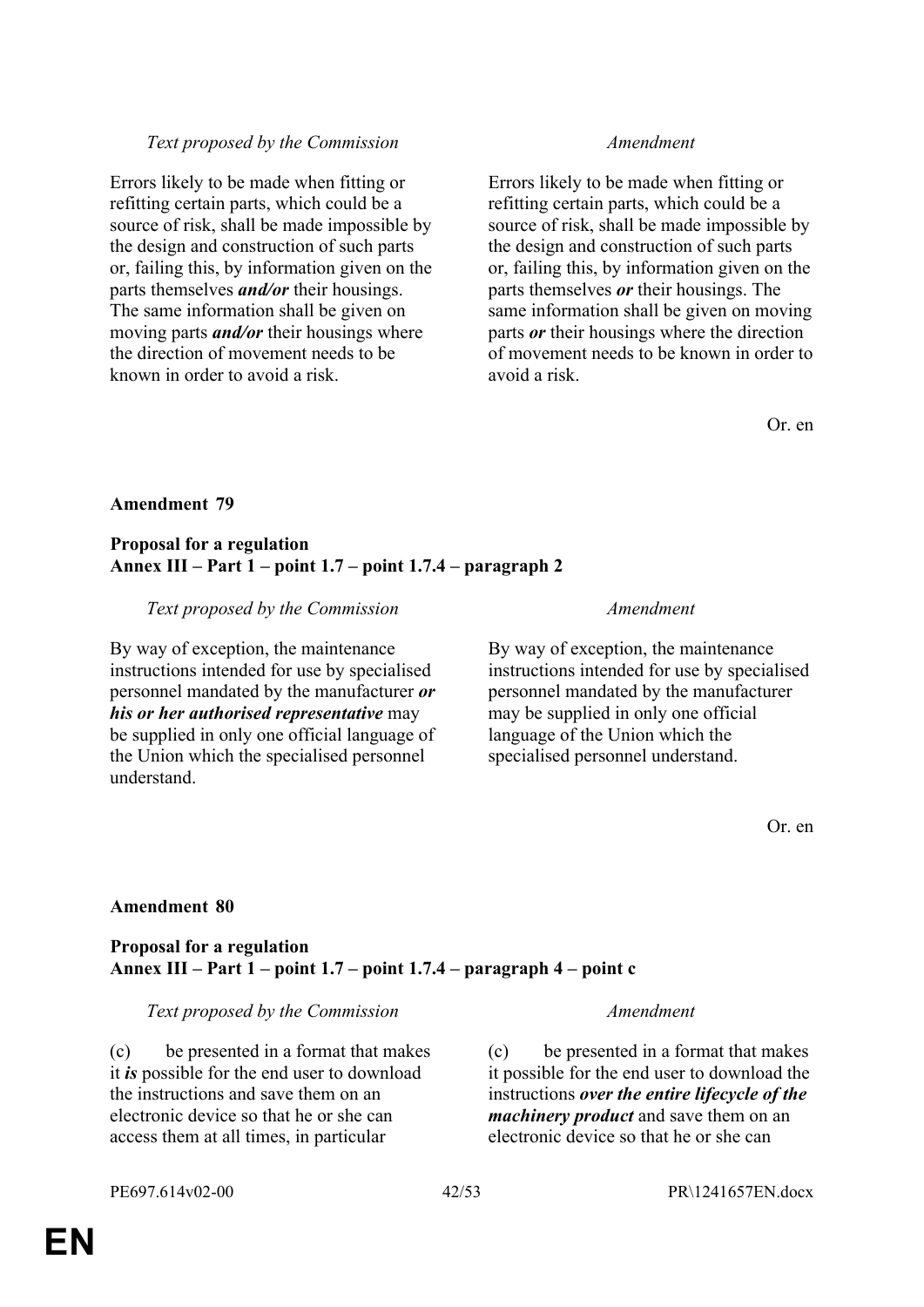during a breakdown of the machine. This requirement also applies to a machinery product where the instruction manual is embedded in the software of the machinery product. *General principles for the drafting of instructions*

access them at all times, in particular during a breakdown of the machine. This requirement also applies to a machinery product where the instruction manual is embedded in the software of the machinery product.

Or. en

### **Amendment 81**

### **Proposal for a regulation Annex III – Part 1 – point 1.7 – point 1.7.4 – point 1.7.4.2 – point 1 – point c**

### *Text proposed by the Commission Amendment*

(c) the EU declaration of conformity, or a document setting out the contents of the EU declaration of conformity, showing the particulars of the machinery product, not necessarily including the serial number and the signature, or the internet address where the EU declaration of conformity can be accessed*.*

(c) the EU declaration of conformity, or a document setting out the contents of the EU declaration of conformity, showing the particulars of the machinery product, not necessarily including the serial number and the signature, or the internet address where the EU declaration of conformity can be accessed *over the entire lifecycle of the machinery product;*

Or. en

### **Amendment 82**

### **Proposal for a regulation Annex III – Part 2 – point 2.2 – title**

*Text proposed by the Commission Amendment*

### 2.2. PORTABLE HAND-HELD *AND/OR* HAND-GUIDED MACHINERY

### 2.2. PORTABLE HAND-HELD *OR* HAND-GUIDED MACHINERY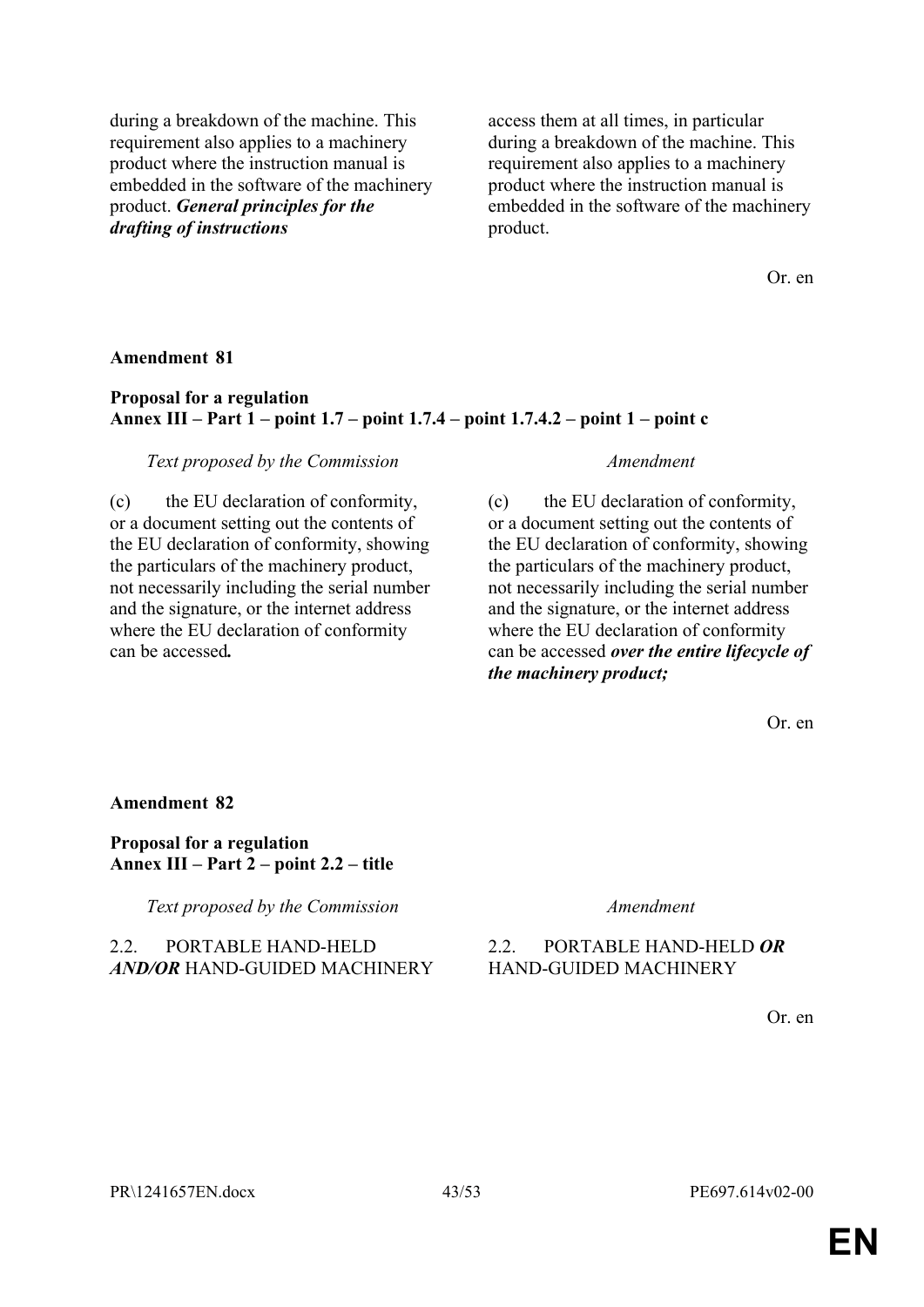# **Proposal for a regulation Annex III – Part 2 – point 2.2 – point 2.2.1 – paragraph 1 – introductory part**

*Text proposed by the Commission Amendment*

Portable hand-held *and/or* hand-guided machinery shall:

Portable hand-held *or* hand-guided machinery shall:

Or. en

### **Amendment 84**

### **Proposal for a regulation Annex III – Part 2 – point 2.2 – point 2.2.1 – paragraph 1 – point c**

### *Text proposed by the Commission Amendment*

(c) present no risks of accidental starting *and/or* continued operation after the operator has released the handles. Equivalent steps shall be taken if this requirement is not technically feasible;

(c) present no risks of accidental starting *or* continued operation after the operator has released the handles. Equivalent steps shall be taken if this requirement is not technically feasible;

Or. en

### **Amendment 85**

# **Proposal for a regulation Annex III – Part 2 – point 2.2 – point 2.2.1 – paragraph 1 – point e**

### *Text proposed by the Commission Amendment*

(e) have a device or a connected exhaust system, with an extraction connection outlet or equivalent system to capture or reduce emissions of hazardous substances. This requirement does not apply where its application would result in the creation of a new risk, where the main function of the machinery is the spraying of hazardous substances and to emissions of internal combustion engines. *The handles of portable machinery shall be* 

(e) have a device or a connected exhaust system, with an extraction connection outlet or equivalent system to capture or reduce emissions of hazardous substances. This requirement does not apply where its application would result in the creation of a new risk, where the main function of the machinery is the spraying of hazardous substances and to emissions of internal combustion engines.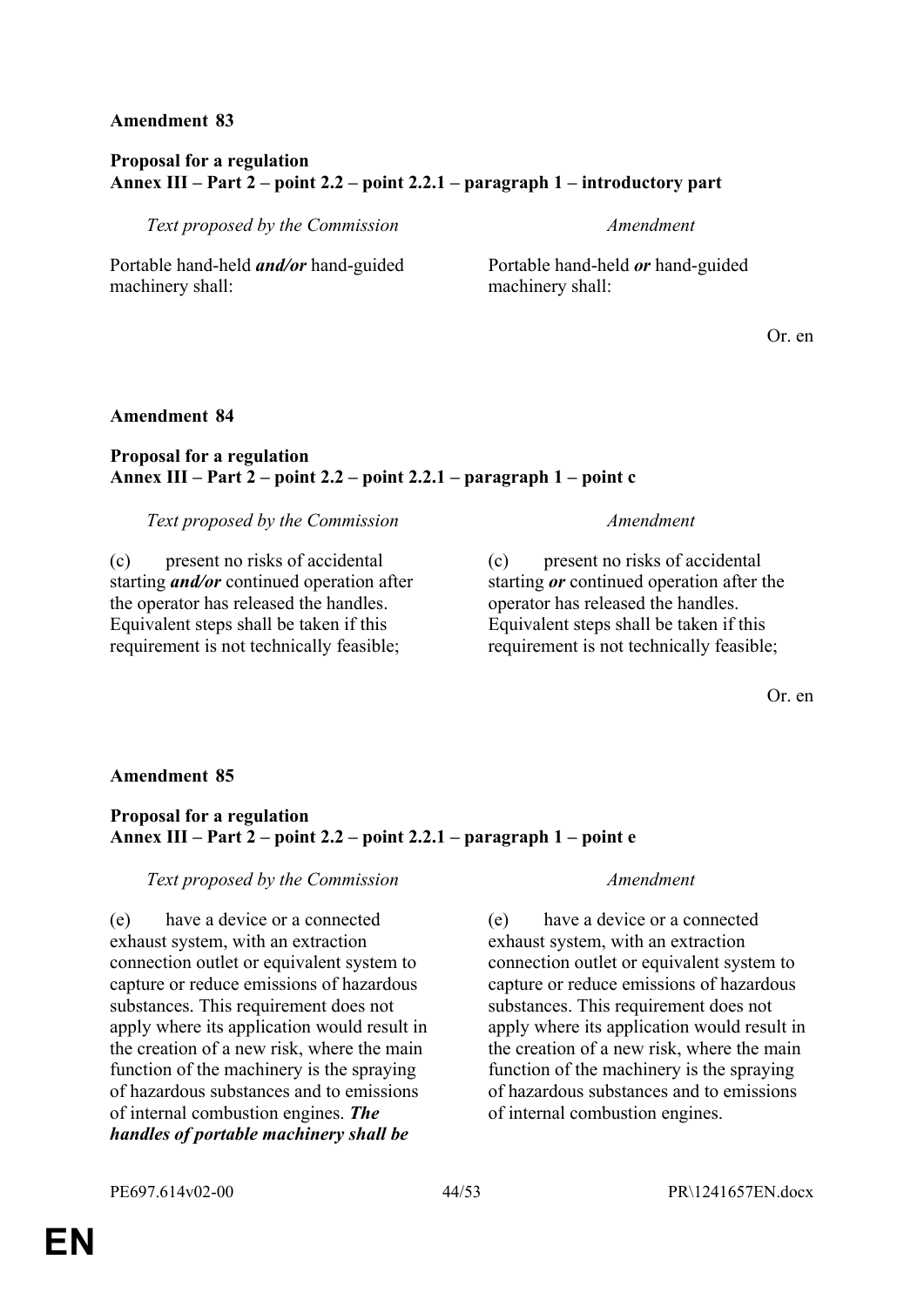*designed and constructed in such a way as to make starting and stopping straightforward.*

Or. en

### **Amendment 86**

**Proposal for a regulation Annex III – Part 2 – point 2.2 – point 2.2.1 – paragraph 1 – point f (new)**

*Text proposed by the Commission Amendment*

*(f) The handles of portable machinery shall be designed and constructed in such a way as to make starting and stopping that machinery straight forward.*

Or. en

### **Amendment 87**

### **Proposal for a regulation Annex III – Part 3 – point 3.2 – point 3.2.4 – paragraph 1**

### *Text proposed by the Commission Amendment*

Autonomous mobile machinery products *shall have a supervisory control* function specific to *the* autonomous *mode. This function shall allow the operator to remotely receive information from the machine.* The supervisory control function *shall only allow* actions *to stop and to start remotely the machine. It* shall be designed *and constructed to allow those actions only when the driver can see directly or indirectly the machine's movement and working area and the protective devices are operational*.

*When a supervisory control function is needed as a protective measure on* autonomous mobile machinery products*, that* function *shall be* specific to *its* autonomous *operation. Where* the supervisory control function *allows a remote* action *from the operator, the function* shall be designed *in such a way that that action does not increase any risk*.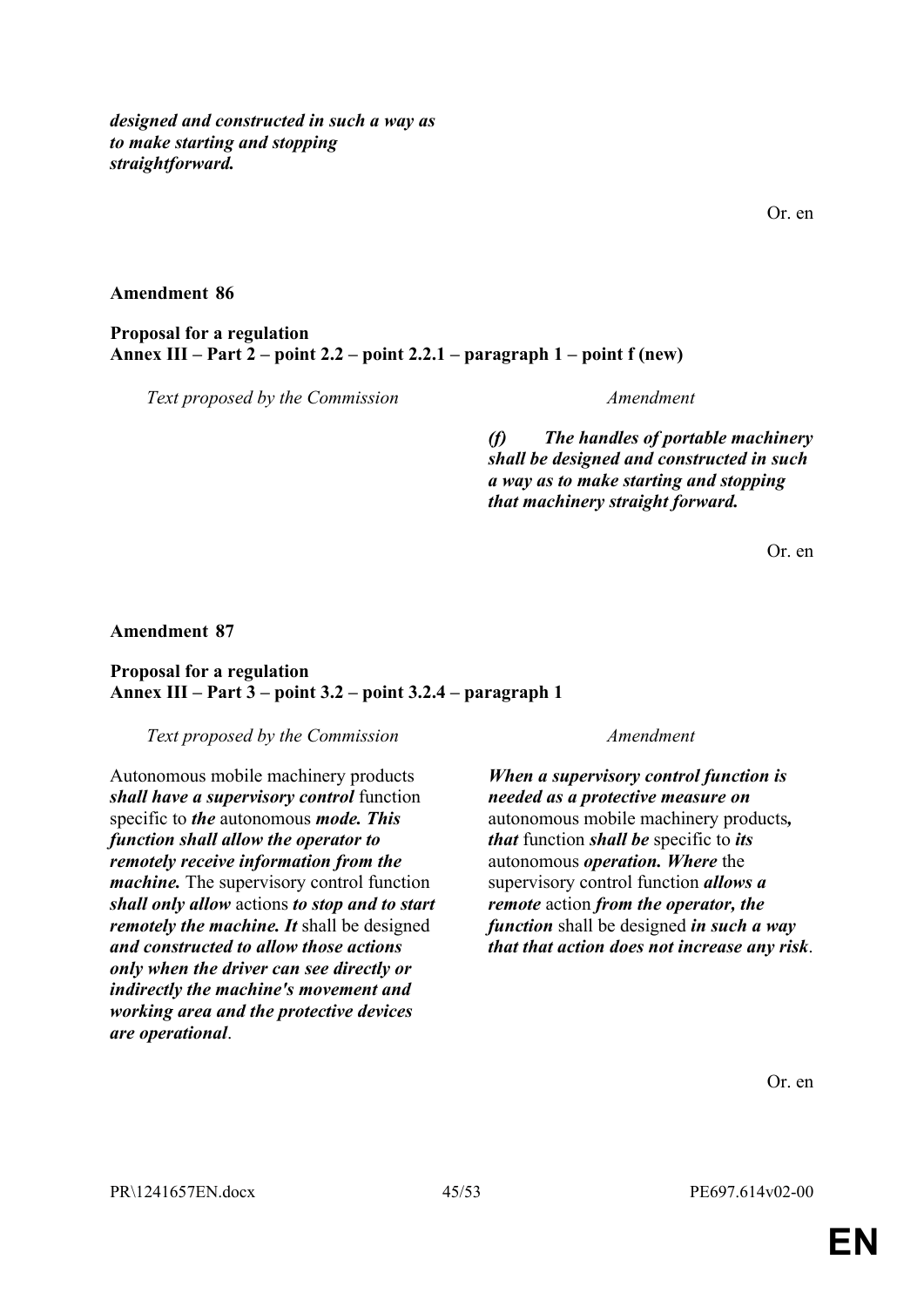### **Proposal for a regulation Annex III – Part 3 – point 3.2 – point 3.2.4 – paragraph 2**

| Text proposed by the Commission         |         | Amendment |
|-----------------------------------------|---------|-----------|
| he information the driver receives from | deleted |           |

*The information the driver receives from the machine when the supervisory control function is active shall enable the driver to have a complete and accurate view of the operation, movement and safe positioning of the machine in its travel and working area.*

Or. en

### **Amendment 89**

### **Proposal for a regulation Annex III – Part 3 – point 3.2 – point 3.2.4 – paragraph 3**

*Text proposed by the Commission Amendment This information shall alert the driver of the occurrence of unforeseen or dangerous situations present or impending, which require driver's intervention. deleted*

Or. en

### **Amendment 90**

### **Proposal for a regulation Annex III – Part 3 – point 3.2 – point 3.2.4 – paragraph 4**

*Text proposed by the Commission Amendment*

*If the supervisory control function is not active, the machinery shall not be able to operate.*

Or. en

*deleted*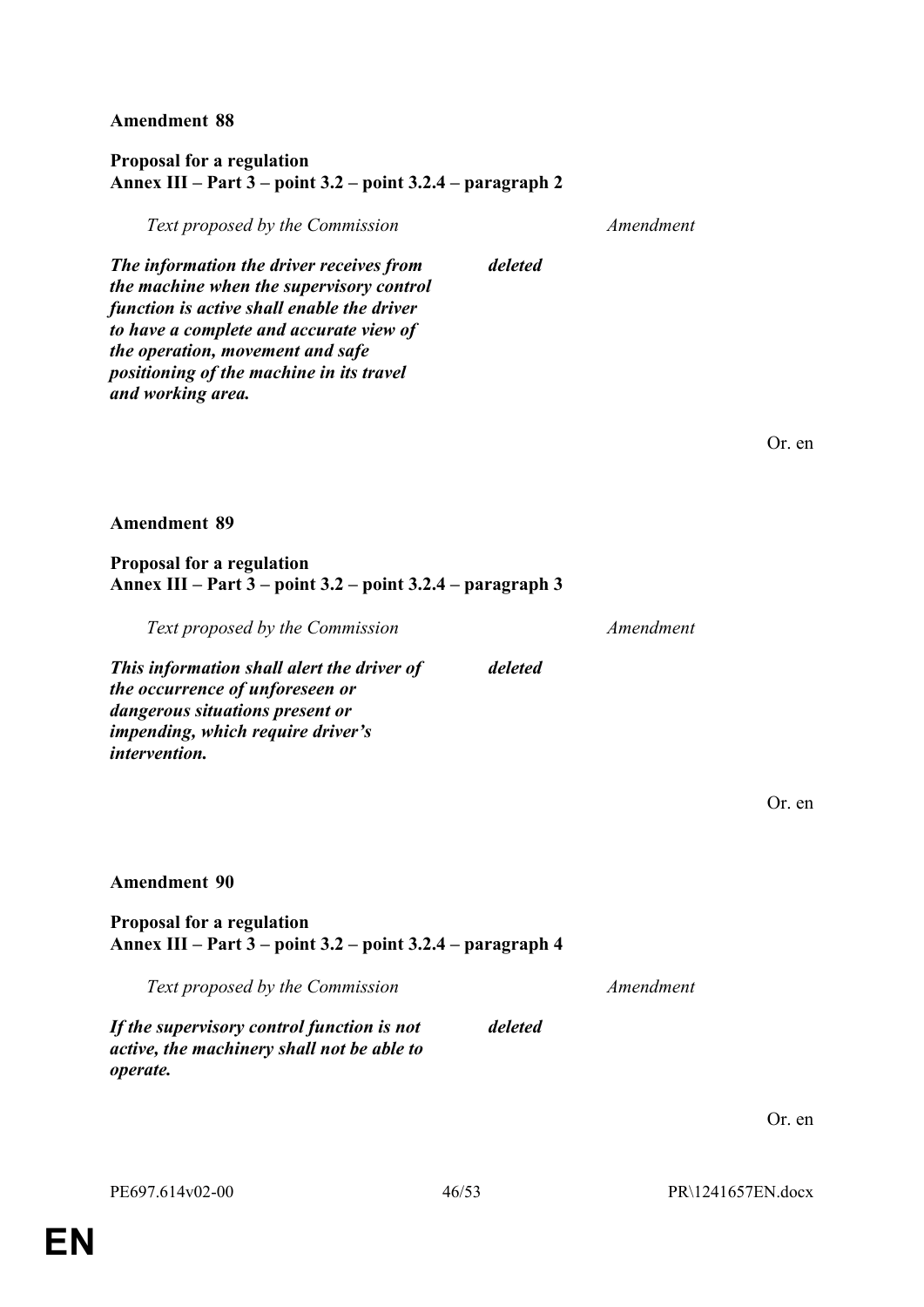### **Proposal for a regulation Annex III – Part 4 – point 4.1 – point 4.1.2 – point 4.1.2.3 – paragraph 1**

### *Text proposed by the Commission Amendment*

### Machinery, lifting accessories and their components shall be capable of withstanding the stresses to which they are subjected during their *lifetime*, both in and, where applicable, out of use, under the installation and operating conditions provided for and in all relevant configurations, with due regard, where appropriate, to the effects of atmospheric factors and forces exerted by persons. This requirement shall also be satisfied during transport, assembly and dismantling.

Machinery, lifting accessories and their components shall be capable of withstanding the stresses to which they are subjected during their *lifecycle*, both in and, where applicable, out of use, under the installation and operating conditions provided for and in all relevant configurations, with due regard, where appropriate, to the effects of atmospheric factors and forces exerted by persons. This requirement shall also be satisfied during transport, assembly and dismantling.

Or. en

### **Amendment 92**

### **Proposal for a regulation Annex IV – Part A – paragraph 2 – point l**

*Text proposed by the Commission Amendment*

*(l) where appropriate, the declaration of incorporation for partly completed machinery set out in Annex V and the relevant assembly instructions for such machinery;*

*deleted*

Or. en

### **Amendment 93**

**Proposal for a regulation Annex IV – Part B – paragraph 2 – point a**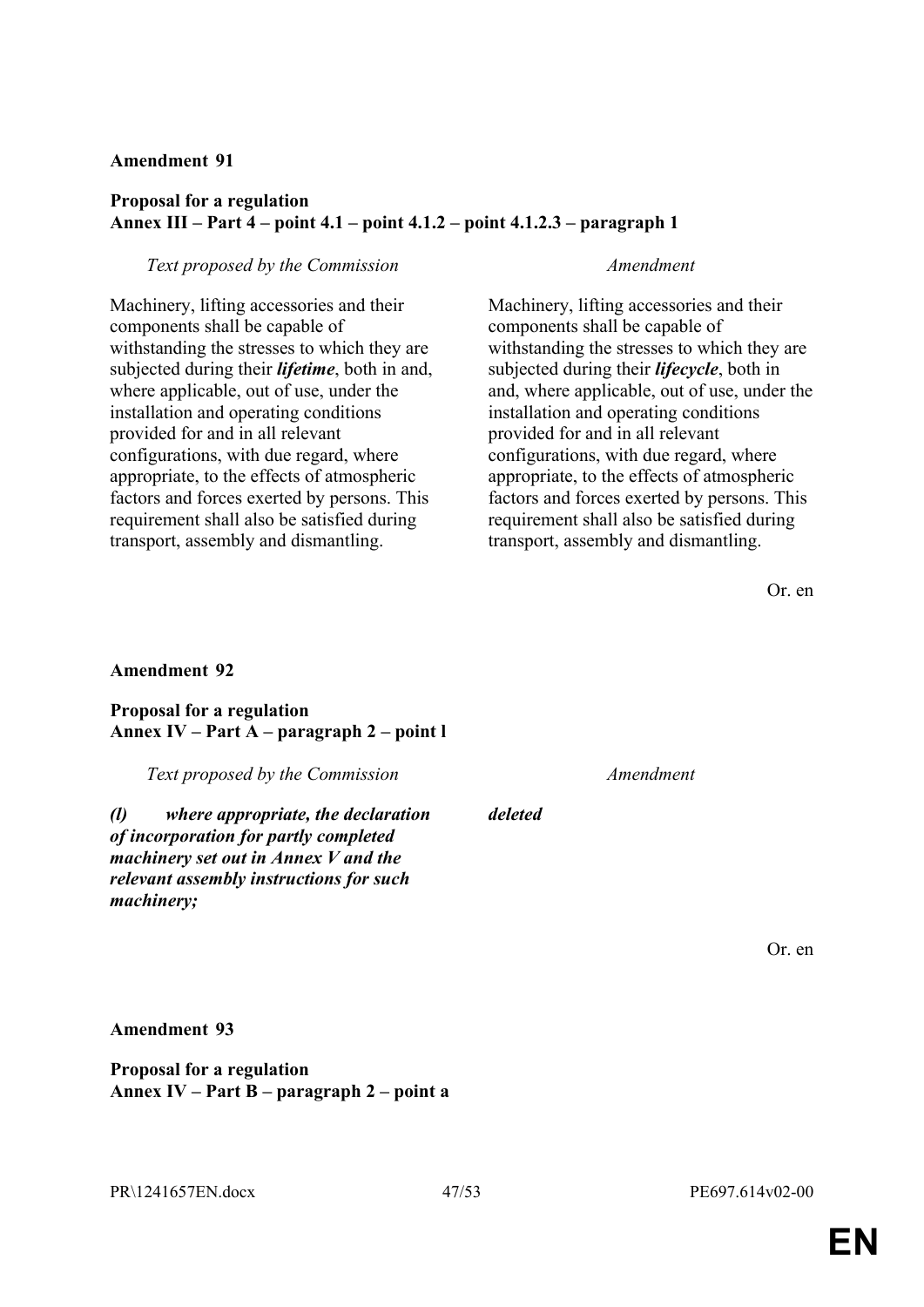### *Text proposed by the Commission Amendment*

(a) a complete description of the partly completed machinery and of its intended *use*;

(a) a complete description of the partly completed machinery and of its intended *function when incorporated into or assembled with machinery or other partly completed machinery or equipment*;

Or. en

### **Amendment 94**

### **Proposal for a regulation Annex IV – Part B – paragraph 2 – point j**

*Text proposed by the Commission Amendment*

(j) *a copy of the assembly instructions for the* partly completed machinery set out in section 1.7.4 *of Annex III*;

(j) *the EU declaration of incorporation for* partly completed machinery set out in *Annex V and the relevant assembly instructions for such machinery set out in* section 1.7.4 *in Annex X*;

Or. en

### **Amendment 95**

### **Proposal for a regulation Annex IV – Part B – paragraph 2 – point k**

*Text proposed by the Commission Amendment*

 $(k)$  for partly completed machinery *products* produced in series , the internal measures that will be implemented to ensure that the partly completed machinery *product* remains in conformity with the essential health and safety requirements applied;

(k) for partly completed machinery produced in series , the internal measures that will be implemented to ensure that the partly completed machinery remains in conformity with the essential health and safety requirements applied;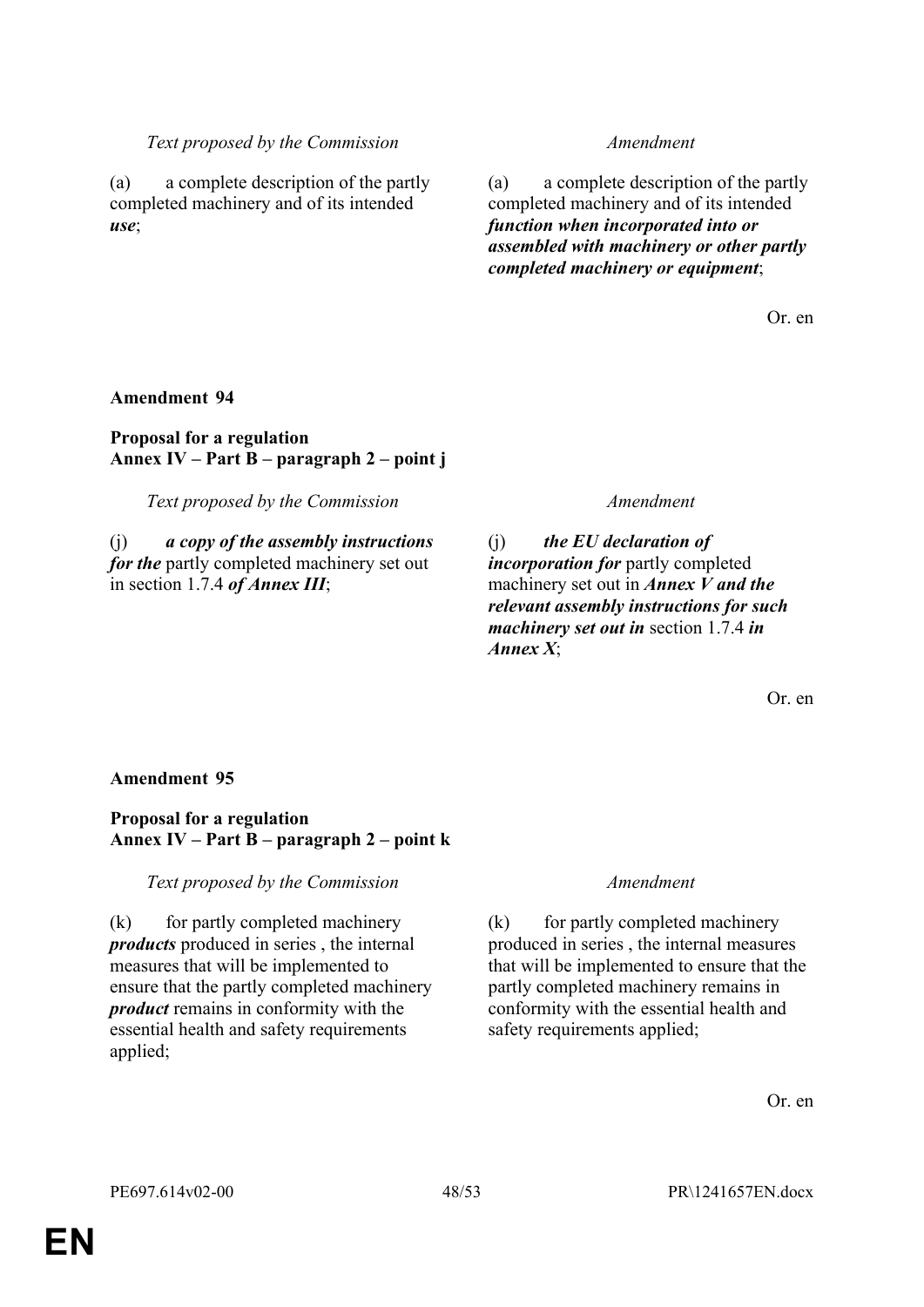### **Proposal for a regulation Annex IX – point 3 – point 3.3 – paragraph 3**

*Text proposed by the Commission Amendment*

The manufacturer *or his or her authorised representative* shall be notified of the decision.

The manufacturer shall be notified of the decision.

Or. en

**Amendment 97**

# **Proposal for a regulation Annex IX – point 5 – Title**

*Text proposed by the Commission Amendment*

5. *Conformity* marking and declaration of conformity

5. *CE* marking and *EU* declaration of conformity

Or. en

### **Amendment 98**

### **Proposal for a regulation Annex IX – point 5 – point 5.1**

*Text proposed by the Commission Amendment*

5.1. The manufacturer shall affix the *required conformity* marking *set out in this Regulation, and, under the responsibility of the notified body referred to in point 3.1, the latter's identification number* to each individual product that satisfies the applicable requirements of this Regulation.

5.1. The manufacturer shall affix the *CE* marking to each individual *machinery* product that *is in conformity with the type described in the EU type-examination certificate and that* satisfies the applicable requirements of this Regulation.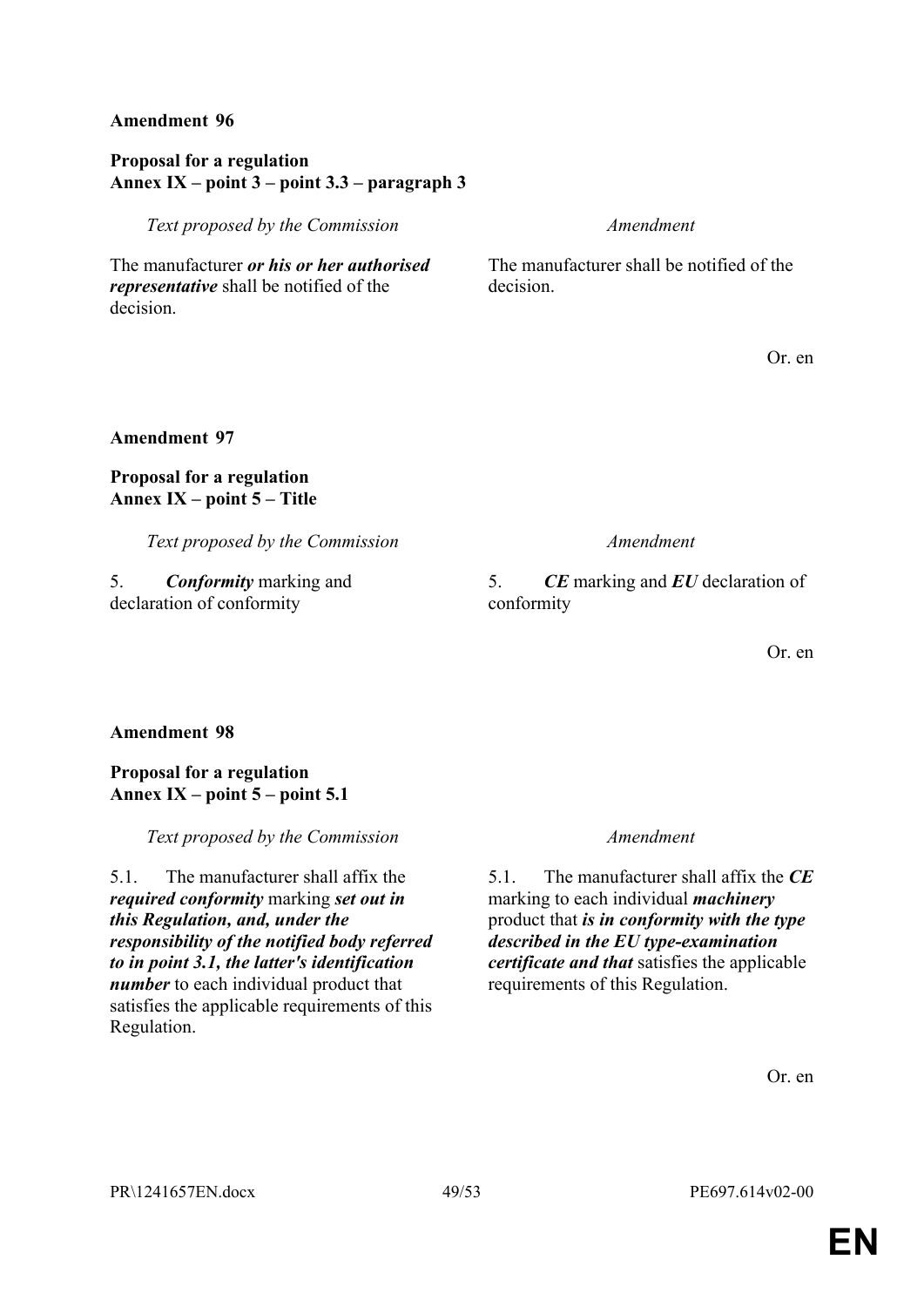### **Proposal for a regulation Annex IX – point 5 – point 5.2**

### *Text proposed by the Commission Amendment*

5.2. The manufacturer shall draw up a written declaration of conformity for each machinery product model and keep it at the disposal of the national authorities for ten years after the machinery product has been placed on the market. The declaration of conformity shall identify the product model for which it has been drawn up.

5.2. The manufacturer shall draw up a written *EU* declaration of conformity for each machinery product model and keep it at the disposal of the national authorities for ten years after the machinery product has been placed on the market. The *EU* declaration of conformity shall identify the product model for which it has been drawn up.

Or. en

**Amendment 100**

### **Proposal for a regulation Annex IX – point 5 – paragraph 1**

*Text proposed by the Commission Amendment*

A copy of the declaration of conformity shall be made available to the relevant authorities upon request.

A copy of the *EU* declaration of conformity shall be made available to the relevant authorities upon request.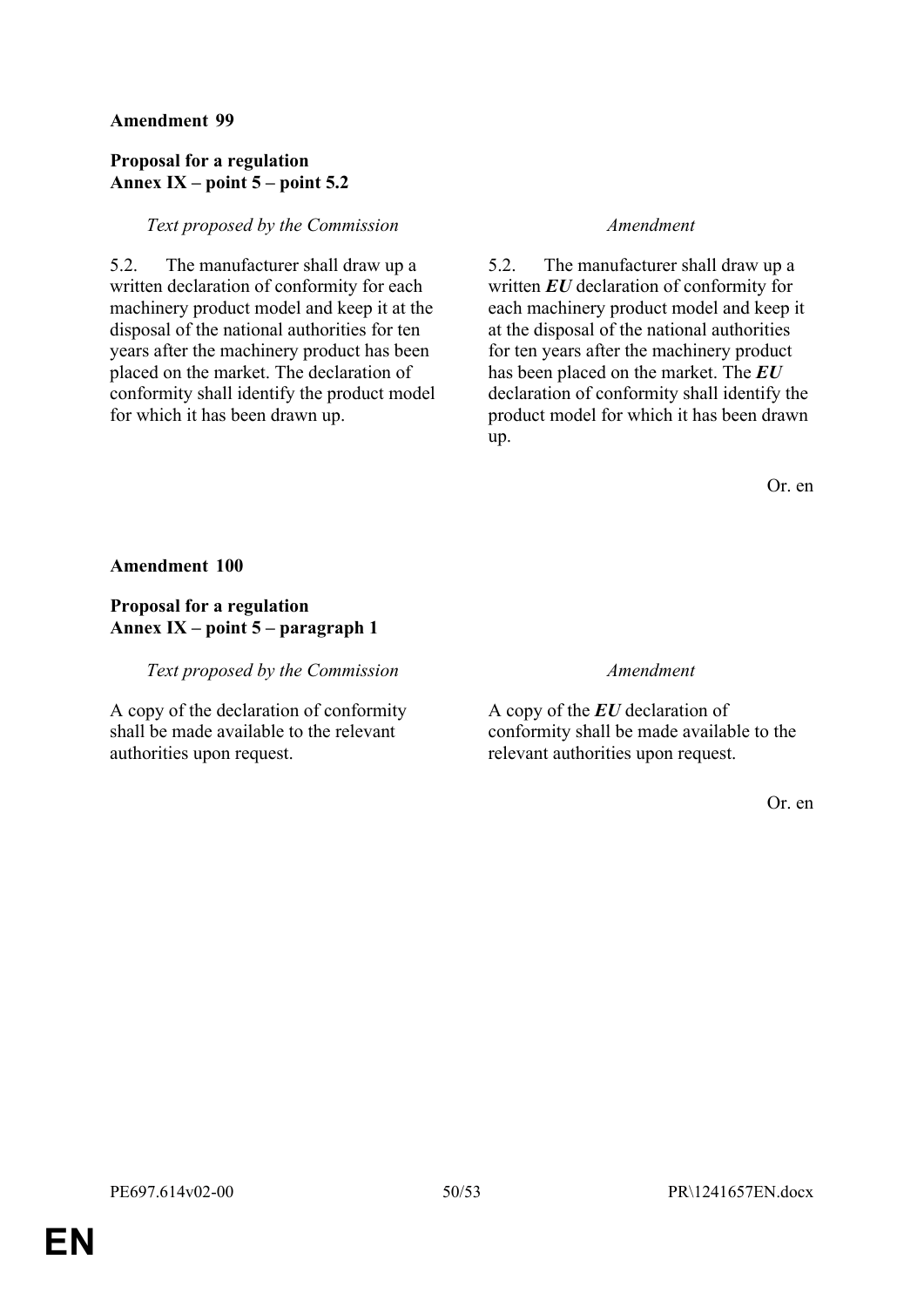# <span id="page-50-0"></span>**EXPLANATORY STATEMENT**

The Machinery Directive 2006/42/EC establishes a regulatory framework for placing machinery on the Single Market, ensuring its free movement and a high level of protection for users and other persons exposed to machinery products.

On 21 April 2021, the Commission put forward a proposal to revise the Machinery Directive. The proposed revision came 15 years after the adoption of the Machinery Directive, currently in force, reflecting the Commission Work Programme 2020 under the priority 'A Europe fit for the Digital Age'. In parallel, the Commission proposed a new Artificial Intelligence Act, with the main goal to reflect the change of the digital transition and the impact of new technologies on the Union product safety legislation.

As the machinery sector is an essential part of the engineering industry and one of the industrial pillars of the EU economy, the Rapporteur finds it very important to consider changes to its legislative framework with due care in order to secure sustainable recovery from the COVID-19 crisis while enabling innovation and new design development, and to keep European producers and designers competitive at the global level playing field.

The Rapporteur welcomes the Commission proposal for a Regulation on machinery products and fully supports its alignment with the **New Legislative Framework (NLF)** as it brings coherence with the other legislative acts on products safety and horizontal transparency. The Rapporteur also supports the **conversion of the Directive into a Regulation** as it facilitates uniform application across all EU Member States and therefore the free movement of goods.

While preparing the draft report, the Rapporteur carried out a broad consultation with stakeholders, listening to views and needs of the manufacturers, notified bodies and consumers, and, in addition discussing the proposal with the Commission.

On that basis, the Rapporteur proposes the following main changes to the Commission proposal.

### **1. Scope and definitions**

The Rapporteur proposes clarifying the scope, in particular with regard to the exclusion of motor vehicles from the Regulation. In addition, the Rapporteur proposes clarifications of several definitions, such as 'safety component' 'substantial modification' and 'manufacturer', and suggests new definitions on 'machinery product', 'safety function', 'technical documentation' and 'lifecycle' in order to contribute to the clearer understanding of the enacting provisions.

Since the Regulation applies to 'machinery products' which, according to the Commission proposal, cover also 'partly completed machinery', the Rapporteur considers it important to make a clearer distinction between the definitions applying to 'partly completed machinery' and those applying to other categories of machinery products.

This distinction should also be made in respect of the requirements for machinery products in general and those for 'partly completed machinery', and in respect of the obligations, including

PR\1241657EN.docx 51/53 PE697.614v02-00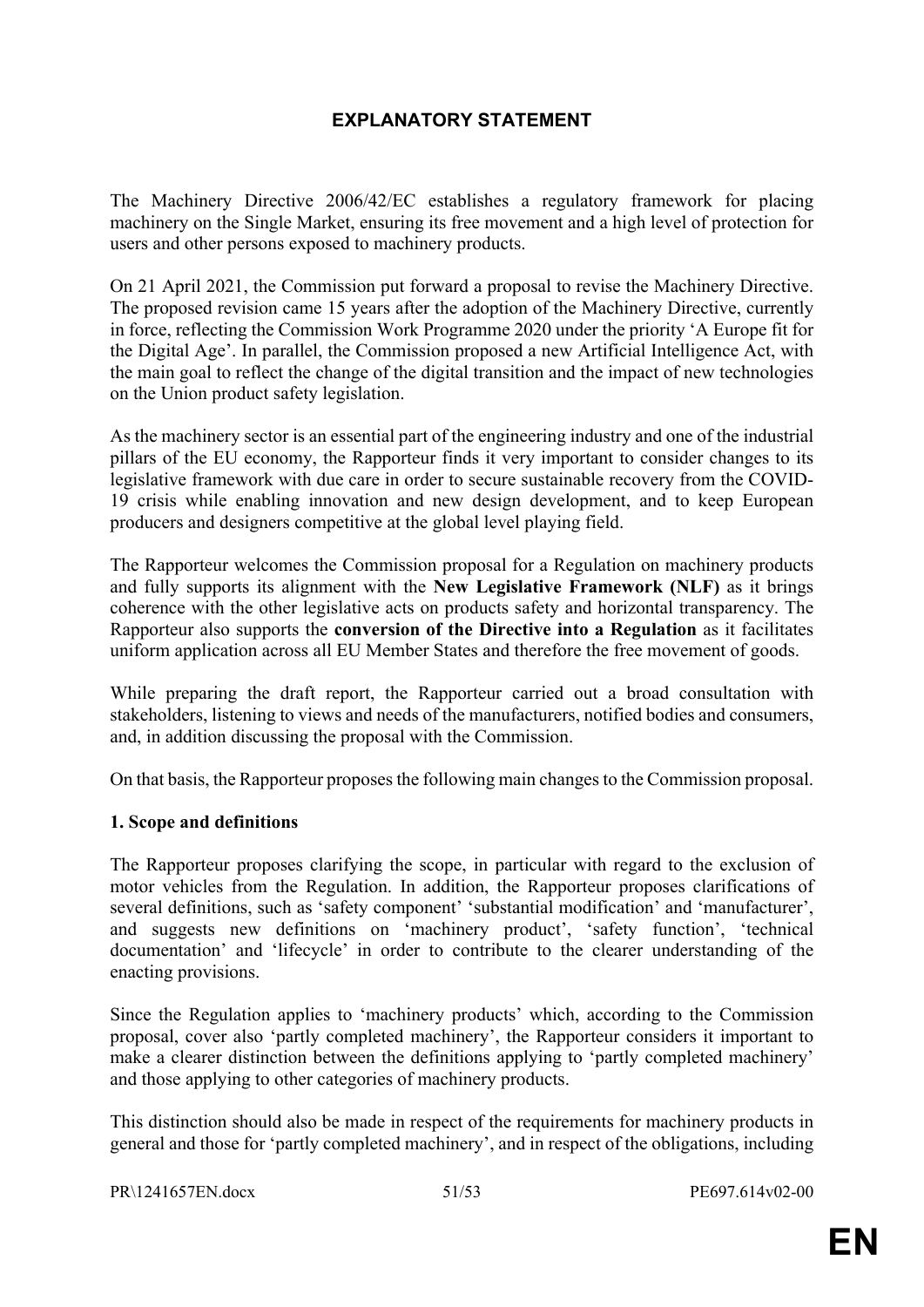(conformity) assessment procedures, of economic operators.

# **2. High-risk machinery products**

The Rapporteur proposes that the term 'high-risk machinery products' be replaced by 'potentially high-risk machinery products' throughout the text as he considers that machinery products placed nowadays on the market do not present a high risk by default but only in certain situations.

In addition, in respect of the Commission empowerment to adopt delegated acts to amend Annex I listing potentially high-risk machinery products, the Rapporteur proposes that such delegated acts should not apply earlier than 36 months after their entry into force, so that manufacturers have enough time to adapt their design and production.

The Rapporteur emphasised in the report that machinery products should comply with the **essential health and safety requirements** when placed on the market or put into service.

Finally, in Annex III the rapporteur specified that the remote control for supervisory control function for autonomous operations should be implemented only as an option, ensuring that the remote actions do not increase the level of risk.

### **3. Conformity assessment of potentially high-risk machinery products**

The Rapporteur proposes to keep the possibility for the manufacturers to use also the internal production control procedure (module A) set out in Annex VI for potentially high-risk machinery products, as he is not convinced that there are enough arguments for removing this option, while keeping in mind both the safety of machinery products and the machinery sector competitiveness and flexibility for innovation. In addition, keeping the possibility of using the internal production control procedure is of particular importance for SMEs.

Moreover, the Rapporteur believes that manufacturer's authorised representative should not have a mandate for ensuring conformity assessment for machinery products or to be responsible for preparing technical documentation. The manufacturer should be the only responsible for these tasks, in line with the provisions of NLF.

### **4. Commission empowerment to adopt technical specifications**

In respect of the Commission proposal to be able to exceptionally adopt implementing acts establishing technical specifications for the essential health and safety requirements in case of absence of harmonised standards, the Rapporteur proposes that such technical specifications do not apply should harmonised standards be developed in the future. Also, the Rapporteur believes that technical specifications could be drafted by the Commission only if European standardisations organisations have not delivered harmonised standards 3 years after the standardisation request.

### **5**. **Documentation**